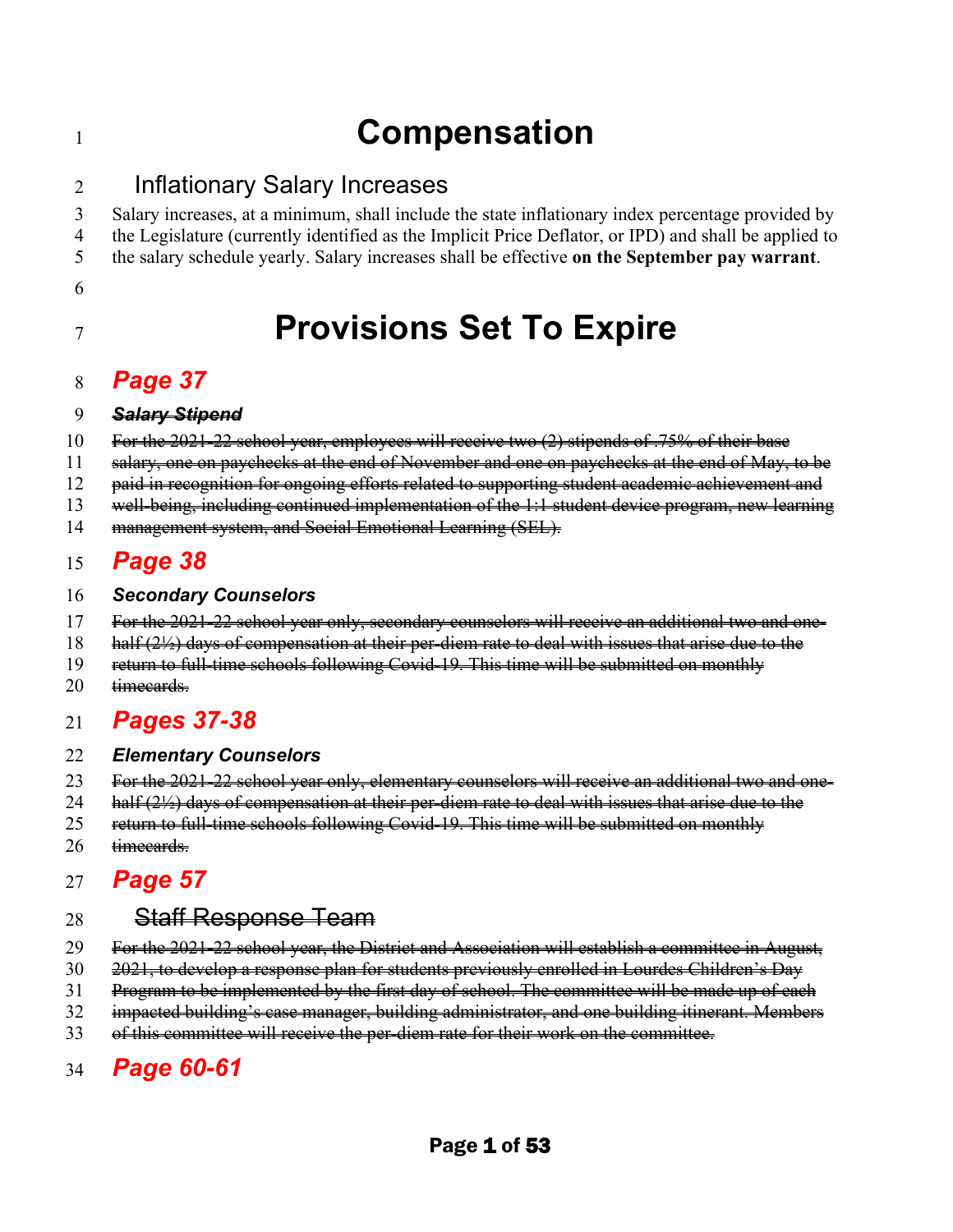- 35 For the 2021-22 school year only, nurses will receive an additional two and one-half (2½) days
- 36 of compensation at their per-diem rate to deal with issues over Covid-19 that will arise in
- 37 buildings following students' return to full-time school. This time will be submitted on monthly
- 38 timecards.

### 39 *Page 62*

40 1) A maximum of 30 sections per week for the 2021-22 school year only. Elementary 41 specialists who exceed 30 sections per week will receive ½ hour of per-diem pay per week 42 **for each special over 30 in the 2021-22 school year. (This factor will be prorated to determine** 43 the hiring of music and health and fitness specialists.

### 44 *Page 70*

45 Student Assistance

46 For the 2021-22 school year only, the District has determined that it will contract with an outside

- 47 mental health provider to provide support to high school students throughout the District.
- 48 Support will be provided to middle schools on a case-by-case basis.
- 49

# <sup>50</sup>**New Contract Language / No Pages Yet**

### 51 *Subcommittee A*

#### 52 *Classroom Visitation*

53 The District and Association agree it is valuable to provide parents and other community 54 members with a valid interest in Kennewick schools the opportunity to visit classrooms.

- 55 To ensure the least interruption to the teaching and learning process, the following guidelines 56 will be followed:
- 57 At least 24-hour prior notice will be given for all visits, unless the educator agrees to an 58 earlier visit.
- 59 Visitors are required to state the purpose of their visit to building administrator or 60 educator.
- 61 The administrator and educator will set the length and time of the visit.
- 62 Visits will not occur when testing or other scheduled activities might be disrupted by the 63 presence of visitors.
- 64 Visitors will not be allowed to make audio or video recordings during the visit without 65 the consent of the educator.
- 66 The educator will have the opportunity to confer with the visitor and/or an administrator 67 before and/or after the visit.
- 68 The visit will be immediately concluded, and the visitors will be asked to leave, if the 69 visitors are disruptive to the educational process.
- 70 An administrator will be available to assist during the visit, and the educator may request 71 an administrator accompany the visitor.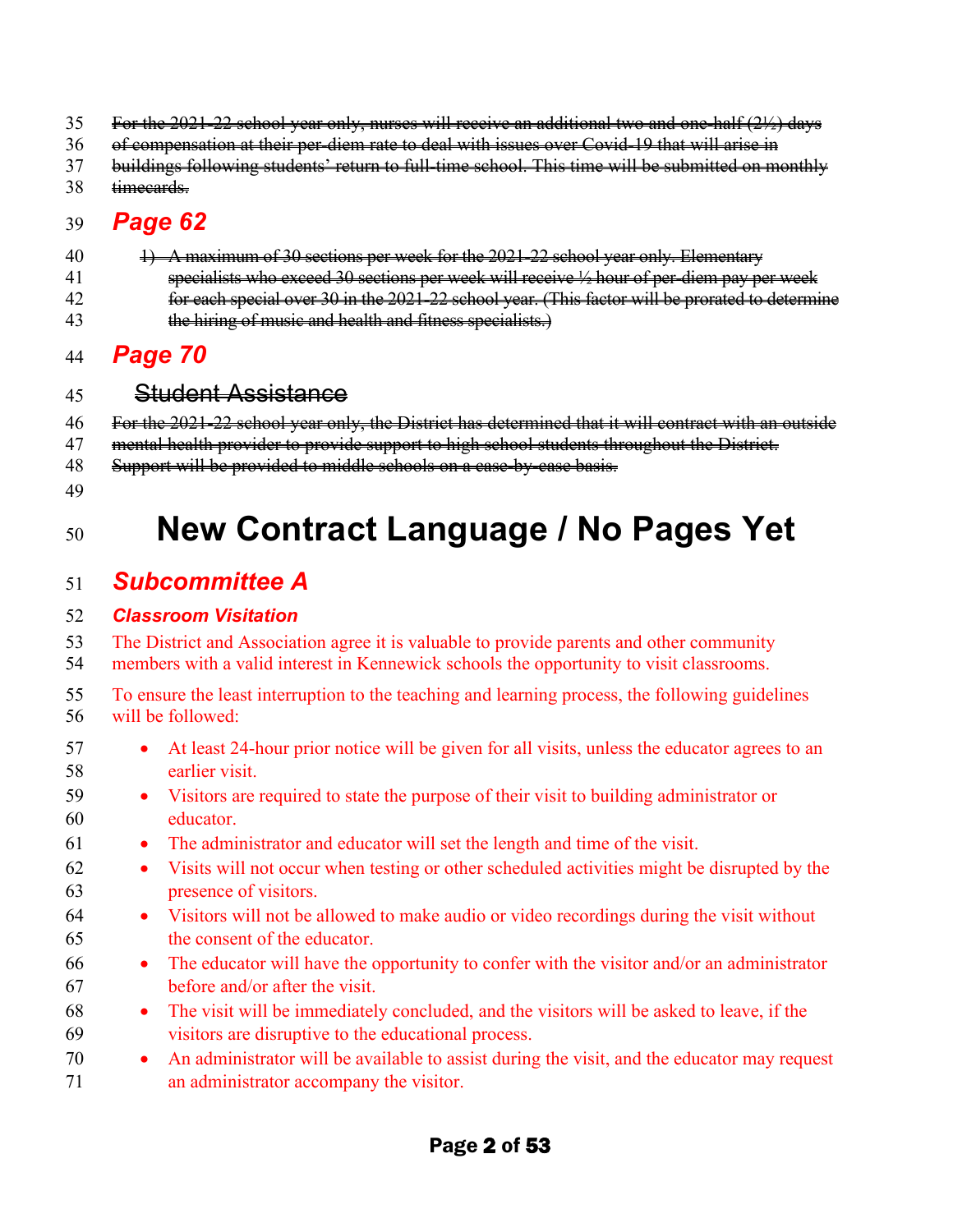- Information a visitor shares with building or District administration will be shared with the educator in a timely manner.
- All visitors are expected to maintain appropriate conduct when visiting Kennewick schools. Inappropriate conduct by a visitor will result in exclusion and loss of visitation privileges. Disputes about limiting visits will be handled in accordance with District policy.
- 

#### *District Equity Team*

- 80 Four representatives of the Association's Equity Team will be part of the District's Equity Team.
- 

#### *Focus on Instruction*

- All bargaining unit members who organize classes for the Focus on Instruction professional
- development day will be compensated at their per-diem rate by the District based on the length
- of the class in the published schedule.
- 

#### *IEP Meeting Attendance*

- 88 Based on State WAC 392-172A and Federal law, IEP meeting attendance is required of specific
- special education staff, administration, and general educators of the student on the IEP. To meet this requirement, the District will:
- Train all IEP case managers and building administrators annually on the structure of IEP meetings, including how to ensure educators have a chance to share input.
- Train all staff at the beginning of the school year on IEP meeting attendance and the structure of IEP meetings.
- 95 Create long-term IEP meeting schedules.
- Ensure IEP meetings are scheduled far enough in advance for educators to arrange schedules to attend.
- Schedule IEP meetings to start as soon as possible.
- 

#### *Multi-year Calendar*

- The Calendar Committee will use the following parameters to develop a calendar (or calendars) for the duration of the CBA plus one year. The one additional year will be subject to changes in
- bargaining:
- 104 Benton Franklin County Fair
- 105 Graduation
- Spring Break
- Winter Break
- 108 First day of school
- 109 Last day of school
- 110 Holidays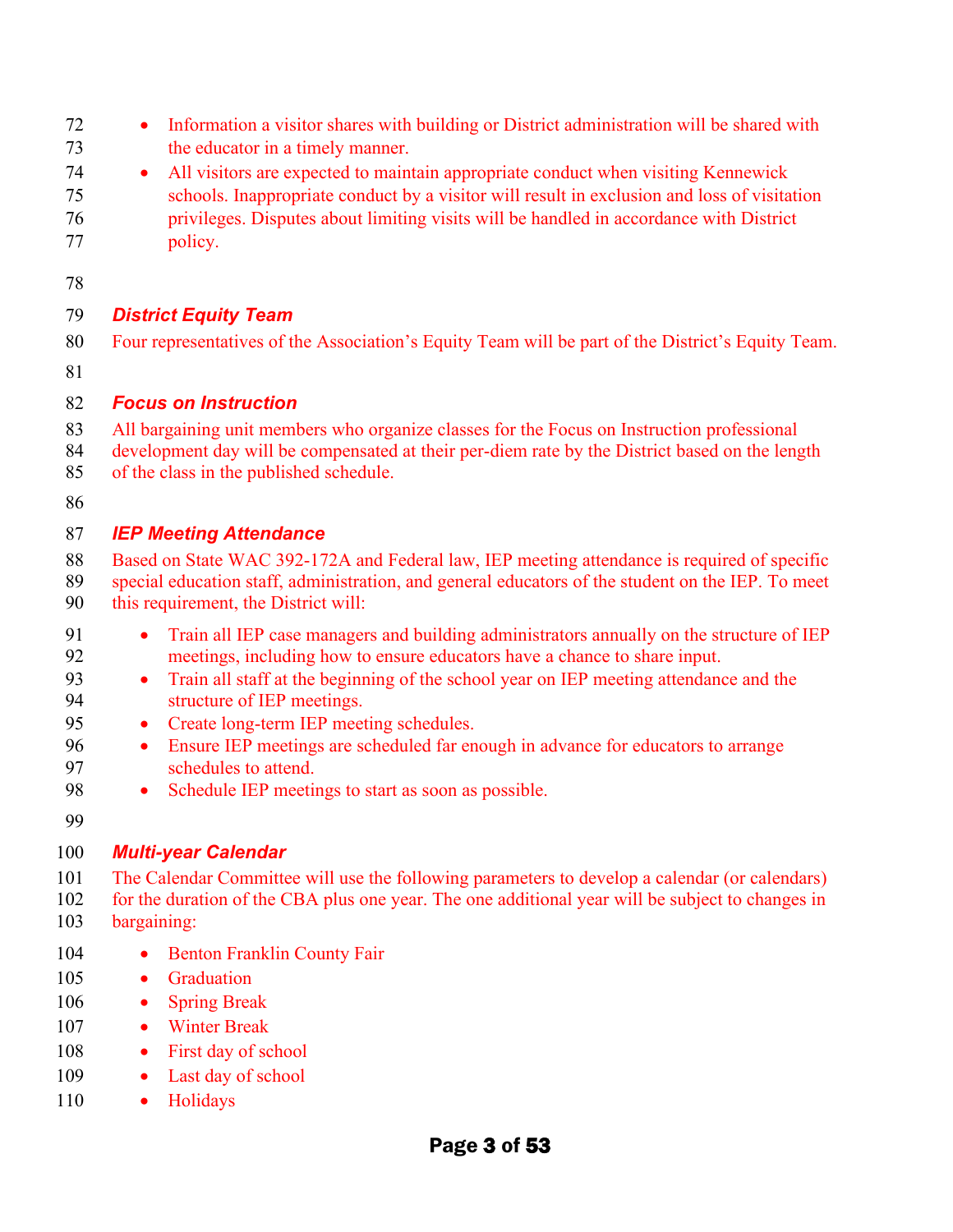- 111 Snow days
- 112 <sup>1</sup>/<sub>2</sub> day educator release to exchange for Open House attendance
- 113 Last day for seniors
- 114 Conferencing and report card prep
- 115 Optional Professional Development days
- 

#### *Open House*

- Open House events will be held in the fall of each school year. Site councils will meet in June of
- the previous school year to determine the format. Educators are required to attend one Open
- House. An early release for educators will be scheduled each year prior to a weekend as
- compensation for the time spent preparing for and attending Open House.
- 

#### *Placement of New Students without IEPs or 504 Plans*

- Within three (3) days of receiving a completed student registration, but no sooner than one day
- after receiving a completed student registration, students will be placed in classrooms.
- Prior to students being placed in classrooms, educators will be made aware of information that
- 127 may impact the instructional environment, giving educators adequate time to make classroom
- 128 preparations. When complete student information is not immediately available, every effort will
- 129 be made to gather as much information on the student as possible.
- When information about a student that may have a significant impact on the instructional
- environment subsequently becomes available, a building administrator or designee will provide
- that information to educators within one school day.
- 

#### *Safe Schools*

- The District requires all certificated educators to complete SafeSchools training prior to the first day of school with students.
- A certificated educator who does not complete SafeSchools training prior to the first day of
- school with students will not be allowed to report to work and will not receive pay until he or she completes the SafeSchools training.
- Certificated educators hired after the beginning of a school year must complete SafeSchools
- training within one month of their date of hire or they will not be allowed to report to work and
- 142 will not receive pay.
- Educators will choose the location, District or otherwise, where they will take the training.
- Educators who do not fully complete SafeSchools training prior to the final District Professional
- Development Day in August will be required to complete the training at their work location
- during the last half of the final Professional Development Day in August.
- The last half of the final Professional Development Day in August will be non-work time for
- Educators who complete SafeSchools training prior to that day.
-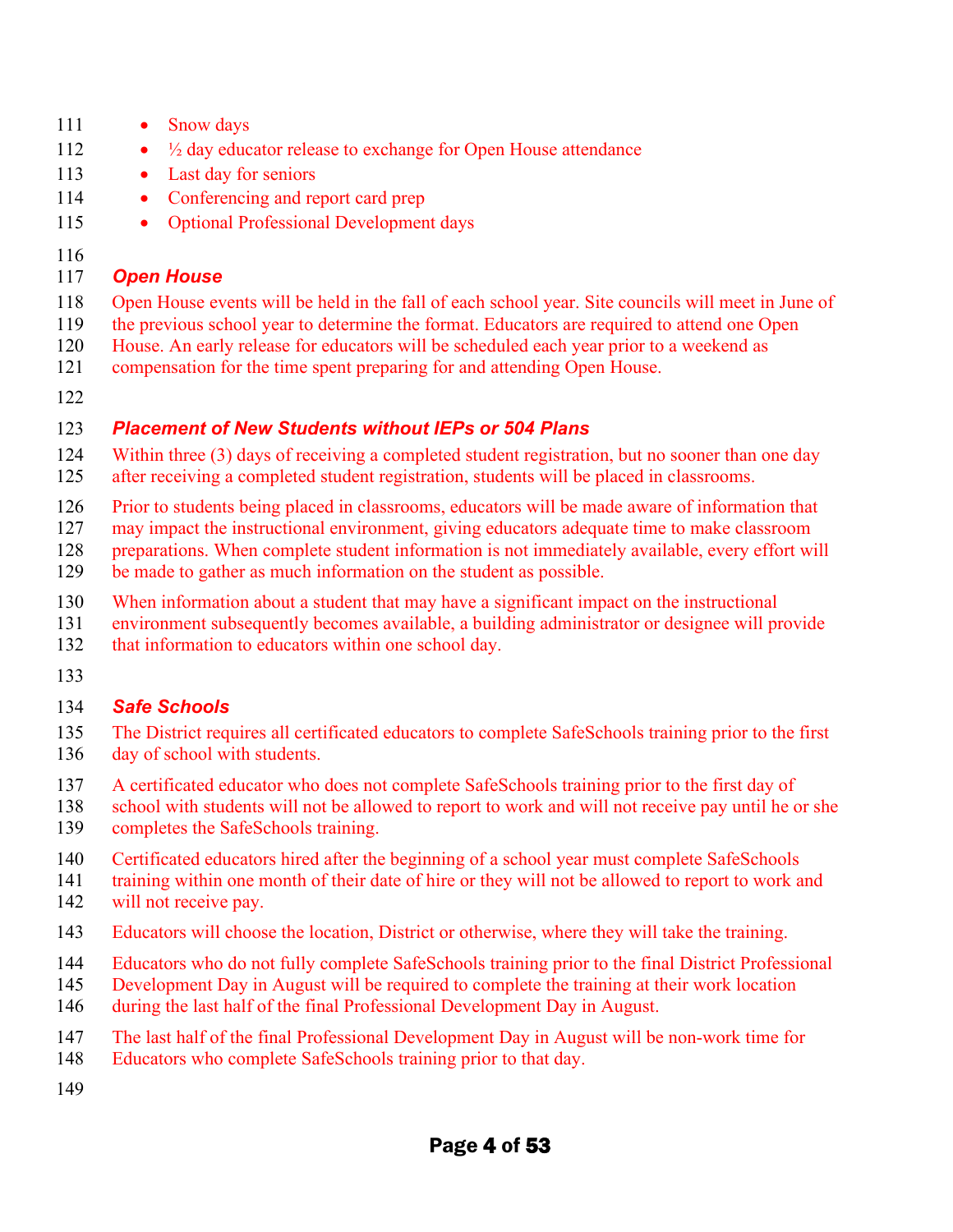### 150 *Subcommittee B*

#### 151 *\* Elementary and Secondary Resource Room Task Forces*

- 152 During the 2022-23 school year, the District and Association will establish separate task forces,
- 153 for elementary resource room educators and secondary resource room educators.
- 154 Each Task Force will address case management responsibilities, master scheduling, implications
- 155 of inclusionary practices, and financial implications of case management time and provide
- 156 recommendations by the end of the 2022-23 school year.
- 157 The makeup of each Task Force will be jointly determined by the District and the Association.
- 158 Task Force members will be compensated at the curriculum rate for work that falls outside the 159 regular contract day.
- 160

#### 161 *\* Extended School Year (ESY) materials for Tier II and Tier III*

- 162 One (1) hour of per-diem pay per student will be provided to educators in Tier II and Tier III
- 163 special education classrooms to collect and distribute materials for students eligible for Extended
- 164 School Year (ESY), per WAC 392-172A-02020
- 165

#### 166 *\* IEP Paperwork*

- 167 To ensure "meaningful parent participation" in the IEP process, as required by WAC 392-172a-
- 168 03100, parents will be notified of IEP meetings early enough to ensure they have an opportunity 169 to attend.
- 170 Every effort will be made to have IEP meetings at least 10 school days prior to the IEP due date,
- 171 and draft of the IEP will be provided to the IEP team at least five (5) school days prior to the 172 meeting.
- 173 Progress reporting is due within five (5) working days of the end of the grading period and by the 174 3rd weekday of the last day of the school year.
- 175 The District recognizes there are instances in which timelines can't be met.  If this occurs, the
- 176 educator will communicate with their direct supervisor.
- 177

#### 178 *\* Inclusion Preschool*

- 179 A maximum of 30 IEP students per full-time Inclusion Preschool educator. At least 6.0 hours per 180 day of paraeducator time will be provided and directed by the classroom educator.
- 181 When the number of IEPs on the educator's caseload exceeds 30, he or she will choose overload
- 182 pay of \$35 per student per week or additional overload paraeducator hours.
- 183 When the number of students with IEPs on the educator's caseload exceeds 40, a meeting to
- 184 determine the need for additional FTE will be held involving the Director of Special Services,
- 185 the educator, and the Keewaydin Discovery Center Program Coordinator.
- 186
- 187 *\* Medicaid Billing*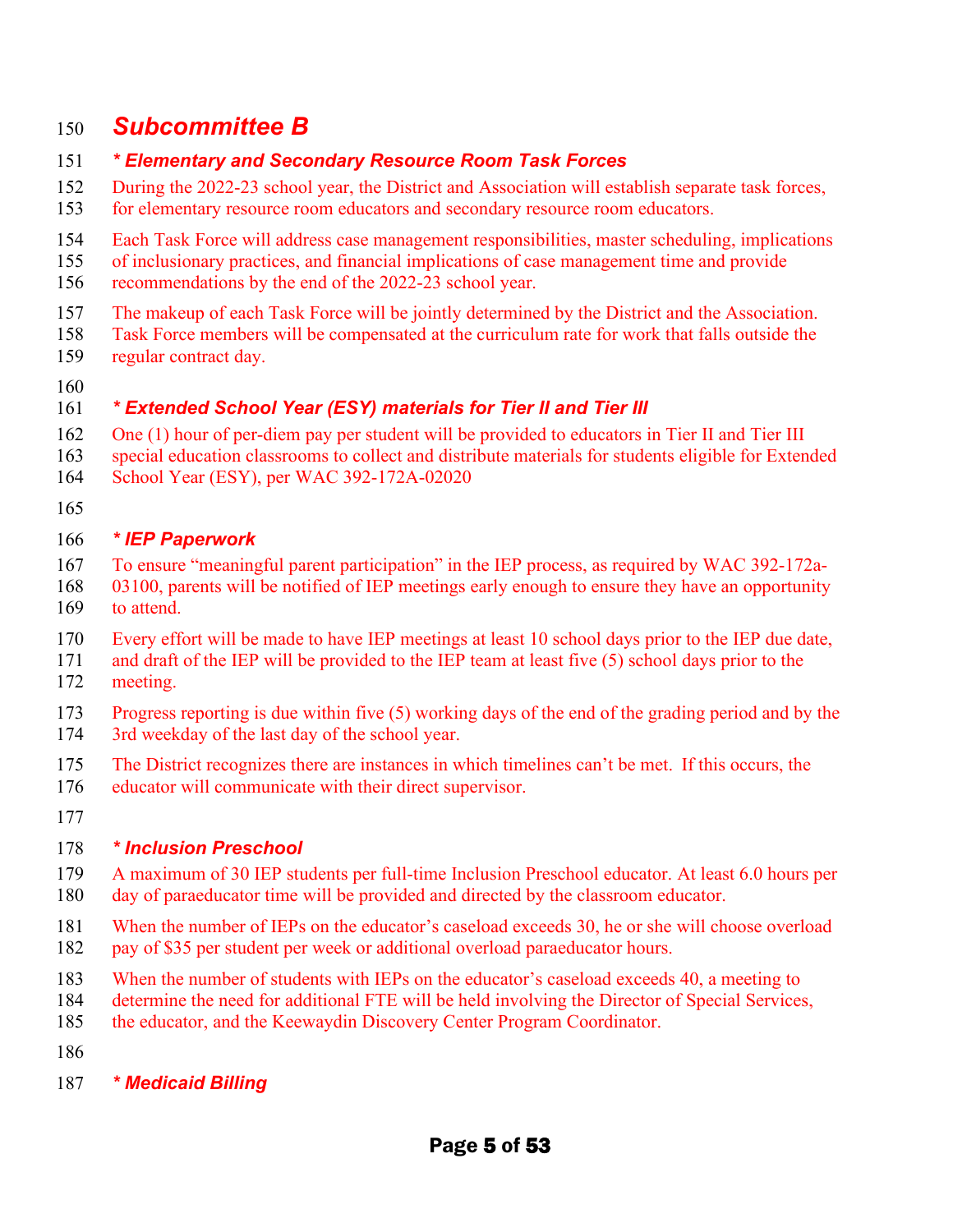- 188 All staff eligible to bill Medicaid must bill Medicaid, as per WAC 392-172A-07005, WAC 392-
- 189 140-675, WAC 182-537-0350, and RCW 28A.150.392 (D).
- 190 All employees required to bill Medicaid will be notified by their District supervisors. The
- 191 District will provide training in the use of the billing system.
- 192 The District will pay for the required licensure for Medicaid billing as well as the continuing
- 193 education necessary to maintain licensure.
- 194

# 195 *\* National Certification Stipend for Educational Staff Associates (ESAs)*

- 196 Certificated ESAs who hold the following national certifications will be paid an annual stipend 197 of \$2500 for the 2022-23 and 2023-24 school years, \$3000 for the 2024-25 school year, and 198 \$3500 for the 2025-26 school year.
- 199 National Association of School Psychologists (NASP)
- 200 National Board for the Certification of School Nurses (NCSN)
- 201 National Board for Certification of Occupational Therapy (NBCOT)
- 202 Federation of the State Boards of Physical Therapy (FSBPT)
- 203 American Speech-Language-Hearing Association (ASHA)
- 204 If the State discontinues NBCT stipends, the District will not be obligated to continue to pay 205 ESA stipends.
- 206 Certificated ESAs who are eligible for the NBCT stipend are not eligible for this additional 207 stipend.
- 208

# <sup>209</sup>**Current Contract Language w/Changes**

210 *Page 5 – Subcommittee A*

# 211 **Section 2: Academic Freedom**

- 212 An employee educator must be free to think and express ideas, free from undue pressure of
- 213 authority, and free to act within his or her professional group.
- 214 The principle of academic freedom for employees educators will not supersede the basic
- 215 responsibilities of the employee educator to the education profession of education. These 216 responsibilities include:
- 217  $\rightarrow$  A  $\rightarrow$  Commitment to support the Constitution of the United States
- 218  $\rightarrow$   $\leftarrow$   $\leftarrow$   $\leftarrow$   $\leftarrow$   $\leftarrow$   $\leftarrow$   $\leftarrow$   $\leftarrow$   $\leftarrow$   $\leftarrow$   $\leftarrow$   $\leftarrow$   $\leftarrow$   $\leftarrow$   $\leftarrow$   $\leftarrow$   $\leftarrow$   $\leftarrow$   $\leftarrow$   $\leftarrow$   $\leftarrow$   $\leftarrow$   $\leftarrow$   $\leftarrow$   $\leftarrow$   $\leftarrow$   $\leftarrow$   $\leftarrow$   $\leftarrow$   $\leftarrow$   $\leftarrow$   $\leftarrow$   $\leftarrow$   $\leftarrow$   $\leftarrow$   $\$
- 219 An Insistence upon objective scholarship
- 220 <del>Utilization of current,</del> Adherence to District-authorized courses of study, Board-adopted
- 221 curriculum, and applicable learning standards.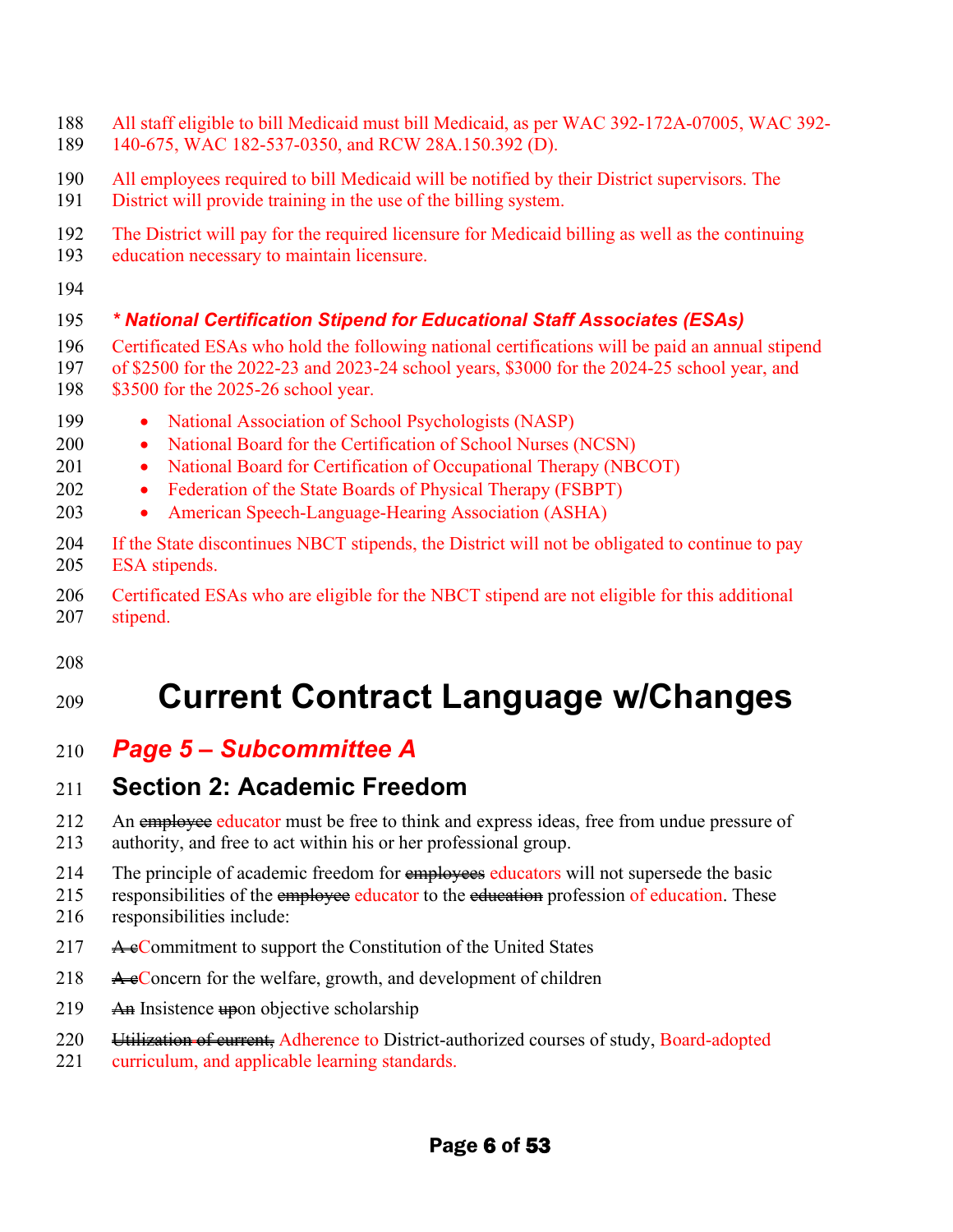- 222 Effective teaching methods, strategies, and professional judgement will be encouraged in the
- 223 delivery of the adopted curriculum. Instruction will focus on State learning standards, and
- 224 educators will not be mandated to teach to specific tests. Test preparation activities not required
- 225 by OSPI or essential to administering the test will be at the discretion of educator.
- 226 Methodology and style of teaching shall will not be restricted provided; such it is effective and
- 227 appropriate to the level and/or subject being taught. Educators will choose Methodology of
- 228 teaching will be considered to be the employee's choice of instructional methods,  $\frac{1}{2}$  strategies,  $\frac{1}{2}$
- 229 technology, and supplemental and enrichment materials used to deliver the District-adopted
- 230 curriculum.
- 231 Nothing in this language is intended to prevent a discussion between a principal and an educator
- 232 teacher about specific teaching methodologies. If the employee educator is rated "Proficient" or
- 233 rated "Distinguished" in the summative evaluation, the employee he or she will not be mandated
- 234 to adopt the methodologies  $\frac{1}{4}$  may be discussed.
- 235 District-adopted curriculum includes all core learning materials and learning standards.
- 236 Supplemental materials are District-adopted print or electronic resources provided to augment
- 237 the adopted curriculum. Enrichment materials are age-appropriate, educator-chosen print or
- 238 electronic materials relevant to the course of study that support and enhance District-adopted
- 239 curriculum. All educator-chosen materials must conform to District policies. Potentially
- 240 controversial materials will be used in accordance with applicable District Policy. When
- 241 uncertain, educators should preview materials with their administrator(s).
- 242 A free interchange of ideas leading to clearer understandings at the maturity level of students
- 243 must be expected as part of effective teaching. Challenges Any challenge of members of the
- 244 professional staff relative to concerning the use of educational materials on the basis of based on
- 245 suitability<del>, upon their presentation of ideas involving morality or patriotism, or upon their</del>
- 246 literary merit will receive the immediately be brought to the attention of the employee(s) 247 educator.
- 248 The lodging of a complaint will not cause the suspension of a District-adopted course and/or its
- 249 content without the mutual consent of the affected employee(s) educators, in accordance with the
- 250 applicable District Policy No. 2310. Educators will have the right to defend challenged methods
- 251 or materials with their administrator(s). Supplementary Supplemental or enrichment materials
- 252 used to augment adopted curriculum will only be suspended after a thorough review and
- 253 consultation with the affected  $\frac{empt{e}}{empt{e}}$  educators and building and/or district
- 254 administrator(s). Administration will provide appropriate guidance and support to educators,
- 255 based on the facts, when processing complaints regarding appropriate teaching methods and/or 256 materials.

#### 257 Supplementary materials used to augment adopted curriculum will only be suspended after a

- 258 thorough review and consultation with the affected employee(s) and building administrator(s). 259 [*Moved above*]
- 260 If a grade is changed by an administrator, it will be shown on the historical grades page in the 261 student management system.
- 262

# 263 *Page 7 - Subcommittee A*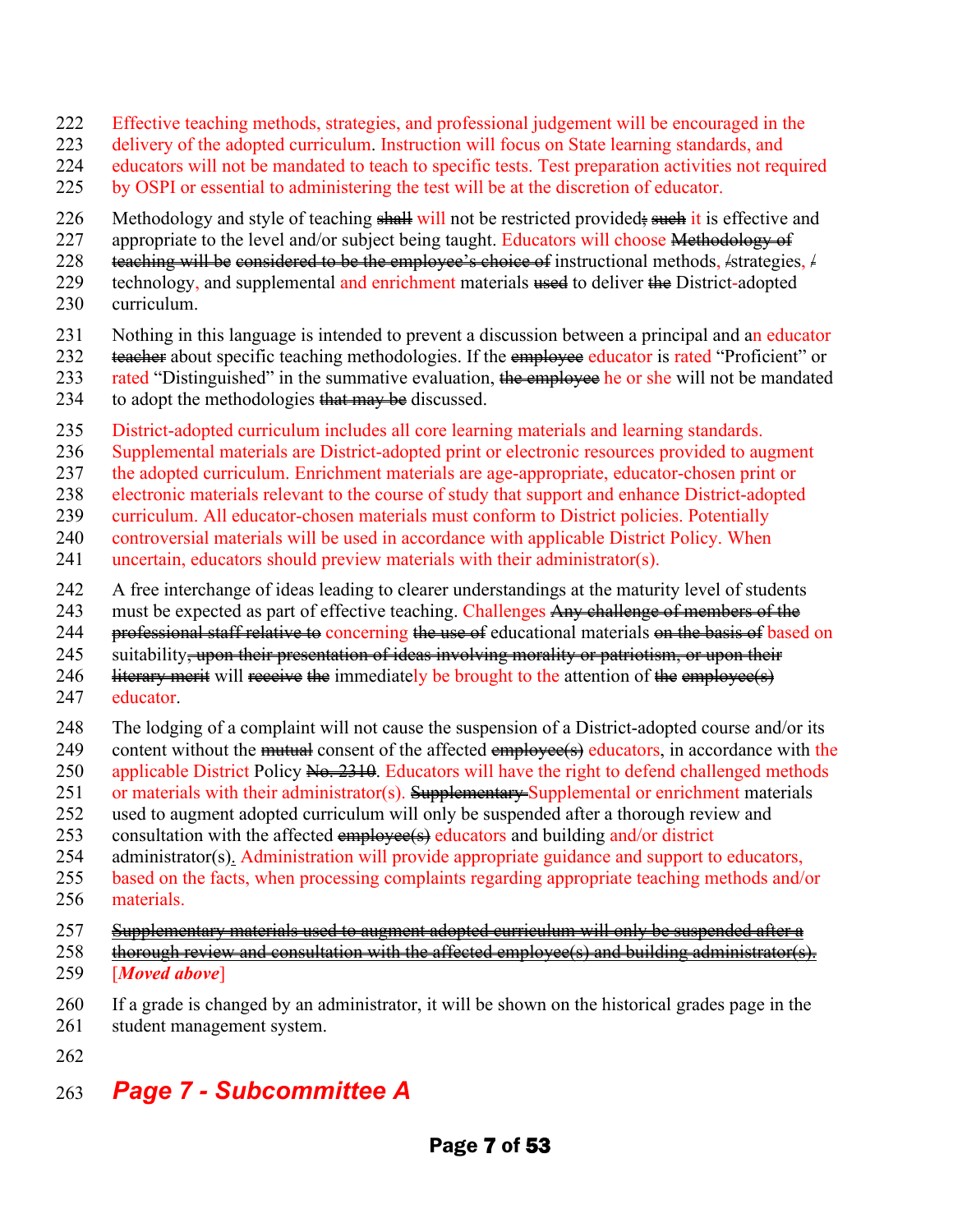### 264 Electronic Surveillance Recordings

- 265 The parties District and the Association recognize the necessity of the use of video or other
- 266 electronic surveillance recordings in common areas for safety and security purposes. The parties
- 267 also and recognize the need to balance safety and security concerns with employees' educators'
- 268 reasonable expectation of a fair level of privacy in the workplace.
- 269 The District will not use  $\frac{a_n}{a_n}$  audio, video, or other electronic surveillance in individual
- 270 classrooms or work areas  $\epsilon$  excluding common areas used as classrooms, such as like libraries
- 271 and gymnasiums, $)$  without the prior knowledge and written approval of the employee educator.
- 272 Electronic surveillance information may not be used as evidence of "Unsatisfactory" or "Basic"
- 273 performance in the evaluation process.
- 274 No administrator or a gent of the District employee will engage in monitoring of use electronic
- 275 surveillance recordings with the intent to identify potential misconduct of employees by
- 276 educators. Information obtained from surveillance cameras shall will not be used as a basis for
- 277 disciplinary action, except to verify or contradict a specific, credible allegation. However, if, in
- 278  $\theta$  the when viewing of video for other legitimate purposes, the District administrator
- 279 finds policy violations or criminal behavior, the District may use the video to address the
- 280 situation.
- 281 The District will take proper steps to ensure students do not make audio or video recordings or
- 282 take photographs of educators without the educators' knowledge and consent. The District will
- 283 take appropriate disciplinary action with students, in accordance with harassment, cyber
- 284 bullying, or other applicable District policies.
- 285

# 286 *Pages 18-20 - Subcommittee A*

# 287 **Section 7: Grievance Procedure**

- 288 The purpose of this a grievance procedure is to provide an means for the orderly and the
- 289 expeditious resolution to educator concerns or adjustment of a grievance by an employee or
- 290 group of employees. To facilitate and foster collaborative problem solving, the District and
- 291 Association agree to collaboratively provide annual training to Association representatives and
- 292 administrators in problem solving and grievance processing.
- 293 The grievance procedure may be held in abeyance when the involved parties mutually District
- 294 and Association agree to extend the **contractual** timelines or to use trained conflict managers  $\frac{1}{10}$
- 295 an attempt to solve problems resolve issues at the lowest level. Principals and Association
- 296 leadership are encouraged to problem-solve issues prior to initiating the grievance process.
- 297 Timelines will not begin until the parties fail to resolve the issue informally.
- 298 Every effort will be made to settle problems at the lowest level through informal communication
- 299 between the employee(s) and his or her/their immediate supervisor(s) or between Association
- 300 leadership and the District for grievances that would be initiated at Step 2. The employee may
- 301 include an Association representative in the informal communication. Any informal resolution of
- 302 a problem must conform to the provisions of the Agreement and be reported to the Association
- 303 President. Grievances will generally not be processed using this procedure until there is evidence
- 304 that informal two-way communication has been attempted. This does not prohibit the initiation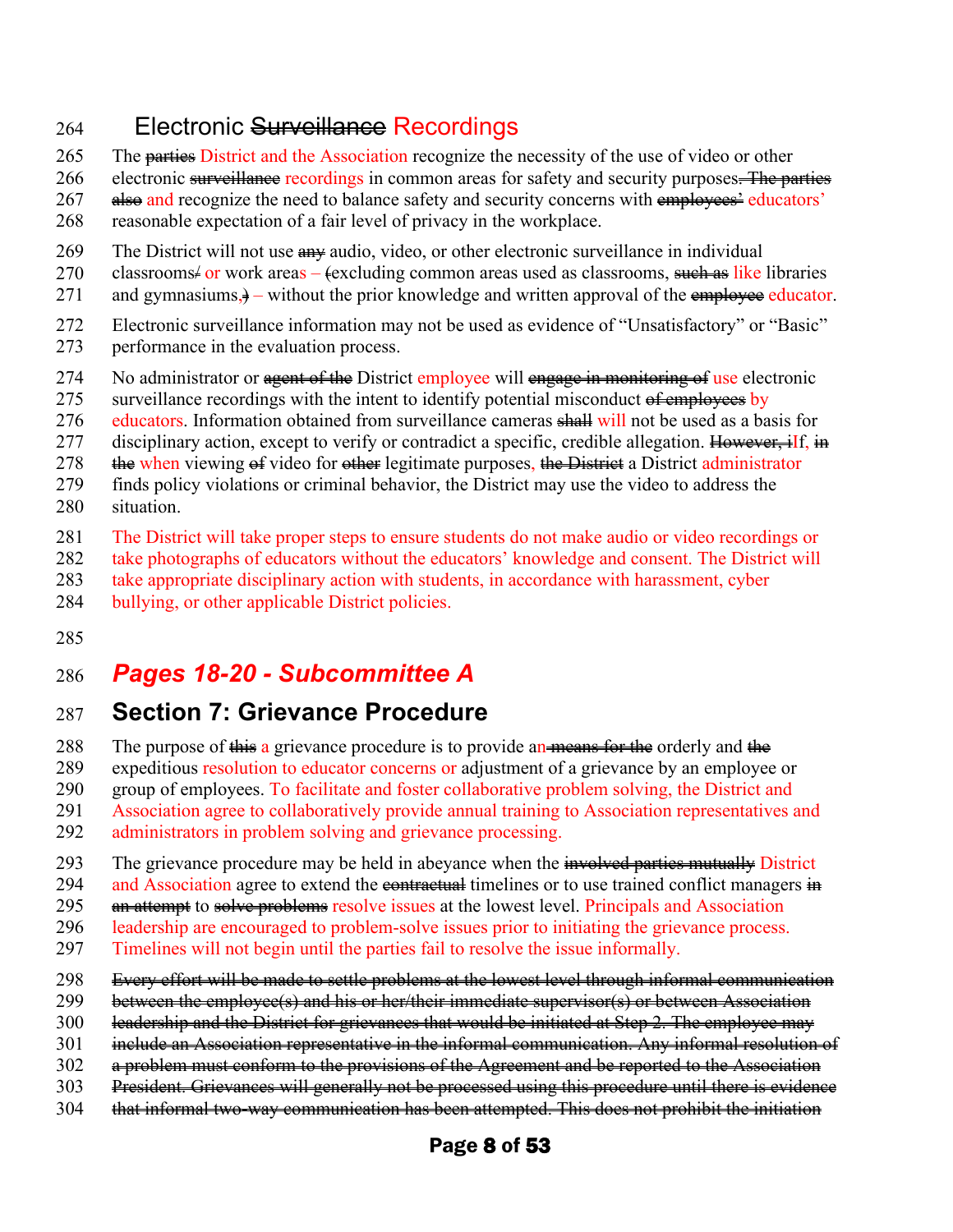- 305 of a formal grievance to preserve timelines or when either party believes a formal process is 306 necessary.
- 307 Every reasonable effort will be made to resolve grievances before the close of a school term, or 308 as soon as possible thereafter.

# 309 Definitions

- $310$  "Grievant": will mean an employee or group of employees or the Association filing a grievance
- 311 on behalf of an employee or group of employees. A grievance in which two (2) or more
- 312 employees have the same complaint will be processed as a single action. The Association will
- 313 have the right to be present and, if the employee elects,  $\frac{1}{2}$  represent the employee at any point
- 314 in the procedure.
- $315$  "Grievance": will mean a written statement by a grievant that a controversy, dispute, or
- 316 disagreement of any kind or character exists arising out of due to the interpretation or application
- 317 of the terms of this agreement CBA or out of due to an existing Board policy, administrative
- 318 regulation, or condition that jeopardizes employee health and safety.
- $319$  "Days": will mean contracted workdays during the school year and weekdays during the
- 320 summer. Any exercise action (s) carried over from the school year will be placed on the
- 321 summer schedule by agreement between the Association and the District.
- 322 "Past Practice": will mean any long-standing frequent practice that is accepted and known about
- 323 and agreed to by the Association and District or, at least, has been allowed to occur. Past
- 324 practice is subject to the grievance procedure if it is clear, consistently applied, not a special or
- 325 one-time exception to a general rule, occurred repeatedly, and has existed for a substantial period 326 of time.

# 327 Procedures and Steps

- 328 A grievance must be filed **within 30 days of the occurrence** of the event on about which the
- 329 grievance is based or the date on which such the event could reasonably have been known to be
- 330 an alleged grievable violation, not to exceed 120 days. Grievances arising from application of
- 331 Article III, Section 9, of the Assignment and Transfer section in this agreement CBA must be
- 332 filed within 30 days.
- 333 **The tTimelines and procedures herein in this section will be strictly followed, unless waived**
- 334 **in writing by both parties.** Failure of the grievant to follow the timelines will mean the
- 335 grievance is withdrawn. Conversely, Failure by the District to follow the timelines will
- 336 automatically qualify the grievance for advancement to the next step. Failure of the Board or its
- 337 representative(s) District Administration to meet the specified timelines at the final step
- 338 preceding arbitration shall will result in the requested remedies being granted.
- 339 Grievances relating to interpretation and/or application of this agreement CBA, when filed in the
- 340 name of the Association, may be initiated at Step  $2\frac{1}{2}$  as provided below.

# 341 *Step 1 - Problem Solving*

- 342 The parties agree every effort should be made to settle problems at the lowest level through
- 343 informal communication between the employee(s) and his or her or their immediate
- 344 supervisor(s), or between Association leadership and the District for grievances that would be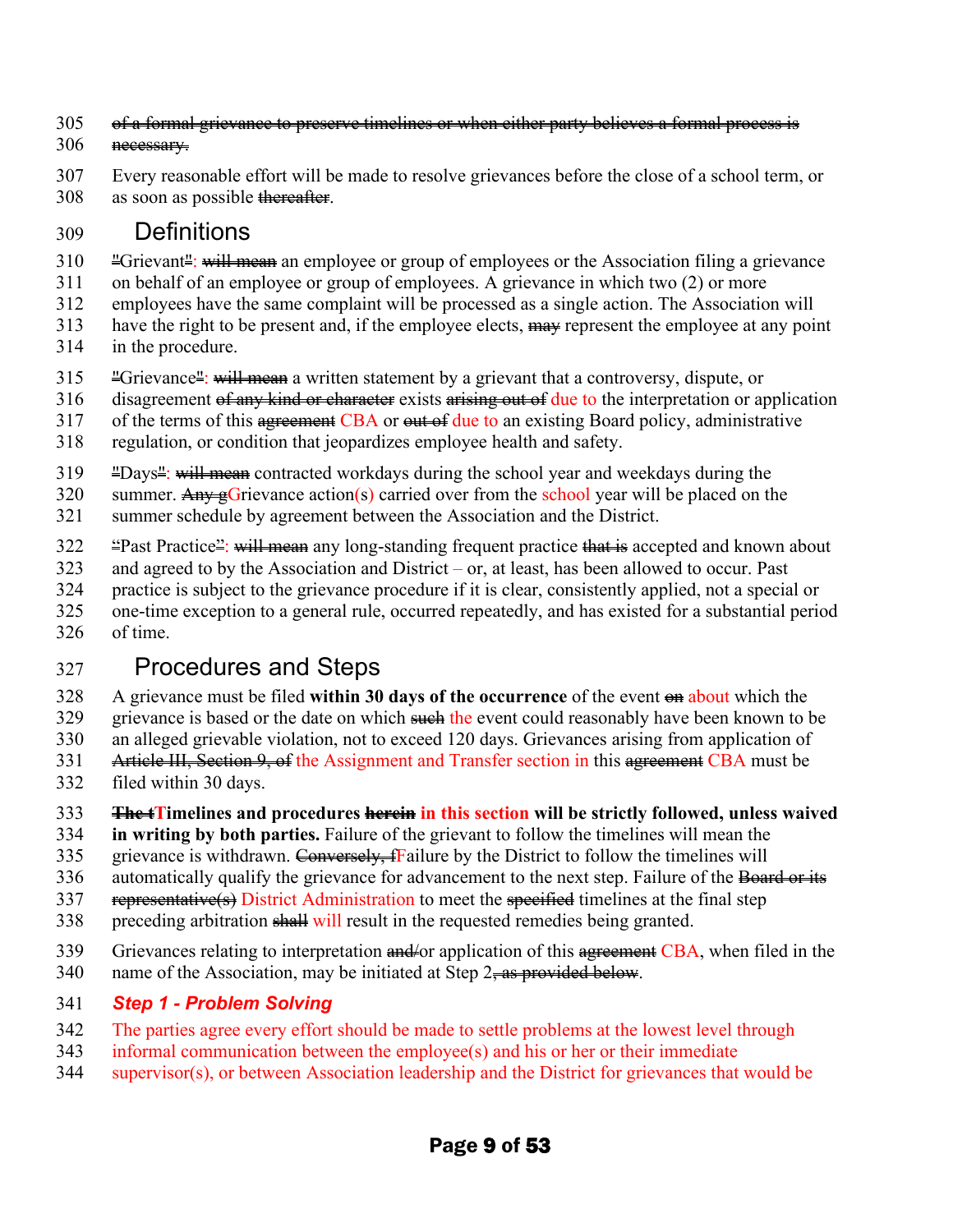- 345 initiated at Step 2. The Association and District agree to encourage the use of problem solving
- 346 prior to initiating formal written grievances.
- 347 Grievances will not generally be processed until the employee(s) and, at the employee's, or
- 348 employees', discretion, an Association representative have attempted informal two-way
- 349 communication. An informal resolution of a problem must conform to the provisions of this
- 350 CBA and be reported to the Association President. This step may be bypassed and does not
- 351 prohibit the initiation of a formal grievance to preserve timelines, or when either party believes a
- 352 formal process is necessary.

#### 353 *Step 1 2 – Immediate Supervisor*

- 354 The grievant(s) submit(s) a grievance review request  $\overrightarrow{Harm A}$  to the immediate supervisor, who
- 355 . The supervisor will schedule propose a mutually agreeable meeting date within  $\frac{f}{f}$   $\frac{f}{f}$   $\frac{f}{f}$   $\frac{f}{f}$   $\frac{f}{f}$   $\frac{f}{f}$   $\frac{f}{f}$   $\frac{f}{f}$   $\frac{f}{f}$   $\frac{f}{f}$   $\frac{f}{f}$   $\frac{f}{f}$   $\frac{f}{f}$   $\frac{f}{f$
- 356 after of receiving the request and will render a written decision to the grievant(s) within  $\frac{f^2}{f^2}$
- 357 10 days after of the formal meeting.
- 358 A copy of the grievance review request will be sent to the Superintendent and the Association
- 359 President. A copy of the written decision will be sent to the Superintendent and the Association 360 President.

### 361 *Step 3 – District-Level Administrator*

- 362 If the grievant(s) is/are not satisfied with the decision of the immediate supervisor at Step 2, the
- 363 grievant may refer the grievance to the appropriate District-level administrator within 10 days of
- 364 receipt of the decision and a copy will be given to the grievant's, or grievants', immediate
- 365 supervisor. The District-level administrator will meet with the grievant(s) within 10 days of the 366 grievance being referred to him or her. Both the District-level administrator and the grievant(s)
- 367 may have others present at the meeting who can suggest an acceptable adjustment of the
- 368 grievance.
- 369 The District-level administrator will render a written decision on the grievance and adjustment(s)
- 370 within 10 days of the grievance being heard. Copies of the decision will be sent to the grievant,
- 371 the grievant's immediate supervisor, and the Association President.

### 372 *Step 2 4 – Appeal to Superintendent*

- 373 If the grievant(s) is/are not satisfied with the decision of the immediate supervisor at  $\frac{1}{5}$ s  $\frac{1}{5}$ ,
- 374 the grievant he or she or they may refer the grievance to the Superintendent within ten 10 days
- 375 after the of receipt of the decision prescribed herein, with a copy going to the grievant's
- 376 immediate supervisor.
- 377 The Superintendent will meet with the grievant(s) within  $\theta$  ten 10 days after of the grievance has
- $378$  been being referred to him or her. Both tThe Superintendent and the grievant(s) may have others
- 379 persons present at the meeting who might contribute to can suggest an acceptable adjustment of
- 380 the grievance.
- 381 The Superintendent will render a written decision concerning on the grievance and any other
- 382 adjustment within ten 10 days after of the grievance has been being heard. Copies of the
- 383 Superintendent's decision by the Superintendent will be sent to the grievant, the grievant's
- 384 immediate supervisor, and the Association President. The Superintendent's office will retain a
- 385 copy.

### 386 *Step 3 - Appeal to Board (Optional)*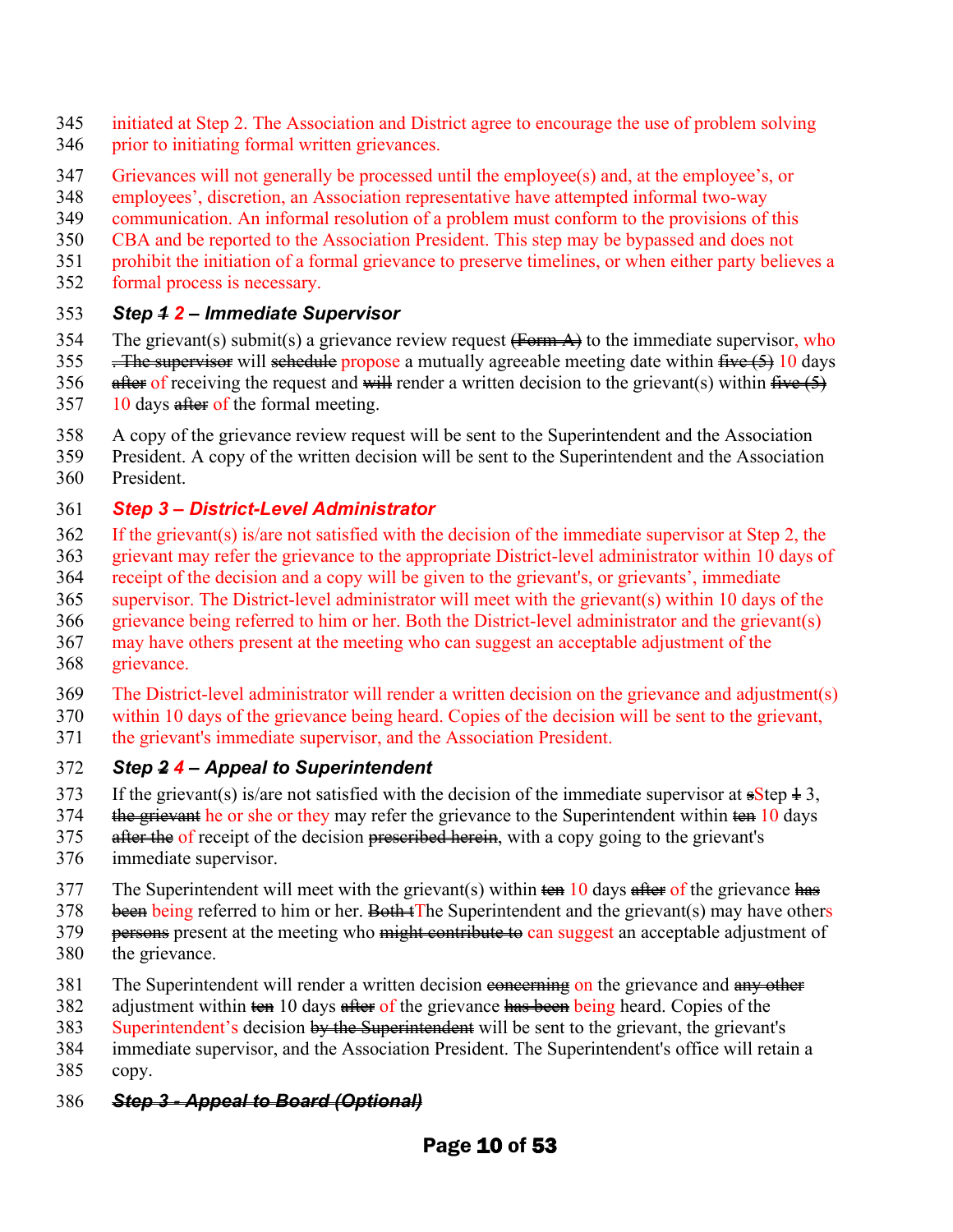- 387 If the grievant is not satisfied with the disposition of his or her grievance at Step 2, or if the
- 388 Superintendent or designee has not provided a written decision within the time limits prescribed
- 389 in Step 2, then the grievant, or the Association acting on his or her behalf, may request a meeting
- 390 with the Board. At the request of either party, the School Board and the Association may
- 391 mutually agree to move the grievance directly to Step 4. If a request for a meeting with the Board
- 392 or request for a waiver of this step is not delivered to the Superintendent within 30 days after the
- 393 meeting prescribed in Step 2 is held, the grievance will be deemed withdrawn. The Board will
- 394 meet with the grievant, Association representatives, and Superintendent within 30 days after the
- 395 Superintendent receives the request for the meeting. Within 15 days after the meeting, the Board
- 396 will render a written decision on the grievance.

#### 397 *Step 4 5 – Binding Arbitration*

- 398 If the grievance is not resolved at Step  $\frac{3}{4}$ , the Association, at its sole discretion, may advance
- 399 any the grievance to a final and binding arbitration within 30 days of receipt of the Step  $\frac{34}{3}$ 400 response.
- 401 Free Arbitrators shall be are selected from a list provided by the Federal Mediation and
- 402 Conciliation Service or the American Arbitration Association. The parties shall District and
- 403 Association will separately rank and strike the names of the arbitrators on the list and return their
- 404 separate lists to the appropriate agency for final arbitrator selection. Hearings shall will be
- 405 conducted in accordance with the rules of the selected agency that was selected.
- 406 The arbitrator will make a decision in writing present a written decision after the close of the 407 hearing.
- 408 During the arbitration, neither the District nor the Association will be permitted to assert any
- 409 present evidence not previously disclosed to the other party. Each party will bear the full costs
- 410 for its side of the arbitration and will pay one-half  $\theta$  the costs for the arbitrator and  $\theta$
- 411 administration fees for arbitration.

### 412 Freedom from Reprisals

- 413 No reprisal will be invoked against an  $\ast$  employee for processing a grievance or participating  $\dot{H}$
- 414  $\frac{a_{\text{H}}}{a_{\text{H}}}\times\frac{a_{\text{H}}}{a_{\text{H}}}$  in the grievance procedure.

### 415 Powers of Arbitrator

- 416 **The An** arbitrator will have no power to alter, add to, or subtract from the terms of this CBA
- 417 eollective bargaining agreement.

# 418 Election of Remedy

- 419 An employee receiving notification of non-renewal of contract, discharge, or adverse effect may
- 420 challenge imposed discipline through the grievance procedure. If an employee invokes his or her
- 421 rights under statute to challenge the discipline, and continues to pursue the statutory appeal
- 422 process, the parties agree that the Association may not advance the grievance on behalf of the
- 423 employee to the arbitration step. The Association may advance the grievance to the arbitration
- 424 step on behalf of the employee if the employee he or she agrees to waive in writing his/ or her
- 425 right to challenge the discipline under applicable statute, said waiver to be in writing.
- 426 In the event If the employee waives his or her right to challenge proposed discipline through the
- 427 statutory appeal process, and instead decides to grieve the discipline through the Association to

### Page 11 of 53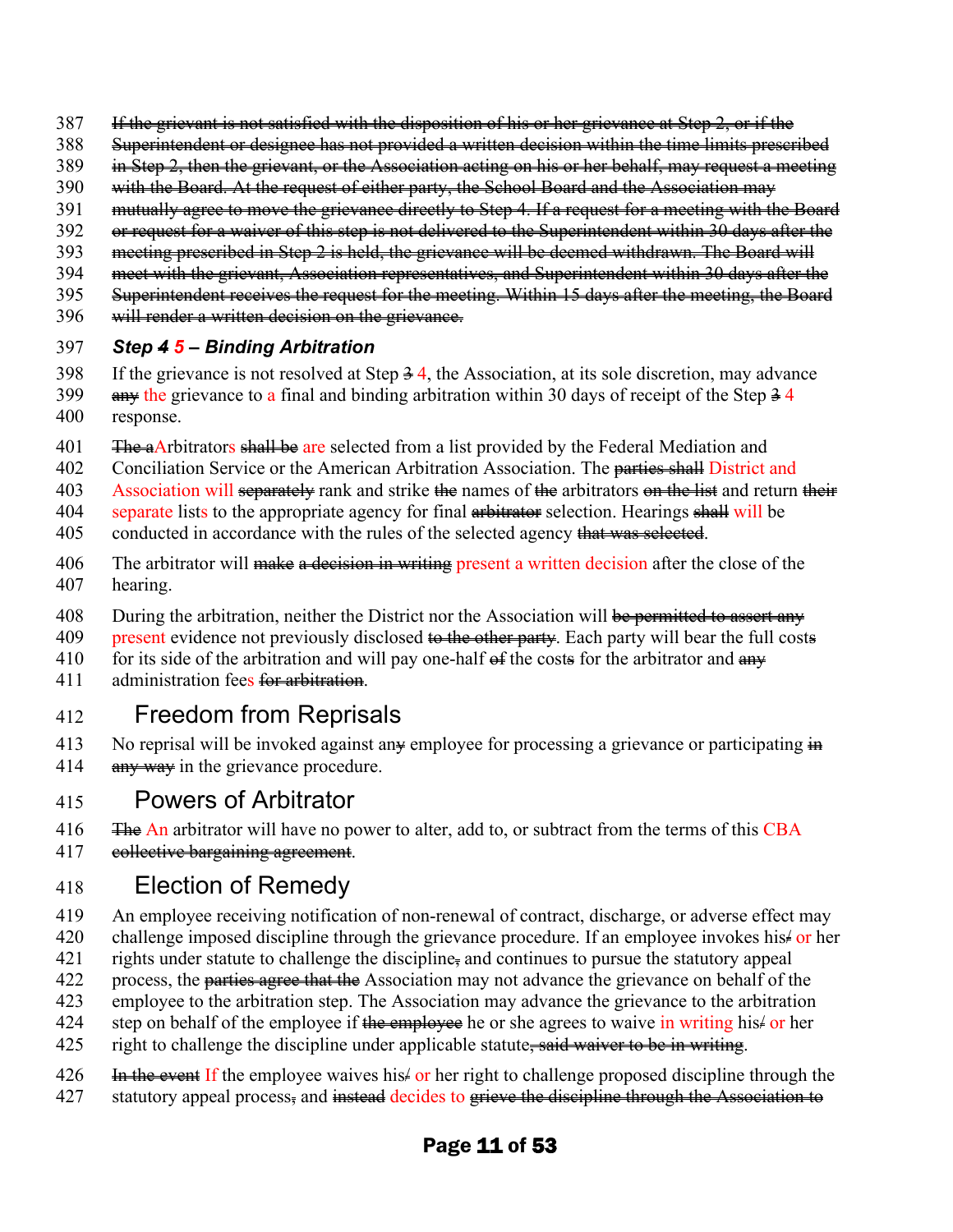- 428 work with the Association to pursue arbitration, the proposed discipline shall will be held in
- 429 abeyance until an adverse a ruling is received from the arbitrator. Holding proposed discipline in
- 430 abeyance does not prevent the employer from placing the employee on paid administrative leave
- 431 until a ruling is received.

### 432 Release Time

- 433 Grievances will ordinarily be processed during the regular workday, and release time will be
- 434 provided for all participants in the investigating and processing of grievances, including the
- 435 grievant, Association representatives, and witnesses.
- 436

# 437 *Pages 20-22 - Subcommittee A*

# 438 **Section 8: Layoff and Recall**

- 439 In the event If the District anticipates a significant loss in revenue, a **FR**eduction in Force (RIF)
- 440 may be instituted. Prior to eliminating  $\frac{a_n}{b_n}$  certificated positions, both parties will review and
- 441 negotiate all elements of the **contract CBA** funded by sources other than the State Basic
- 442 Education Act (BEA) funding.
- 443 Reductions will not be made without a thorough review of programs and options available. The
- 444 Board will notify the Association of the proposed layoff **by May 15** and will provide to the
- 445 Association a report of the financial situation, anticipated program changes, and needed staffing 446 levels.
- 447 Certificated employees returning from leave must be rehired. $\frac{1}{2}$ However, these employees are
- 448 subject to the layoff and recall provisions on the same basis as any other certificated employee.
- 449 These determinations are based  $\frac{1}{2}$  sensitively, as specified in the layoff and recall provision  $\frac{1}{2}$
- 450 the in this contract CBA.
- 451 The term "layoff" means placing  $\frac{1}{2}$ bargaining  $\frac{1}{2}$ unit members on unemployed status due to
- 452 economic necessity.

### 453 Layoff Procedure

- 454 A reduction in force RIF will be determined by State seniority. All retire/rehire and non-
- 455 continuing contract employee positions will not be rehired prior to a reduction in force RIF. The
- 456 least senior certificated employee(s) will be laid off first.
- 457 "Seniority," for the purposes of this section only, is defined as the total number of years teaching
- 458 in the State of Washington and will be computed  $\frac{1}{2}$  by the District. Seniority for part-time
- 459 certificated employees will be credited on the same basis as their percentage of employment.
- 460 i.e. half-time employment for a full year yields one-half year of seniority.
- 461 The District will compile and publish a State seniority list **by March 1**. The State seniority list
- 462 will be posted in each building; and five (5) copies will be given to the Association. The State
- 463 seniority list will be available to employees in the Human Resources section of the staff intranet.
- 464 Challenges to seniority placement will be made in writing to the Human Resources Department
- 465 **by March 31.** A corrected seniority list will be published and will be made available to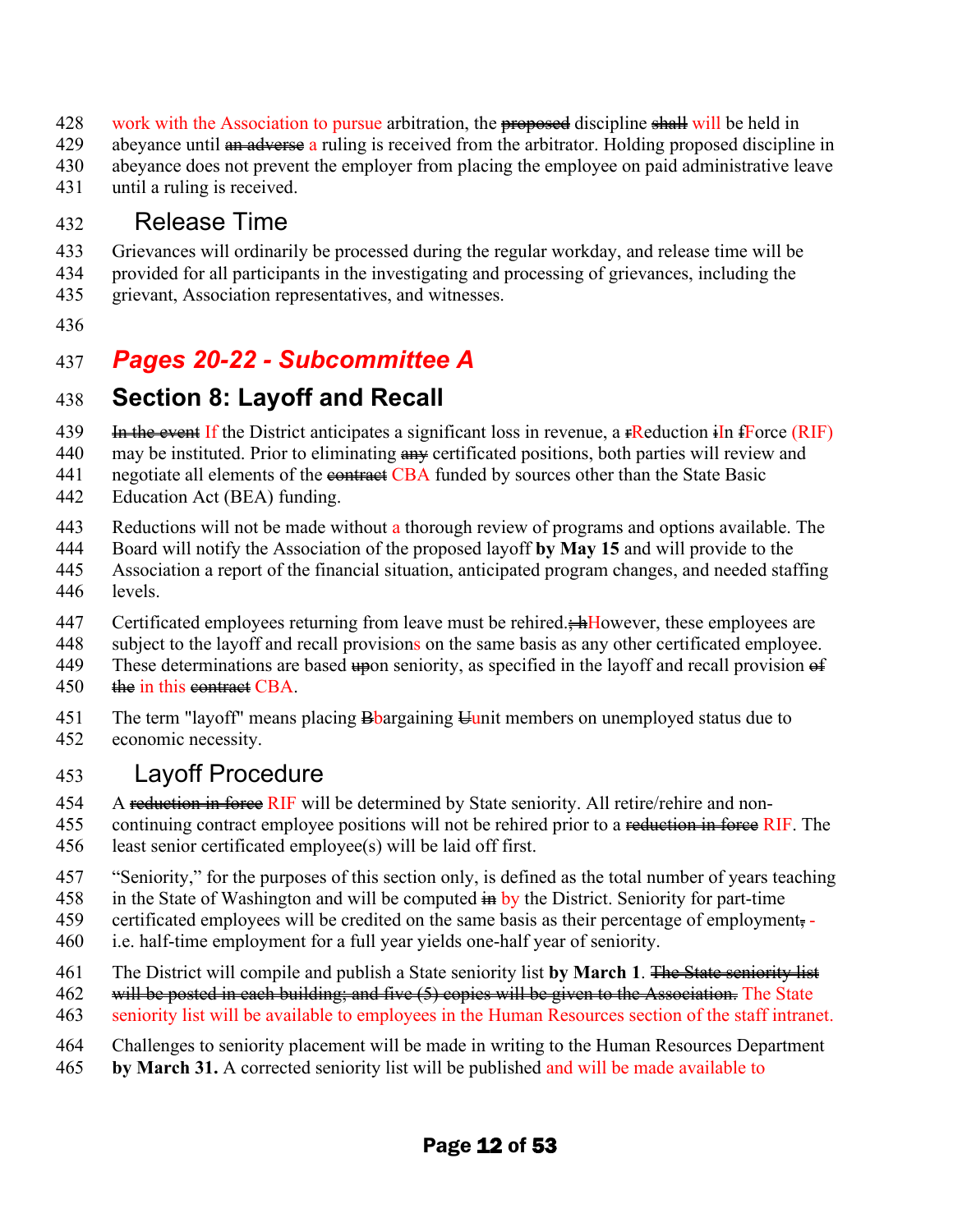466 employees in the Human Resources section of the staff intranet and posted in each building; five

467 (5) copies will be given to the Association **by April 15**.

# 468 Ties in Seniority

- 469 When certificated employees have equal State seniority, the following ranked criteria will be
- 470 used to break ties:
- 471 1) District seniority: date and time on the recommendation for hire form filled out by the 472 building administrator. For pre-1984-85 contracts, the start date of the contract will be used. 473 fFor 1984-85 to the present, the date on the letter of intent to hire will be used.
- 474 2) Drawing lots defined as: the employee will place his or her name into a hat/drawing box and 475 a neutral party will draw a name. Date and time of drawing of lots will be communicated to 476 all affected employees.
- 477 The Board will notify in writing **by May 15** those employees who will be laid off.
- 478 An employee receiving written notification of layoff will retain an employment relationship with
- 479 the District by being and automatically be placed on layoff and recall status. Credit for  $\frac{a_n}{b_n}$
- 480 education acquired during that year will be granted.
- 481 Acceptance of contract employment as a certificated employee in  $\frac{a_{H+1}}{a_{H+1}}$  another school
- 482 District while on layoff status will constitute an automatic termination of the employment
- 483 relationship, as **provided herein** defined in this CBA, and the employee will notify the District by
- 484 registered letter or by personally contacting the District Human Resources Department. The
- 485 District will hire no certificated employee from outside the  $\frac{1}{2}$ bargaining  $\frac{1}{2}$ unit until all
- 486 certificated employees on layoff status have been determined to be unqualified for the position.
- 487 Employment of substitutes will come from those certificated employees on layoff status, except
- 488 in those cases when no certificated employee is available and qualified for the position. There
- 489 will be no challenge to the unemployment compensation of  $\frac{4}{4}$  B bargaining  $\frac{1}{4}$ unit member on
- 490 layoff status who declines casual substitute employment, except those individuals who have
- 491 already been accepting substitute employment.
- 492 Upon At the request of an employee, the District will make provision for the continuance of to
- 493 continue an employee's participation in  $\frac{1}{2}$  District group insurance programs. The employee
- 494 will pay the entire premium to the District Payroll Office  $\Theta$  a monthly basis, as required by the
- 495 Payroll Office.

# 496 Evaluation Notation

- 497 If an employee is assigned outside his or her major endorsement(s) or certification as a result of
- 498 no other employee on layoff being qualified, he or she will have a notation placed on the annual
- 499 evaluation form stating the assignment is an emergency assignment outside his or her
- 500 endorsement(s) or certification.

# 501 Recall

- 502 Recall will be by seniority order, according to the curriculum areas and/or elementary levels for
- 503 which the employee is qualified. The District will give written notice of recall by sending a
- 504 registered letter to the employee at his or her last known address. It will be the responsibility of
- 505 the employee to notify the District of any change of address. Any notified employee notified will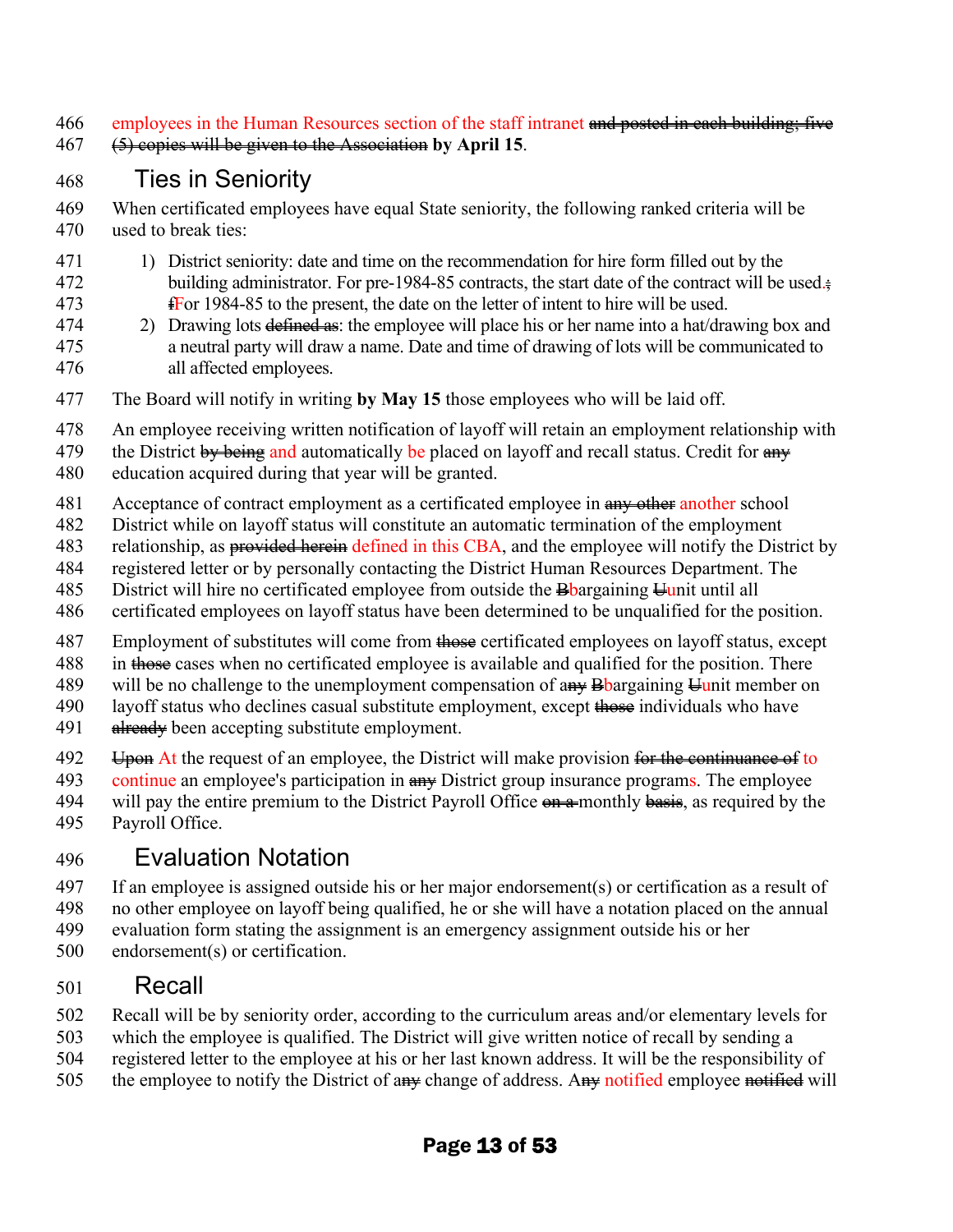- 506 respond whether he or she accepts or rejects the position **within 10 working days from receipt**  507 **of the notice.**
- 508 All continuing and "Provisional" employees will be recalled prior to non-continuing and
- 509 substitute employees.
- 510

# 511 *Page 24 - Subcommittee A*

### 512 Spring and Summer Vacation Hiring Guidelines

- 513 Prior to summer vacation break, **no earlier than May 15 but before the last day of the school**
- 514 **year**, the Human Resources Department will e-mail a reminder to all employees staff reminding
- 515 them to watch the District website for  $\frac{d}{dt}$  openings in their District buildings and around the
- 516 District.
- 517 Normal hiring procedures will be followed during summer  $\frac{1}{2}$  wearhood break.
- 518 Positions posted on or after the sixth day **After June 20** positions after the final day of school
- 519 with students will be simultaneously open to both internal and external candidates at the same
- 520  $\theta$  time. For candidate outside the District, The screening and hiring for positions open posted on or
- 521 after the sixth day after the final day of school with students **June 20** will be based on meeting
- $522$  the job qualifications of the job postings as well as and reference checksing for outside
- 523 candidates.
- 524 Hiring will revert to CBA language in the section "Internal Hiring Practices and In-building/In-
- 525 District Placement Procedure" on the first Professional Development Day of the school year. The
- 526 Association and the District may agree to fill open positions during the current, rather than the
- 527 subsequent, school year for vacancies filled on or after the first Professional Development Day.
- 528 Principals will be required to post all open positions within five (5) days of the Board's approval 529 of  $\theta$  a retirement or resignation.
- 530 An employee may choose, but will not be required, to meet with  $\frac{d\mathbf{h}}{dt}$  a building administrator to
- 531 understand the building practices, procedures, and initiatives specific to the position  $\leftrightarrow$  for which 532 he or she is applying.
- 533

# 534 *Page 27 – Subcommittee C*

# 535 **Section 10: Staff Protection**

- 536 The District will provide general liability and errors and omission insurance for employees who
- 537 are acting within the scope of their employment, whether their duties are specific or implied, and
- 538 whether their duties are performed during or after regular working hours. The insurance will
- 539 provide limits comparable to school districts of similar size. Legal counsel will be provided,
- 540 through insurance, to any employee against whom a lawsuit is initiated provided the employee,
- 541 at the time of the act or omission, was acting within the scope of his or her employment.
- 542 At the educator's request, the District will provide CPI training.
- 543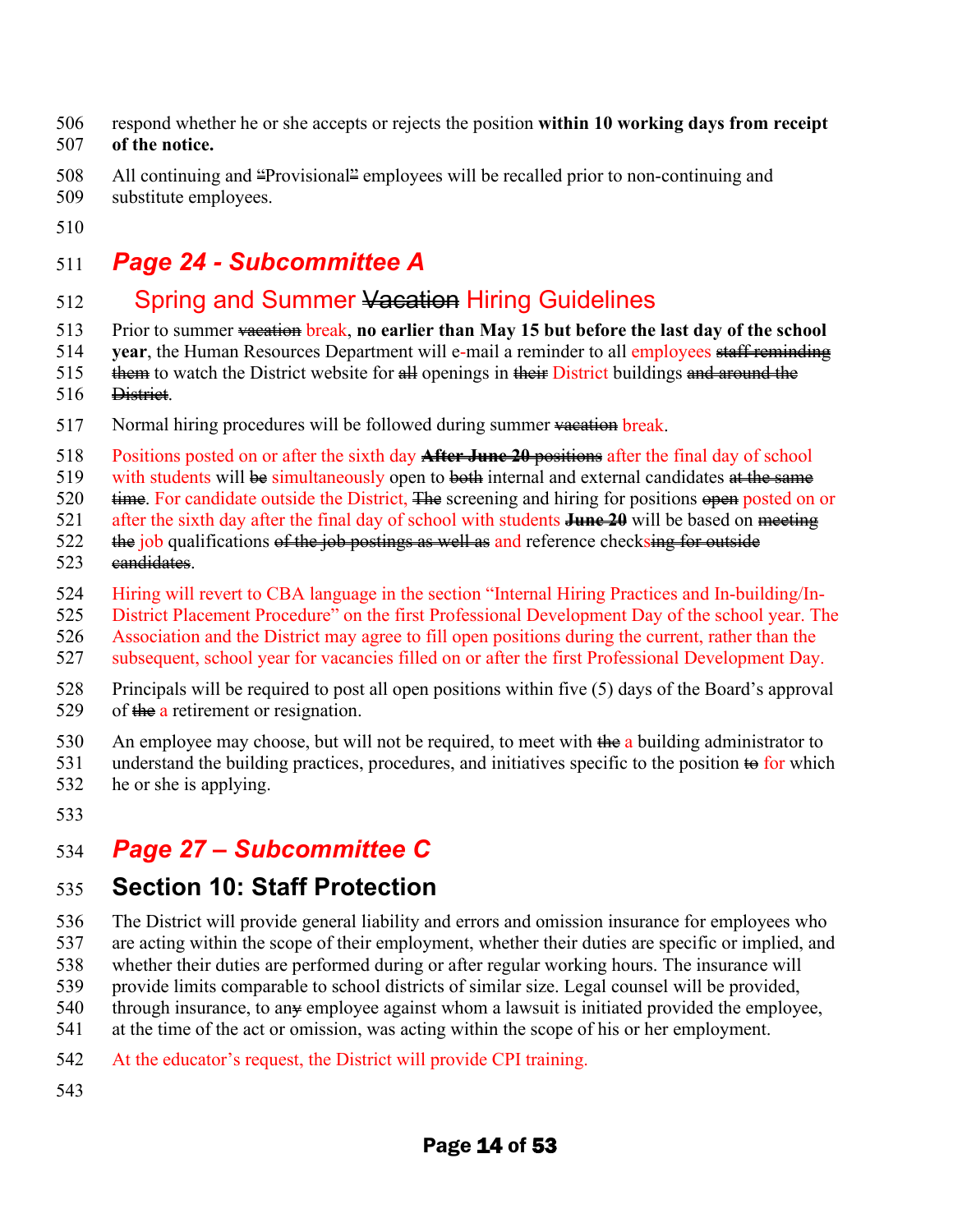### 544 *Page 29 – Subcommittee C*

# 545 Safety Issues Building Safety Committees

546 In accordance with WAC 296-800-130,  $\pm$ the District will ensure there are effective safety

547 committees at each building. with 11 or more employees and either safety committees or

548 monthly safety meetings at buildings with fewer than 11 employees. Building safety meetings

549 may be part of staff meetings. Building safety committees will be funded.

550 Fhe District will ensure that confidential student files about students who have been suspended

551 or expelled are kept at each building. Each building's staff will be made aware of the availability

- 552 of these files.
- 553 The District will provide walkie-talkies or other devices for staff who need to contact
- 554 administration in an emergency.
- 555 At the teacher's request, the District will provide CPI training. [*This line moved to "Staff*
- 556 *Protection" on page 27*]
- 557

# 558 *Page 30 – Subcommittee A*

# 559 Teachers on Special Assignment (TOSAs)

- 560 Teachers on Special Assignment (TOSAs) provide specialized expertise and resources and may
- 561 be utilized in many non-evaluative capacities. All TOSAs retain their contractual rights, as
- 562 defined in this contract CBA.

563 CPEs are considered TOSAs but are not subject to the provisions in this section. CPEs' in the

564 PAR Program are TOSAs as roles are defined in Article IV, Section II of the "Peer Assistance"

565 and Resources" section in this contract CBA. CPEs are not subject to the provisions in this 566 section.

- 567 Any TOSA hired **before September 1, 2008**, will be grandfathered in his or her position unless
- 568 he or she is not renewed by the District or opts out of the TOSA position. A leave may be
- 569 requested by a TOSA from part or all of that TOSA's teaching assignment so an in-building or
- 570 <del>in-District assignment is held in the meantime.</del> An educator accepting a position posted as a
- 571 TOSA will be on leave from his or her building assignment for one year. At the end of the first

572 year, a TOSA and/or his or her supervising administrator can decide to return the TOSA to his or

- 573 her original position and building.
- 574 Any TOSA positions that becomes available **after September 1, 2008**, will be posted as a
- 575 eontinuing positions, with no leave attached.
- $576$  Any TOSA positions that might be created in conjunction with other school  $\theta$ districts will
- 577 continue for the duration of the agreement with those entities the other districts.
- 578 TOSAs who are hired in buildings on TOSA contracts of .8 FTE or higher will be selected by a
- 579 joint building committee, subject to the approval of the District and the Association.
- 580 TOSAs selected to work in buildings outside the District administration building will receive
- 581 specific job descriptions. A TOSA may will not participate in, or contribute to, the evaluation of
- 582 an<del>y employee</del> educator.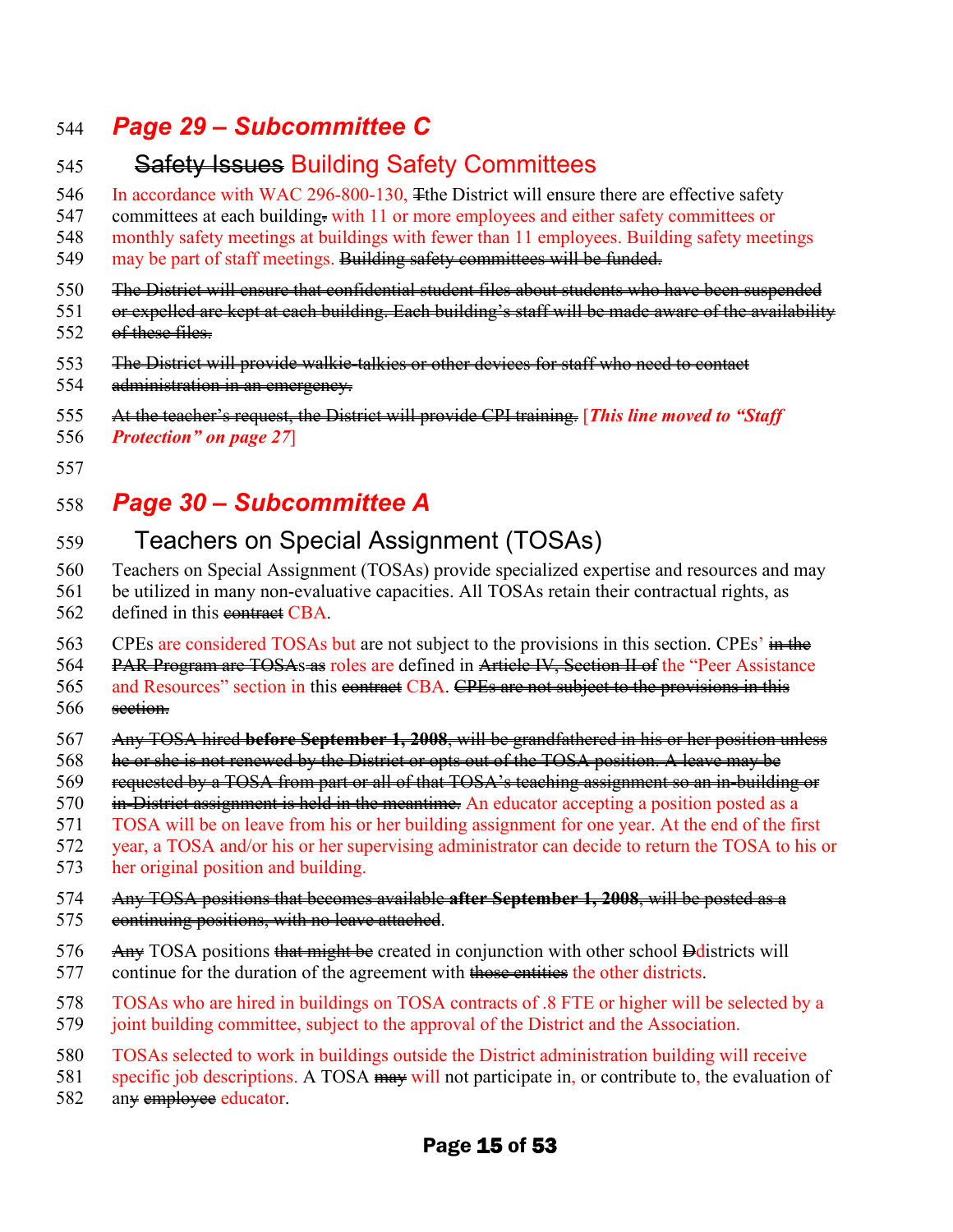- 583 Administrators will receive job descriptions for, and be trained in, the limitations of, TOSAs in 584 their buildings.
- 585 TOSAs will be allowed to participate in a PLC with other TOSAs and will be evaluated using the
- 586 TOSA evaluation form in the Appendix of this CBA.
- 587

# 588 *Pages 31-32 – Subcommittees A and B*

### 589 Non-instructional Supervisory Duties

- 590 Gertificated staff will not be required to do bus duty and/or any other before- or after-school
- 591 supervision duties for more than five (5) days in a six (6) week period. Staff who are required to
- 592 attend meetings during their assigned duty time will be excused from bus duty without having to
- 593 find their own coverage.
- 594 Prior to any school building beginning food service programs where food is brought into the
- 595 elassroom, the District will hold a meeting at the impacted building(s) to allow staff to ask
- 596 guestions and express concerns. Concerns will be addressed and further meetings held if any
- 597 subsequent problems arise. Steps will be taken to alleviate those problems to minimize the
- 598 impact on instruction.
- 599 In the event double-shifting of the school day becomes necessary due to increased enrollment
- 600 and lack of facilities, the following provisions will be made:
- 601 Split shifts will not occur.
- $602 \rightarrow$  The employee's workday will be as written above, unless the need for building facilities
- 603 warrants his or her preparation time be spent outside the school building, at which time other 604 arrangements can be made, at the principal's discretion.
- 605 Librarians, counselors, elementary music employees, and elementary P.E. employees will 606 work a regular school day, with the beginning time determined by the building principal. 607 [*This entire section has been moved to the bottom*]

# 608 Preparation Time

- 609 The minimum scheduled teaching time (exclusive of relief time, inclusive of break time) will be
- $610$  five  $(5)$  hours daily. Adjustment of the school day for primary students may be made during the
- 611 school year to accommodate student needs, when mutually arranged by staff and administration.
- 612 *\* [Begin Subcommittee B Language]*
- 613 The minimum scheduled teaching time (exclusive of relief time, inclusive of break time) will be
- 614 five (5) hours daily. An exception to this is secondary resource teachers with approved
- 615 alternative schedules for the purpose of gathering student data, progress monitoring, providing
- 616 direct instruction to students in and for general education classrooms, providing direct instruction
- 617 to students who require SDI not met in the classroom, periodic IEP-related testing, direct
- 618 assistance and guidance to general education educators for instructional adaptations and
- 619 modifications, and periodic communication with other staff and parents about students on their
- 620 caseloads. Approval will consider school readiness and will not impact staffing, resources, or 621 overload.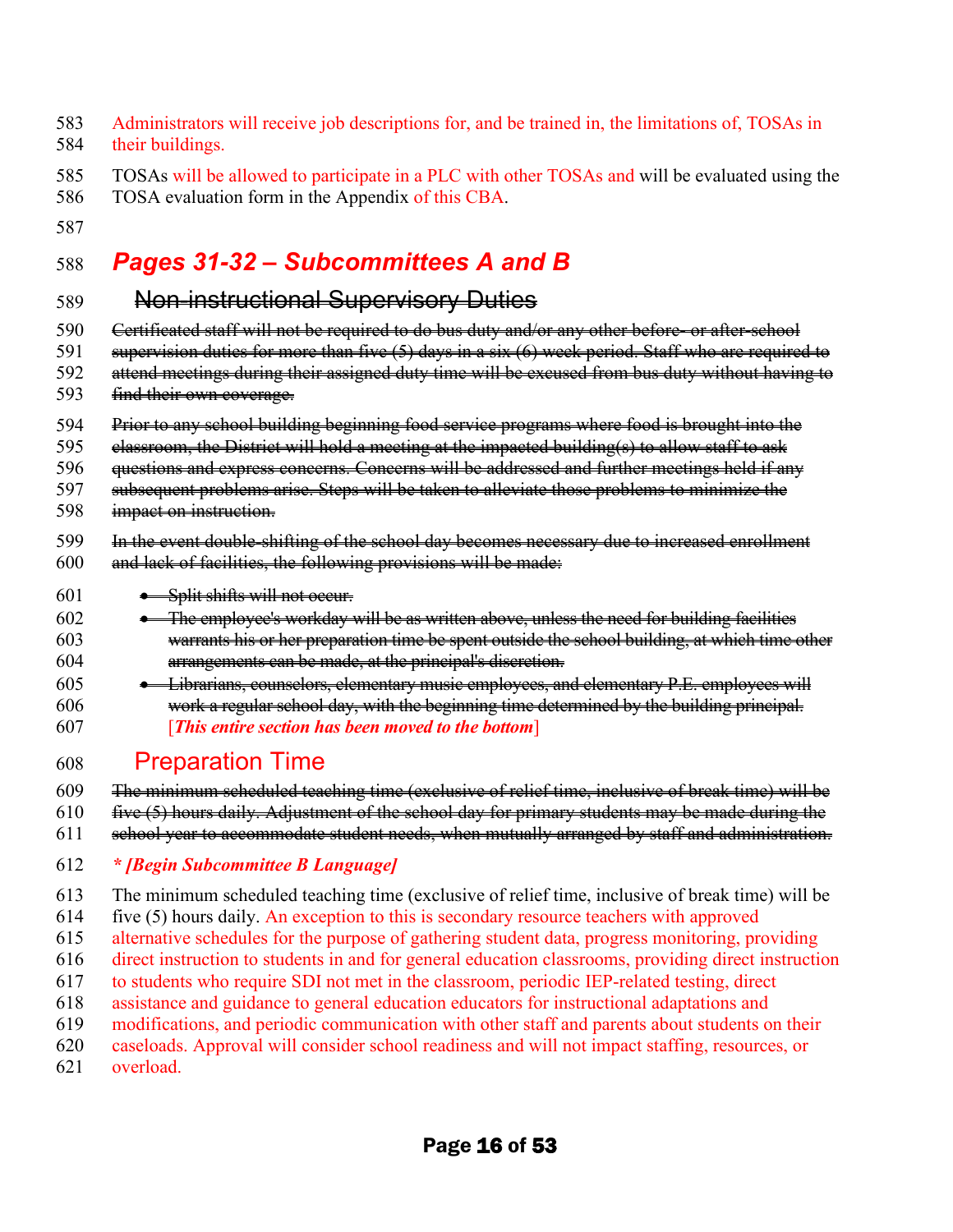- 622 Adjustment of the school day for primary students may be made during the school year to
- 623 accommodate student needs, when mutually jointly arranged by staff and administration.

#### 624 *\* [End Subcommittee B Language]*

- 625 Employees Educators may supervise more than one (1) class during an afternoon break, with 626 mutual by agreement of those concerned.
- 627 Reasonable time shall will be allowed during the work day for employees educators to attend to
- 628 personal needs:, including blocks of time before and after school that can be used, as necessary,
- 629 for staff meetings, IEP meetings, and/or to communicate with administrators, parents, and
- 630 students and perform other duties.
- 631 When continuous blocks of student contact time are 2.5 hours or longer and not separated by a
- 632 five-minute passing time without student supervision, recess, or other breaks in the daily
- 633 schedule, employees educators will receive regularly-scheduled coverage.
- 634 Employees Educators will receive regularly scheduled coverage when their classrooms are in
- 635 portables without bathroom facilities, or when bathroom facilities are not within a short walking
- 636 distance.
- 637 All employees will be provided preparation time in accordance with the following:
- 638 All pre-school and elementary staff will have planning time equal to a total of 275 minutes per
- 639 week in a regularly scheduled five-day week, in increments of no less than 30 minutes, except
- 640 for a 15-minute block of time attached to lunch during the student day for preparation time. The
- 641 parties agree that individual buildings not already in compliance will form democratically-
- 642 elected committees of teachers educators and principals to create a schedule that provides recess,
- 643 separate from the lunch recess, as outlined below. New schedules must be in place no later than
- 644 the first day of second trimester of the 2019-20 school year.
- 645 1) For teachers educators with a morning prep, time will be provided for a minimum 15-minute 646 afternoon recess.
- 647 2) For teachers educators with an afternoon prep, time will be provided for a minimum 15-648 minute morning recess.
- 649 3) On the day the elementary students receive no instruction from a specialist they will be able 650 to attend both recesses (morning and afternoon).
- 651 4) Elementary schools will provide alternative schedules for two-hour delays to ensure teachers 652 educators receive their proportional prep time.
- 653 5) An employee educator teaching at the secondary level will be provided at least one (1) 654 instructional period a day during the regular student day.  $\frac{\text{Any e} \text{Changes}}{\text{Anye} \text{Changes}}$  in the current length 655 of preparation time will be addressed through Labor Management meetings by the District 656 and the Association.
- 657 6) Preparation <del>/conference</del> time will not be reassigned or contracted to other duties, unless 658 mutually agreed to by the employee educator and the employer.
- 659 7) New schedules must be in place no later than the first day of second trimester of the 2019-20 660 school year.
- 661 Preparation time is intended to provide time for teachers in order for them educators to plan
- 662 lessons, assess student work, and prepare instructional materials. As well, tThe Association
- 663 recognizes the rights and needs of administration to occasionally meet with employees educators
- 664 during this time, and doing so, does not constitute a violation of the CBA. Therefore, employees

### Page 17 of 53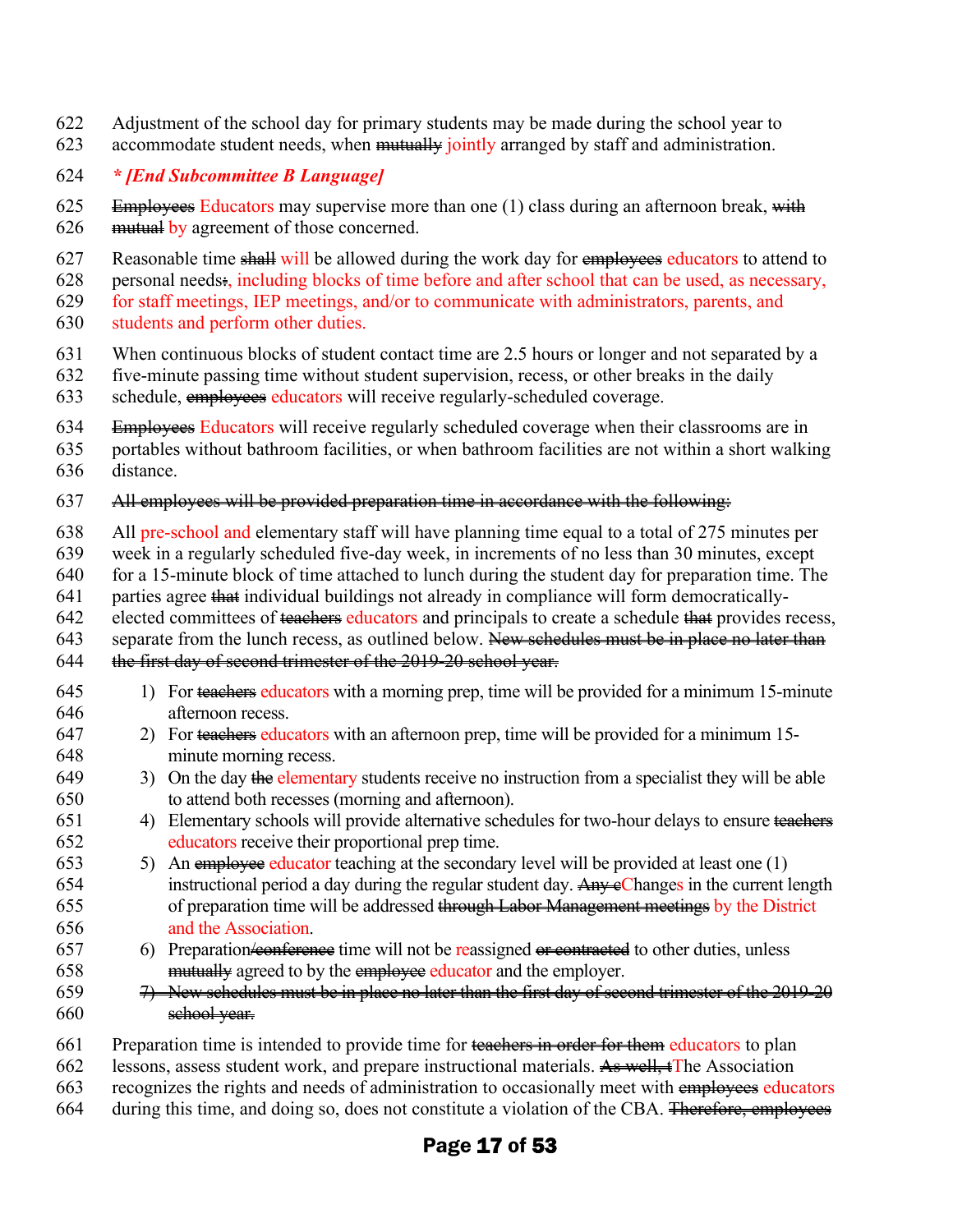- 665 Educators will not be required to meet with their administrator(s) or others on a regular, ongoing
- 666 basis during the preparation  $\theta$  conference time as defined in numbers 1 and 2 above.
- 667 The District and the Association recognize that, after considering the guidelines for daily

668 schedules in this section and in other parts of the CBA, buildings with non-traditional programs

669 may establish variations in their daily schedules. Those variations may be subject to review by

670 both the Association and the District.

### 671 Non-instructional Supervisory Duties

672 Certificated staff will not be required to do bus duty and/or  $\frac{1}{2}$  other before- or after-school

- 673 supervision duties for more than five (5) days in a six (6) week period. Staff who are required to 674 attend meetings during their assigned duty time will be excused from bus duty without having to
- 675 find their own coverage.
- $676$  Prior to  $\frac{1}{2}$  Prove building beginning food service programs where food is brought into the

677 classroom, the District will hold a meeting at the impacted building(s) to allow staff to ask

678 questions and express concerns. Concerns will be addressed, and further meetings, held if  $\frac{am}{r}$ 

- 679 subsequent problems arise. Steps will be taken to alleviate those problems to minimize the
- 680 impact on instruction.

681 **In the event If double-shifting of the school day becomes necessary due to increased enrollment** 682 and lack of facilities, the following provisions will be made:

- 683 Split shifts will not occur.
- 684 The employee's educator's workday will be as written above, unless the need for building 685 facilities warrants his or her preparation time be spent outside the school building, at which 686 time other arrangements can be made, at the principal's discretion.
- 687 Librarians, counselors, elementary music employees educators, and elementary P.E. 688 employees educators will work a regular school day, with the beginning time determined by 689 the building principal.
- 690

# 691 *Pages 32-33 – Subcommittees A and C*

### 692 Elementary and Middle School Early Release

693 The intent of early release days is for building professional development, collaborative planning

- 694 in PLCs, grade level teams, departments, and other collegial groups to focus on improving
- 695 student learning. Up to seven (7) early release days per year can be used for District or building
- 696 presentations. One early release day of the month may be used for cross-District meetings.
- 697 If there are concerns about the misuse of early release days, teachers are encouraged to discuss
- 698 these issues with principals and Association building representatives. If issues cannot be
- 699 resolved, the District and Association representatives will co-facilitate a meeting to discuss those
- 700 issues.
- 701 In consultation with their principal, teachers may spend part of each early release day, or an
- 702 entire day intermittently, individually completing work related to planned instruction.
- 703 *[Begin Subcommittee C Language]*
- 704 Elementary and Middle School Early Release Days

### Page 18 of 53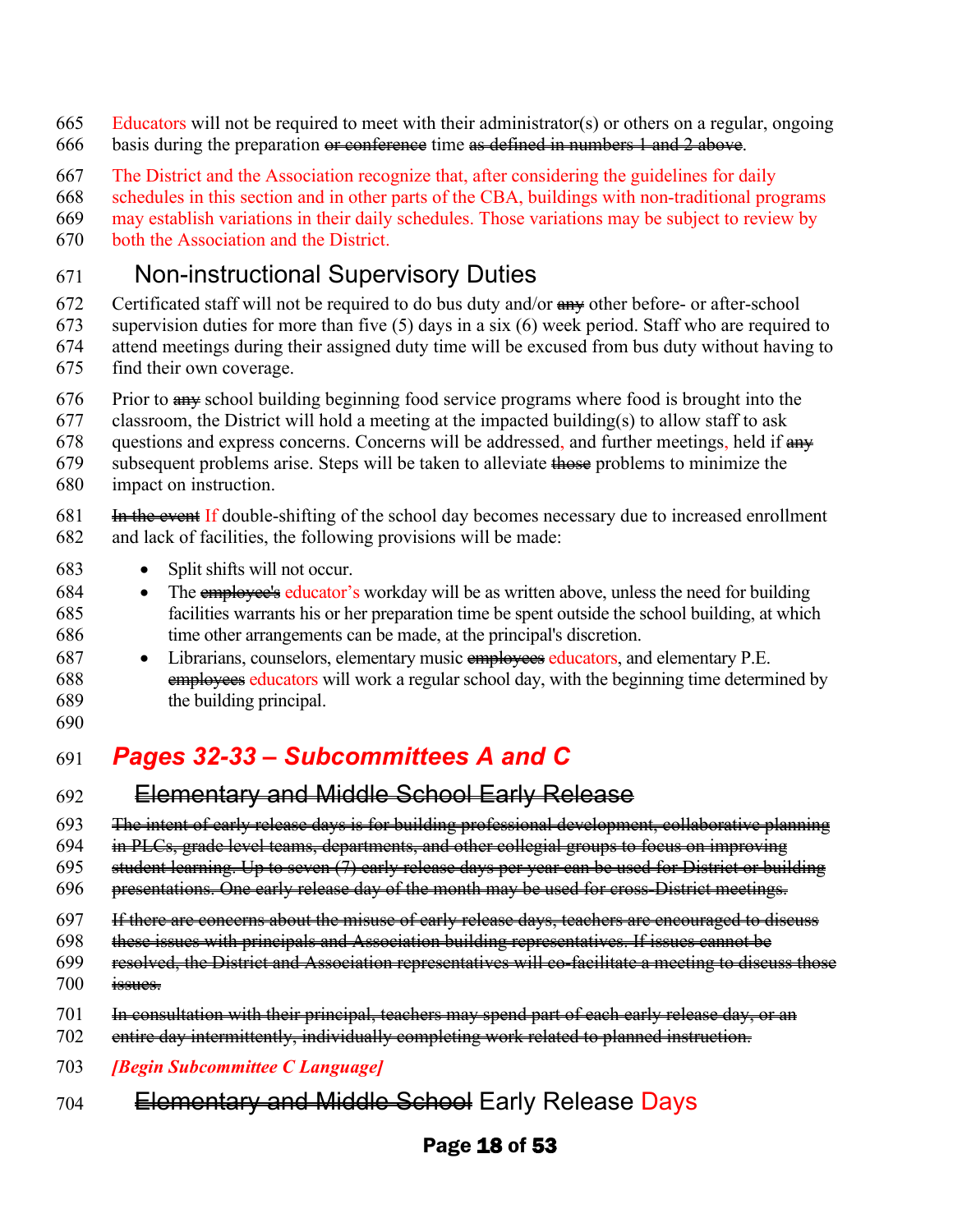- 705 The intent of early release days is for building professional development, collaborative planning
- 706 in PLCs, grade-level teams, departments, and other collegial groups to focus on improving
- 707 student learning.
- 708 Elementary and middle school site councils will schedule at least 10 early release days per year 709 for PLC meetings.
- 710 High school site councils will schedule PLC work on each early release day.
- 711 Up to seven (7) early release days per year can be used for District or building presentations. One
- 712 early release day of the month may be used for cross-District meetings.
- 713 If there are concerns about the misuse of early release days, teachers educators are encouraged to
- 714 discuss these issues with principals and Association building representatives. If issues cannot be
- 715 resolved, the District and Association representatives will  $\epsilon_0$ -facilitate a meeting to discuss those 716 the issues.
- 717 In consultation with their his or her principal, teachers an educator may spend part of each early
- 718 release day without a  $PLC$ , or, intermittently, an entire day intermittently, individually
- 719 completing work related to  $\theta$  planned instruction.

#### 720 *[End Subcommittee C Language]*

- 721 Any decision to change the day of the week for early release will be agreed  $\frac{1}{2}$  by the
- 722 Association and the District.
- 723 Middle school site councils can vote to forego Early Release on Wednesday and adopt an eight-
- 724 period schedule to increase collaboration time for educators and assist student performance in
- 725 reading, writing, math, and problem solving. The building will continue on an eight-period
- 726 schedule for subsequent school years unless a vote is taken to return to a seven-period schedule.
- 727 It will be up to each individual school's site council to determine the schedule and structure of 728 the eight-period schedule.
- 729 A middle school wanting an eight-period schedule will hold a building vote. The staff will be
- 730 provided with information about the schedule, duties, and responsibilities involved prior to the
- 731 vote. The voted-on parameters will not be changed during the school year.
- 732 The vote will be conducted by an Association representative by secret ballot, and 80.0% or 733 higher of the staff who vote must vote in favor of the schedule change.
- 734 The District may discontinue the eight-period schedule.
- 735

# 736 *Page 33 – Subcommittee A*

# 737 High School Early Release

- 738 High school will be periodically released early for the purpose of providing teachers educators
- 739 time for the following: building professional development, collaboration in departments, and
- 740 PLCs. advisory training, and In consultation with their his or her principal, teachers an educator
- 741 may spend part of each early release day individually completing work related to planned
- 742 instruction.
- 743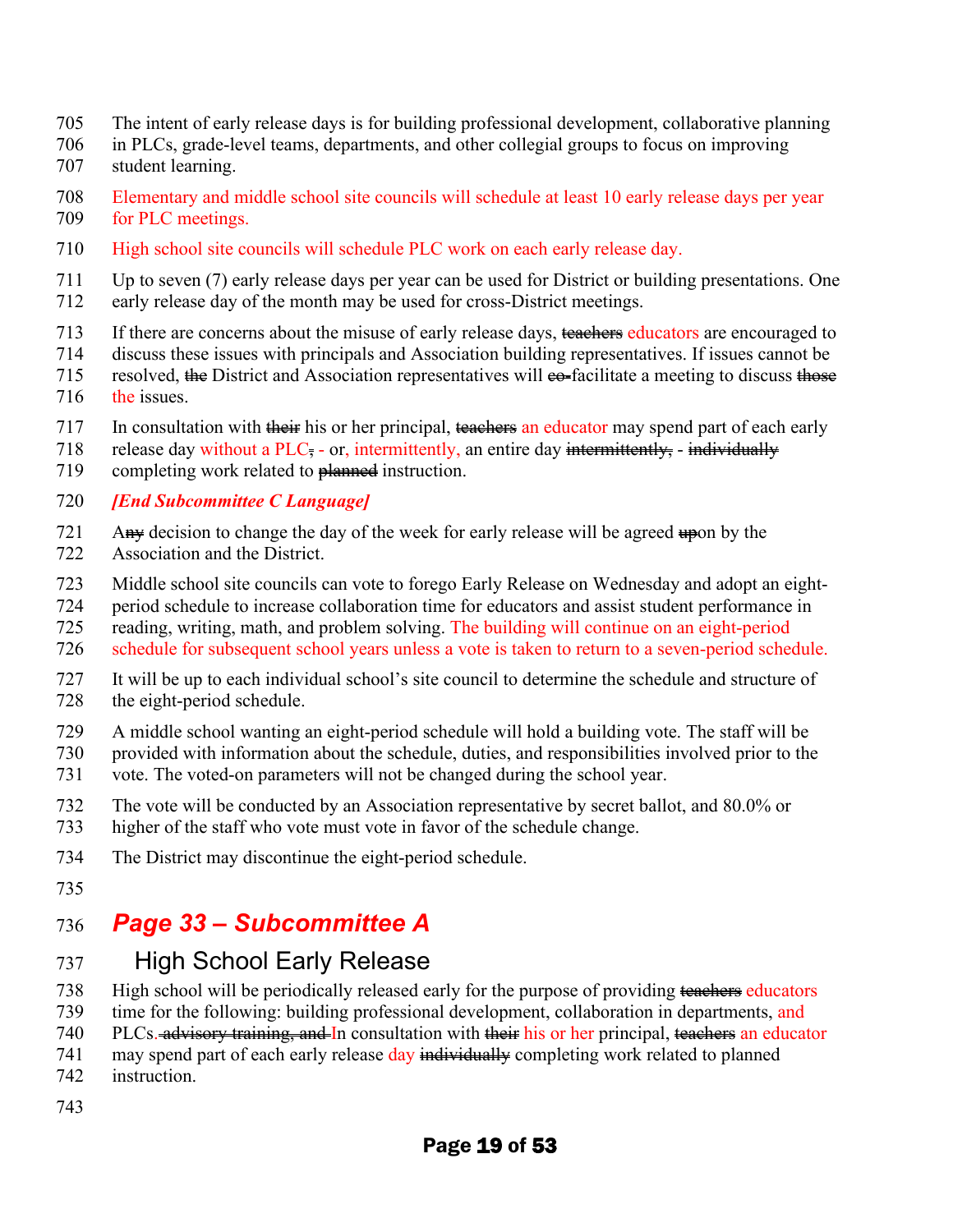### 744 *Pages 33-34 – Subcommittee C*

- 745 Meetings (Other than Early Release Special Services-required 746 Meetings)
- 747 Staff meetings or other mandatory building meetings shall be limited to no more than two (2) per 748 month.
- 749 Staff meetings will be limited to no more than 20 staff meetings per year. To manage time-
- 750 sensitive topics, some months may have more or less than two staff meetings. To ensure good
- 751 use of staff time, building principals will communicate staff meeting schedules with employees
- 752 at least a week in advance of staff meetings. This language will not preclude voluntary
- informational meetings or meetings about emergency situations.
- 754 Any building committee, including but not limited to Site Council, Discipline Committee, ATP
- 755 <del>Committees</del> will be compensated at the curriculum rate for time spent outside the contract day at
- 756 the meeting and  $\frac{2}{\pi}$  additional work resulting from the meetings, unless otherwise stated in this
- 757 CBA. This does not include PLC meetings, provided that the PLCs are teacher-directed and take
- 758 place during contract hours.
- 759 Adding committees and choosing members of committees must be voted on and approved by the
- 760 majority of the entire staff. This does not preclude the principal from calling an all-staff meeting
- 761 to deal with an emergency situation.
- 762

# 763 *Page 34 – Subcommittee A*

### 764 In-building Substitute Coverage

765 Every attempt will be made by the building principal to provide substitute employees educators 766 for absent employees educators. Building administrators are discouraged from splitting classes 767 between or among educators in a building when a substitute educator is not available to cover a 768 class.

- 769 At the secondary level, a All employees educators asked to cover classes during their preparation 770 periods will receive pay at their per-diem rate or the curriculum rate, whichever is higher.
- 771 At the elementary level,  $\frac{d}{dx}$  is a substitute is not available, building principals will  $\frac{d}{dx}$
- 772 <del>arrangements to</del> provide substitute relief including, but not limited to, coverage of the class by an
- 773 employee educator who is not assigned to a classroom. Requests to employees educators to cover
- 774 classes will be made on a rotating and equitable basis, to the extent possible. At the elementary 775 level, employees aAn employee educator who covers a classroom will receive an additional one-
- 776 half hour per-diem pay for each half day he or she covers a class.
- 777 In the event of When double shifting, preparation time may be outside the student day.
- 778

# 779 *Pages 35-36 – Subcommittee A*

780 **Time Responsibility, and Incentive (TRI)**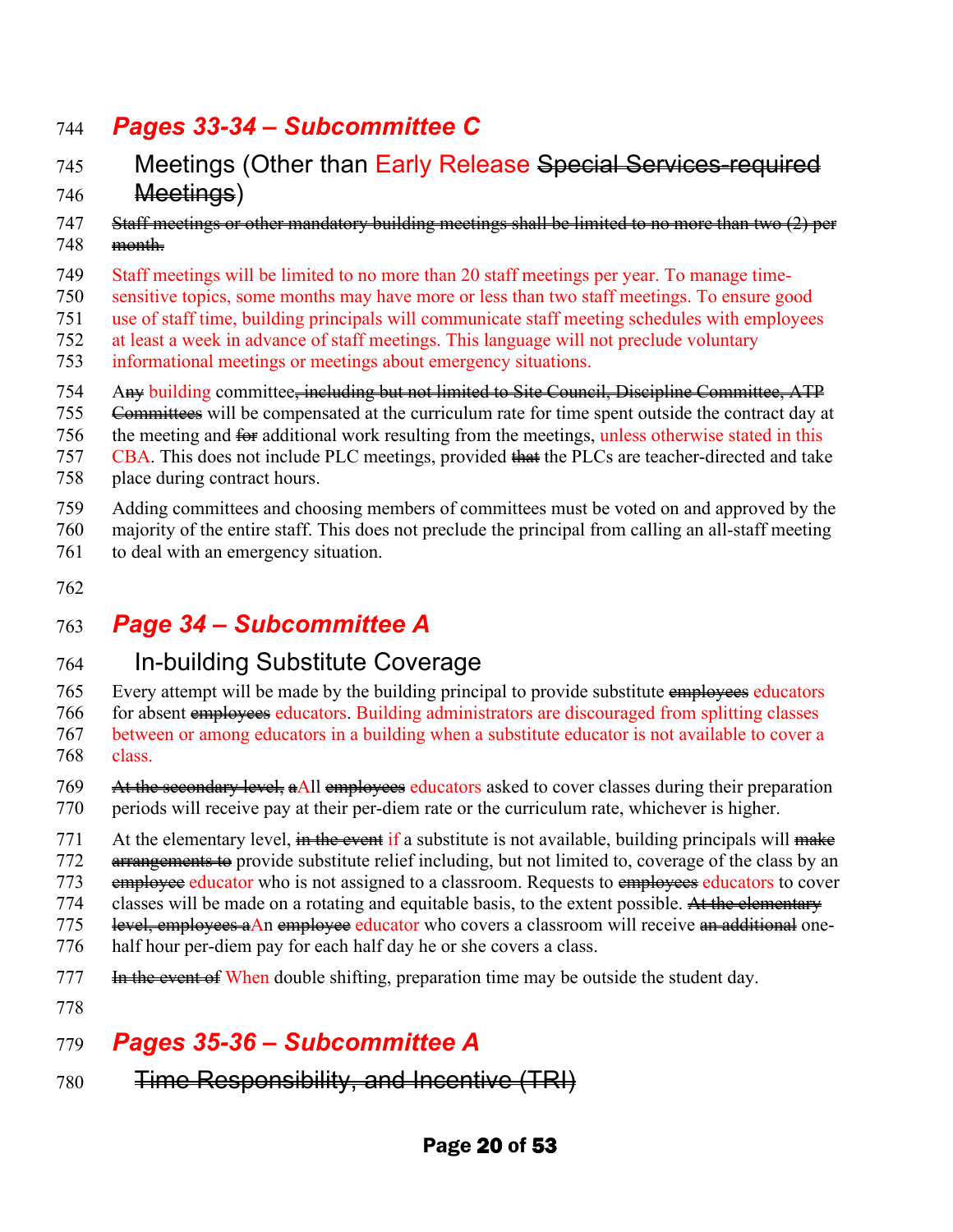#### 781 *Extra Time*

- 782 Hours will be available to each contracted employee as paid extra time at the individual's per-
- 783 diem rate for work performed on the following days only. When a day is divided in half between
- 784 District-led activities and employees working in their classrooms, the 30-minute lunch period
- 785 will be shared between the District time and the employee work time:
- 786 3.75 hours the last weekday before school starts for District activities, and 3.75 hours the last 787 weekday before school starts, for individual employee preparation for the opening of school.
- 788 7.5 hours for the Focus on Instruction Day, as agreed upon by the District and the 789 Association, commensurate with goals of the District's strategic plan.
- 790 18.75 hours for building professional development activities. These activities must be related 791 **to each building's school improvement plan or be a condition of employment. During years** 792 when/if it is mutually agreed upon by the District and the Association, these activities may be 793 used in no less than 3.75-hour increments, as determined by each building's principal in 794 consultation with the building's staff or site council
- 795 3.75 consecutive hours for employees to work individually in their buildings preparing their 796 classrooms for the school year.
- 797 7.5 hours for District professional development activities.
- 798 3.75 hours for attendance at one (1) Open House session.
- 799 3.75 hours for employees to independently complete Safe Schools modules.

### 800 Mandatory Days

- 801 The following mandatory days are part of the 183-day individual employment contract:
- 802 22.5 hour for three mandatory staff workdays \*
- 803 3.75 hours District-directed time for State professional development requirements and 3.75 804 hours for educator-directed team time
- 805 7.5 hours of building-directed time
- 806 3.75 District-directed time on the final mandatory day prior to the start of school for 807 Welcome Back activities, and 3.75 hours for SafeSchools. (This is non-contract time for 808 educators who complete SafeSchools prior to this day.)
- 809 \* Educators who miss a mandatory day will be required to use the appropriate leave.

### 810 Optional Hours

- 811 Thirty optional hours will be available to each educator as extra time paid at the educator's per-812 diem rate for work performed for the following purposes:
- 813 1. 7.5 hours educator-directed time to prepare for the opening of school. (This work may be 814 completed at any time in August prior to the first required staff workday.)
- 815 2. 22.5 hours for three optional days during the school year
- 816 7.5 hours for a District- or building-directed Professional Development Day 817 • 3.75 hours District-directed time for State professional development requirements and
- 818 3.75 for building-directed activities
- 819 7.5 hours for Focus on Instruction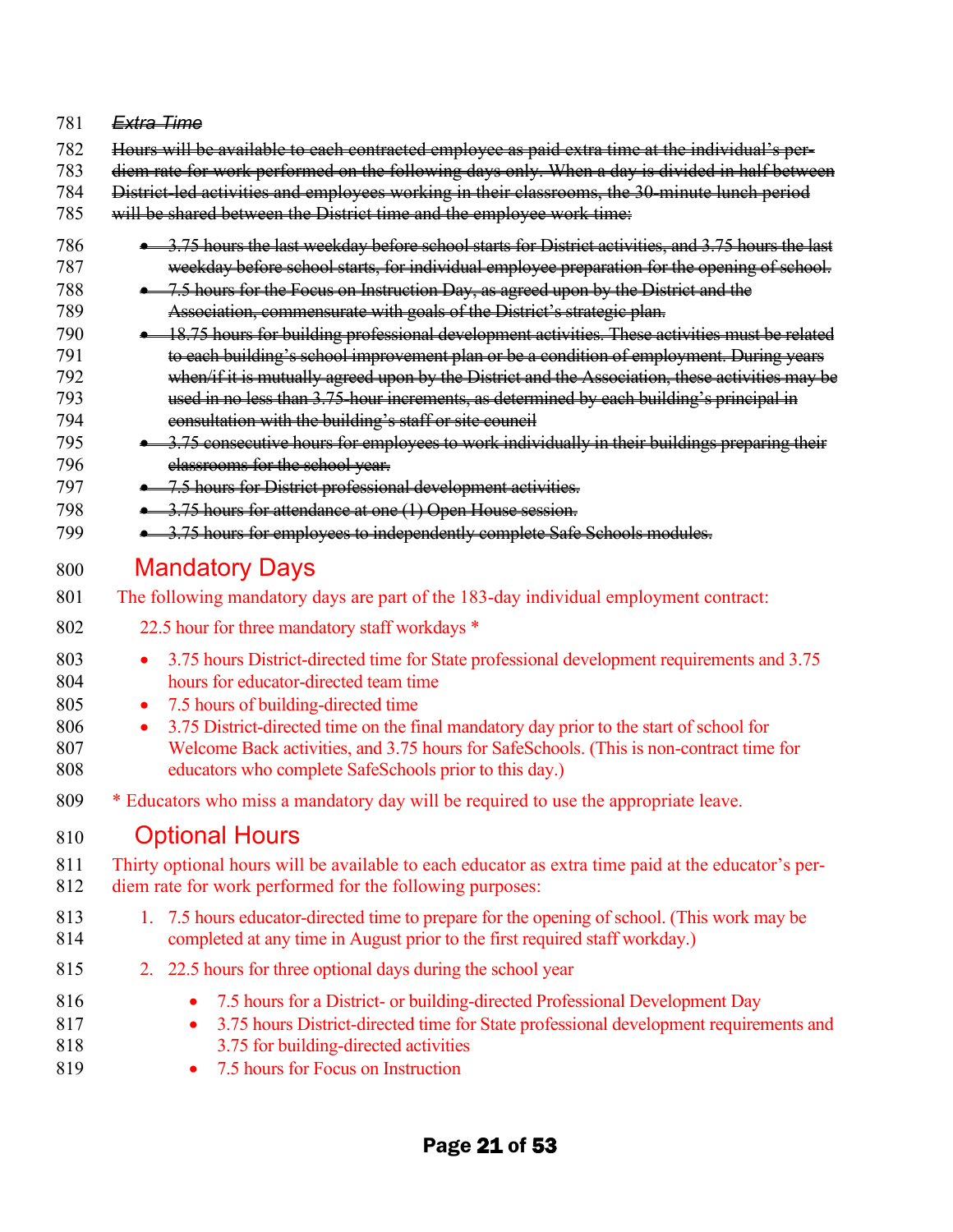- 820 When a day is divided in half between District-led activities and educators working in
- 821 classrooms, the 30-minute lunch period will be shared between the District time and the educator 822 work time.
- 823 Employees Educators who encounter conflicts such as like a funeral for, or a wedding of, a
- 824 family member on these optional days may arrange alternate activities with their immediate
- 825 supervisor after providing written evidence of such the event.
- 826

### 827 *\* Page 37 – Subcommittee B*

- 828 *Vision and Bilingual Education Assessment Specialists*
- 829 Employees in these categories may request from the Special Services Director additional paid
- 830 time at their per-diem rate in the event of exceptional circumstances that warrant such additional 831 time.
- 832

#### 833 *Teacher of the Visually Impaired (TVI)*

- 834 The maximum caseload for a Teacher of the Visually Impaired (TVI) will be 30 students, with
- 835 at least 6.0 hours per day of Braillist paraeducator time. Overload will be determined by monthly 836 count.
- 837 When the caseload exceeds 30 students, overload compensation will be \$17.50 per student week.
- 838 When the caseload reaches 40 students, the Director of Special Services and the TVI will decide
- 839 whether to continue with overload pay or hire an additional Braillist paraeducator.
- 840 When a caseload reaches 45 students, the Director of Special Services and the TVI will decide 841 whether to continue with overload pay or hire a 0.5 TVI.
- 842 A total of 45 per-diem hours will be provided for work that can't be done during the normal
- 843 workday. The compensation will be paid as a stipend at the beginning of each school year and
- 844 paid over 12 months.
- 845

# 846 *Pages 37-38 – Subcommittee A*

#### 847 *Secondary Counselors*

- 848 Days beyond 180 will be paid at an employee's educator's per-diem rate. Secondary counselors
- 849 will receive 10 days. To access five (5) of these days, secondary counselors need to obtain prior 850 approval from an immediate supervisor.
- 851 All counselors may access an additional 7.5 hours of per-diem pay to work on 504 plans
- 852 associated with Individual Health Plans. Counselors need to obtain prior approval from their
- 853 immediate supervisor to access these hours. Additionally, counselors may also request to be
- 854 released from one (1) professional development day prior to the start of school for the purpose of
- 855 completing 504 plans associated with Individual Health Plans.
- 856 Testing program coordination will not be part of counselors' regular duties.
- 857 For the 2021-22 school year only, secondary counselors will receive an additional two and one-
- 858 half (2½) days of compensation at their per-diem rate to deal with issues that arise due to the

### Page 22 of 53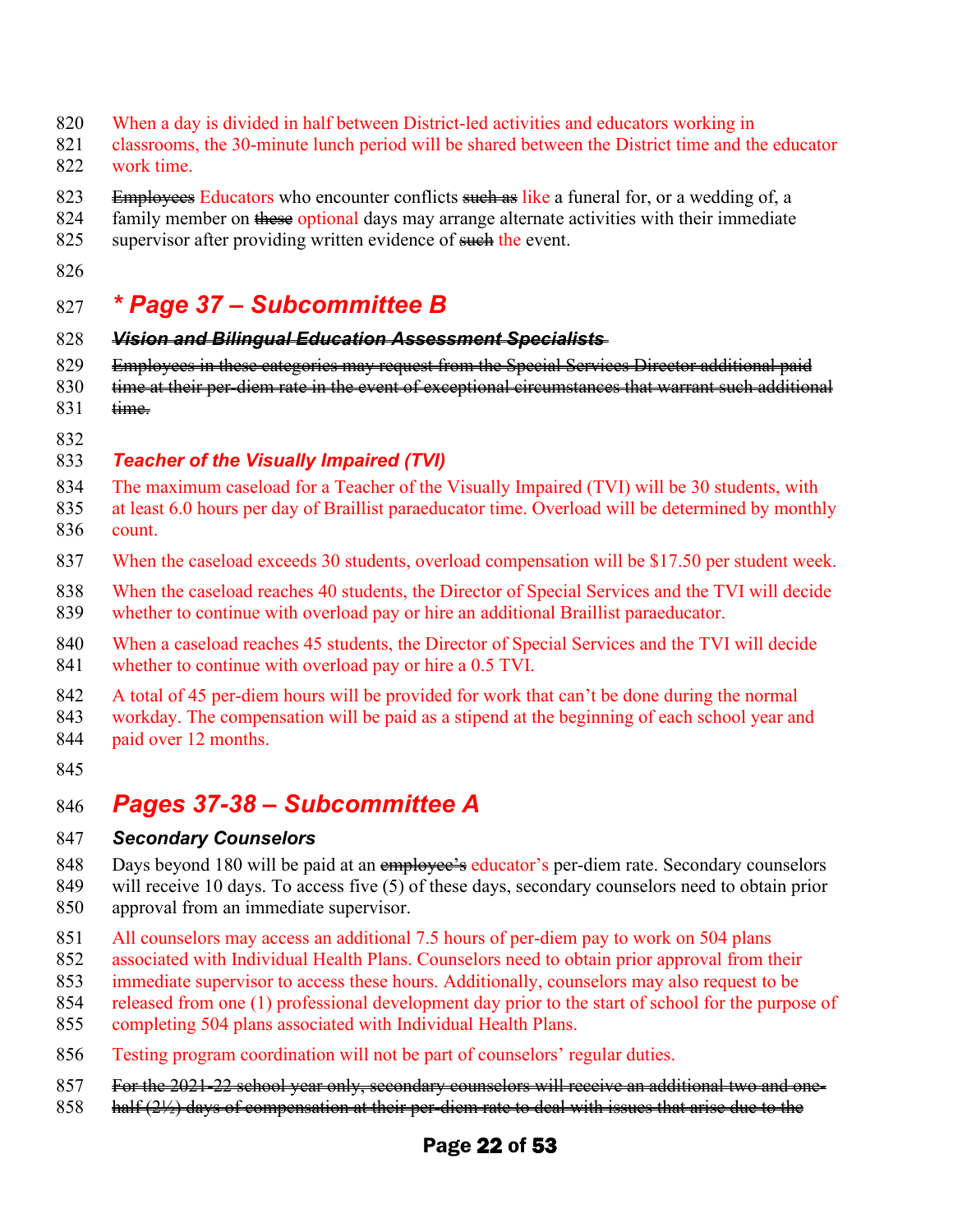- 859 return to full-time schools following Covid-19. This time will be submitted on monthly
- 860 <del>timecards.</del>

#### 861 *Elementary Counselors*

- 862 Days beyond 180 will be paid at the employee's educator's per-diem rate. Elementary counselors
- 863 will receive five (5) days. To access these days, elementary counselors need to obtain prior
- 864 approval from an immediate supervisor.
- 865 All counselors may access an additional 7.5 hours of per-diem pay to work on 504 plans
- 866 associated with Individual Health Plans. Counselors need to obtain prior approval from their
- 867 immediate supervisor to access these hours. Additionally, counselors may also request to be
- 868 released from one (1)  $\frac{1}{P}$ Professional  $\frac{1}{P}$ evelopment  $\frac{1}{P}$ ay prior to the start of school for the
- 869 purpose of completing 504 plans associated with Individual Health Plans.
- 870 Testing program coordination will not be part of counselors' regular duties.
- 871 For the 2021-22 school year only, elementary counselors will receive an additional two and one-
- 872 half (2½) days of compensation at their per-diem rate to deal with issues that arise due to the
- 873 return to full-time schools following Covid-19. This time will be submitted on monthly
- 874 timecards.

#### 875 *Counseling Task Force*

- 876 During the 2022-23 school year, the District and Association will form a Counseling Task Force.
- 877 The Task Force will have equal representation from the District and the Association. Association
- 878 representatives will be assigned by the Association president. All committee members will take
- 879 part in an Interest-Based Bargaining (IBB) process to develop recommendations from the Task
- 880 Force to the District and Association, who will bargain the issues prior to the 2023-24 school
- 881 year. Educators will be paid at curriculum rate for work done outside their regular contract day.
- 882 The purpose of the Task Force is to prepare for the staged implementation of provisions of
- 883 Substitute Senate Bill 5030: Developing Comprehensive School Counseling Programs. The Task 884 Force will discuss:
- 885 an appropriate counselor-to-student ratio or District-wide caseload for counselors
- 886 a list of appropriate and inappropriate duties for counselors
- 887 a clear definition of direct and indirect services
- 888 plans to properly apply ASCA standards for school counselors
- 889 management of 504 plans
- 890 the impact of incorporating Multi-Tiered System of Support (MTSS)
- 891 plans to promote consistency in data collection
- 892 plans to manage mental health issues for students
- 893 This Task Force will develop a plan to implement all components of OSPI Bulletin 083-21,
- 894 "Elementary Education & Early Learning and Secondary Education & Pathway Preparation."
- 895
- 896 *Page 38 Subcommittee A*
- 897 **Section 13: Additional Responsibilities**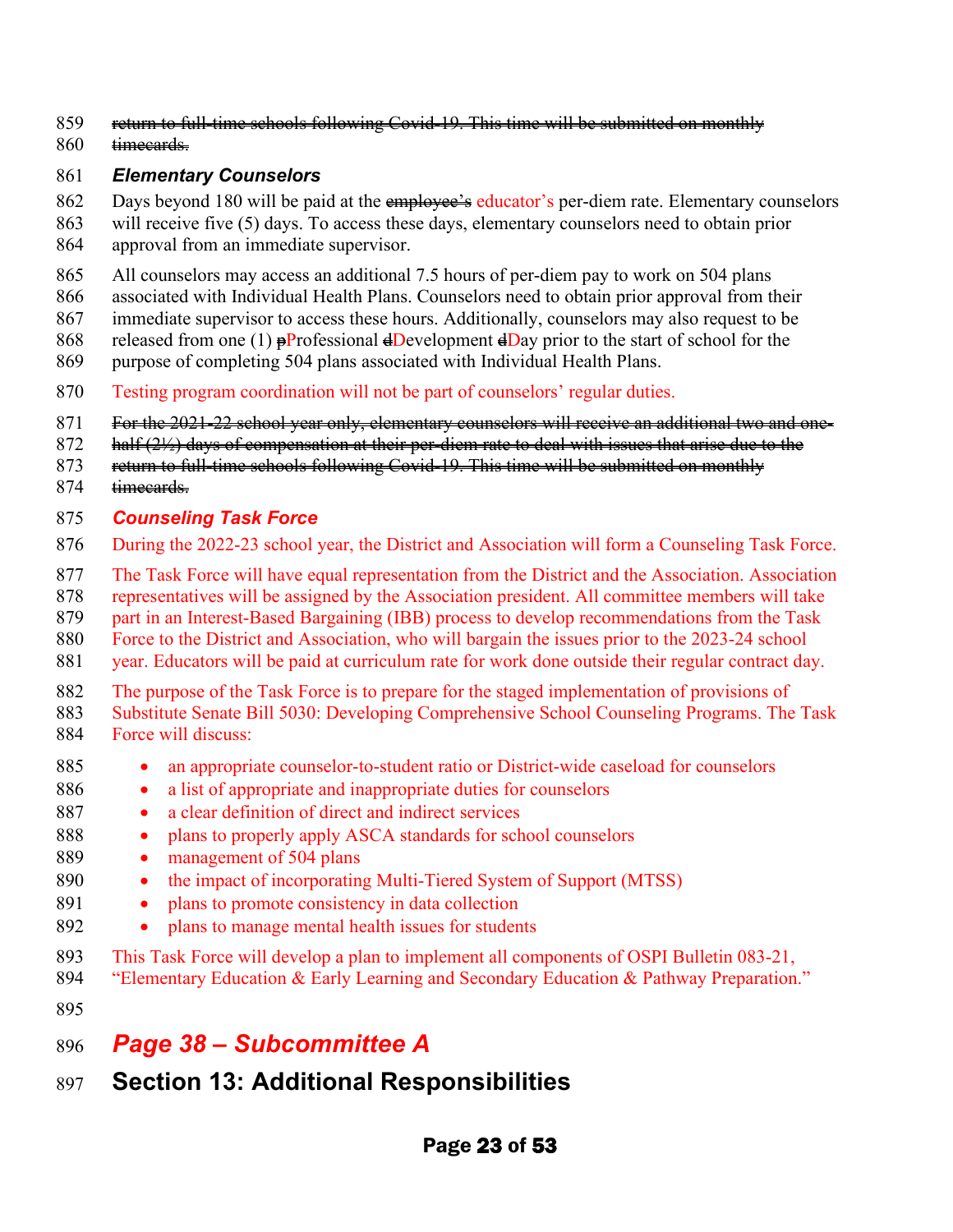### 898 <del>Division</del> Department Chair<del>person</del>/Team Leader Stipends

899 <del>Division</del> Department Chair<del>person P</del>positions will be established at Kamiakin High School,

900 Kennewick High School, and Southridge High School. Typically, these positions will be: and

- 901 will include, the departments below. The following is an example of how they can be
- 902 established:
- 903 Art
- 904 Career and Technical Education three (3) representatives
- 905 Counseling
- 906 Health & Fitness
- 907 Language Arts
- 908 Library
- 909 Mathematics 910 Music/Performing Arts
- 911 Science
- 
- 912 Social Studies
- 913 Special Services Education
- 914 World Languages
- 915 One Position (to be determined by each building)
- 916 Phoenix High School and Legacy High School will have a Team Header position at a ratio of
- 917 one (1) Team H Leader for every five (5) certificated  $\frac{amply}{2}$  educators. No building will have
- 918 less than one (1) Team H Leader position. For purposes of this section, Legacy High School
- 919 includes Legacy High School, Legacy Online Endeavor High School, the Juvenile Justice
- 920 Center, the CATS program, Day Reporting, Reach, and  $\frac{1}{2}$  and  $\frac{1}{2}$  other programs that are administered
- 921 by Legacy High School leadership.
- 922 A Division Department Chairperson will receive a stipend of 3% of his or her employee's 923 educator's salary.
- 924 Site councils at the high schools will determine the configuration of the 15 Division Chairperson
- 925 positions, with the concurrence of the principal. Site councils must have a working charter and
- 926 be approved by the District Site Council Committee. A building without a site council may not
- 927 determine the configuration of the 15 Division Chairperson positions. Those buildings will use
- 928 the configuration noted above.
- 929 Each middle school will be configured in a similar manner and will have 10 Team Headers.
- 930 Each elementary school will receive five  $(5)$  stipends of 2% of the employee educator's base,
- 931 consisting of one (1) for primary, one (1) for intermediate, and one (1) for specialists, to be voted
- 932 on by their group. A job description will be agreed upon by the Association and the District for
- 933 these three (3) positions before implementation. The other two (2) positions and their duties will
- 934 be determined by members of the  $S$ site  $C$ council.
- 935
- 936 *Page 39 Subcommittee A*
- 937 High School Advisory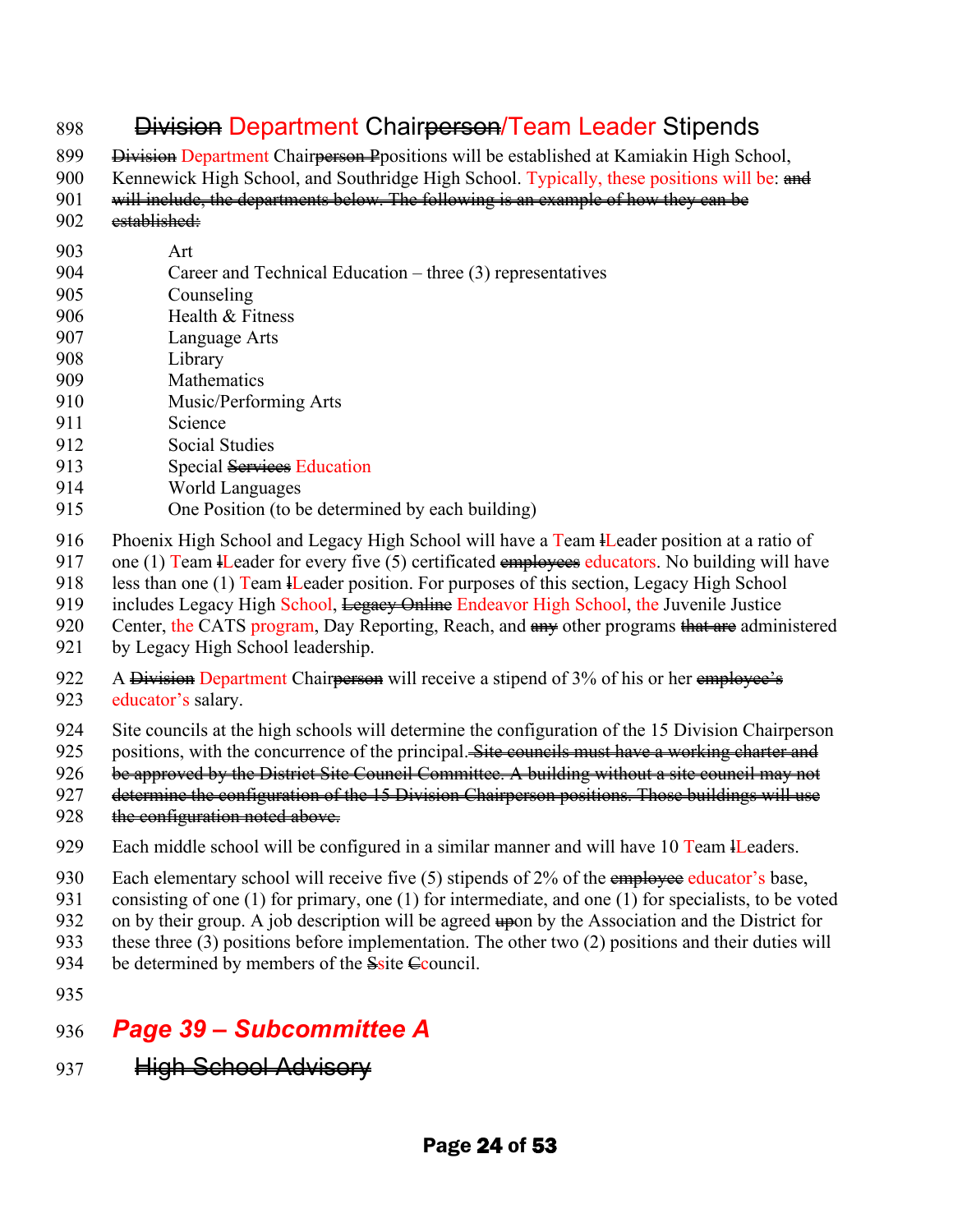- 938 A certificated high school employee assigned to manage an advisory will be paid up to 1.2 hours
- 939 at the curriculum rate for work performed outside the contracted workday during each of the
- 940 advisory weeks (12 weeks maximum). To access these funds, employees will complete a District
- 941 form twice each school year and submit those forms to their building administrators **on or**
- 942 **before the payroll cutoff date in January** and **on or before the payroll cutoff date in June**.
- 943 Payment for advisory will be made **on the January and June payrolls**.
- 944 Advisory will not be subject to observations or evaluations.
- 945

# 946 *Page 39 – Subcommitee A*

# 947 **Teacher Educator in Charge**

- 948 At Phoenix High School and Keewaydin Discovery Center, a certificated educator A Teacher
- 949 will be designated as the Educator in Charge is a designated, certificated employee at secondary
- 950 schools that have one (1) or no administrator, who acts as the principal in the principal's absence.
- 951 A teacher in charge and will be paid a stipend at a rate of  $.075$  x the base salary on the
- 952 Kennewick School District Salary Schedule.
- 953 At other schools, in the absence of all administrators, a certificated educator will be designated
- 954 as Educator in Charge and paid 1.5 times their regular daily rate when they act in this capacity.
- 955 An Educator in Charge will be designated prior to the start of school year and, whenever 956 possible, be a certificated educator other than a classroom teacher.
- 957 Each building administrator will establish a procedure to inform Educators in Charge, with as
- 958 much advance notice as possible, when they will be in charge. A communication plan will be
- 959 developed to ensure employees are informed when this occurs.
- 960 For purposes of this section, the Teacher in Charge at Legacy High School will also oversee
- 961 Legacy Online, Juvenile Justice Center, CATS, Day Reporting, Reach, and any other programs
- 962 that are administered by Legacy High School leadership.
- 963

# 964 *Pages 43-45 – Subcommittee A*

### 965 Leave Request Process

- 966 All Leaves of Absence, Extended Medical Leaves, Parental, Adoption and Maternity Leave
- 967 requests should be submitted via the appropriate form/format at least 30 days prior to the
- 968 anticipated start date unless the leave is emergent in nature. The District may require
- 969 documentation supporting the need for a leave that starts or stops without the 30 days' notice.
- 970 [*Moved from below*] The Human Resources Department may require a physician's statement of
- 971 illness when an employee misses five (5) or more consecutive days of work or five (5) days of
- 972 work within a 30-day work period. If an employee exhibits a pattern of absence that suggests an
- 973 abuse of sick leave, the employee may be asked to present a doctor's statement attesting to the
- 974 illness or injury necessitating the employee's continued absence.
- 975 Sick Leave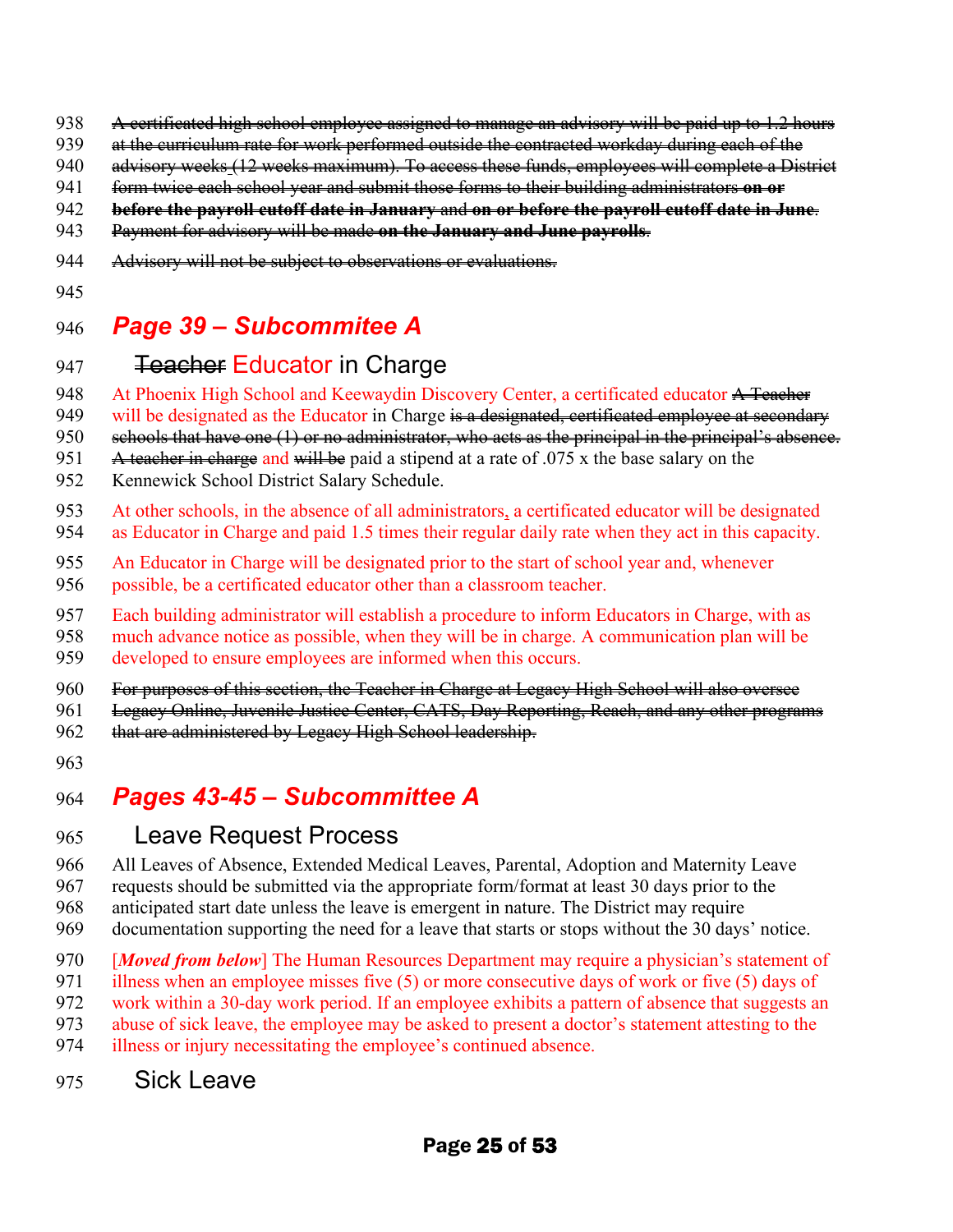- 976 As used in this section, employee's "relative" means the employee's spouse, domestic partner,
- 977 child, stepchild, grandchild, grandparent, parent, sibling, or other close relative by blood or
- 978 marriage. "Household members" means those people who reside in the same house as a family
- 979 unit. This term includes foster children and legal wards, even if they do not live in the same 980 household.
- 981 Twelve days of leave per year will be credited **on the September payroll** to employees and will
- 982 accumulate to a maximum of 180 days without deduction of salary for illness (mental and/or
- 983 physical), injury, or emergencies. Employees from within the State will be granted leave credit
- 984 according to State laws that provide for transfer of accumulated leave from the previous district.
- 985 Fhe Human Resources Department may require a physician's statement of illness when an
- 986 employee misses five (5) or more consecutive days of work or five (5) days of work within a 30-
- 987 day work period. [*Moved above*]
- 988 An employee who has exhausted sick leave as a result of a major extended illness that could
- 989 result in temporary or permanent disability will be granted leave with only the amount of the
- 990 substitute's pay deducted from the employee's salary for a period of no more than 60 contract
- 991 days. This provision is available for application by an  $\ast$  individual employee every three (3)
- 992 years. Even if the substitute's pay exceeds the employee's salary, the District will still continue
- 993 to pay the employee's benefits for the remainder of the 60 days.
- 994 Sick leave will be granted to employees, as needed, for unexpected emergencies that require
- 995 immediate action. Emergencies could include the need to handle business that arises as a result
- 996 of the death of a relative or household member, as defined in this section. Employees may be
- 997 required to provide proof of death.
- 998

# 999 Sick Leave Sharing

- 1000 The following definition will be used to implement sick leave sharing, in accordance with RCW 1001 41.04.665, **WAC 392-126-006**: Sick leave sharing will be made available to an an employee is 1002 eligible for sick leave sharing if:
- 1003 the employee suffers from, or has a relative or household member suffering from, an 1004 illness, injury, impairment, or physical or mental condition which is of an extraordinary 1005 or severe nature;
- 1006 the employee has been called to service in the uniformed services;
- 1007 the employee is a current member of the uniformed services or is a veteran as defined 1008 under RCW **[41.04.005](http://app.leg.wa.gov/RCW/default.aspx?cite=41.04.005)**, and is attending medical appointments or treatments for a service 1009 connected injury or disability;
- 1010 the employee is a spouse of a current member of the uniformed services or a veteran as 1011 defined under RCW **[41.04.005](http://app.leg.wa.gov/RCW/default.aspx?cite=41.04.005)**, who is attending medical appointments or treatments for 1012 a service connected injury or disability and requires assistance while attending 1013 appointment or treatment;
- 1014 the employee is a victim of domestic violence, sexual assault, or stalking;
- 1015 the employee needs the time for parental leave; or is sick or temporarily disabled because 1016 of pregnancy disability; and,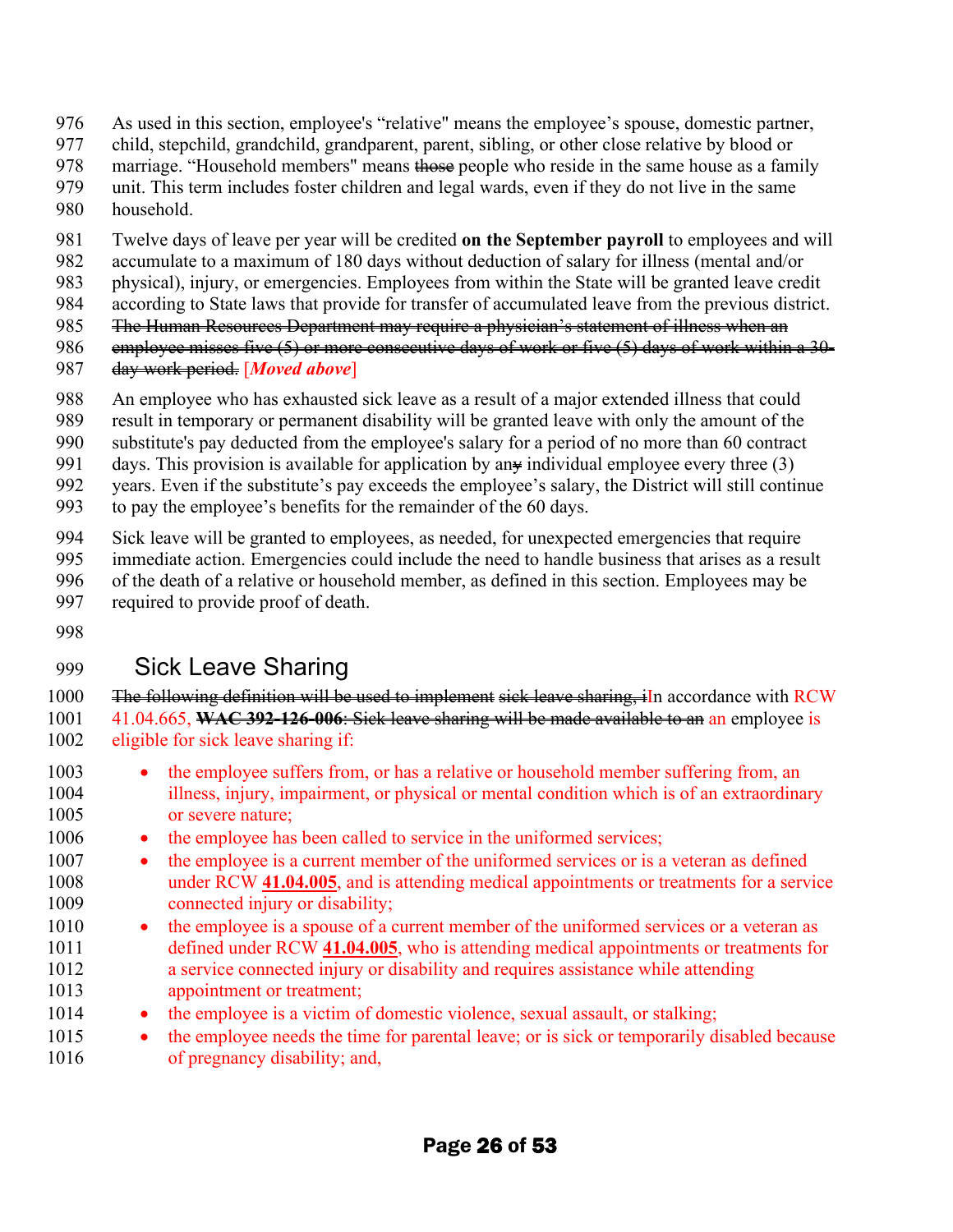1017 • a state of emergency has been declared anywhere within the United States by the Federal 1018 or any state government and the employee with needed skills volunteers and is accepted 1019 to a governmental agency or to a nonprofit organization engaged in humanitarian relief.

- 1020 Who is suffering from or has a relative or household member suffering from an extraordinary or 1021 severe illness, injury, impairment, or physical or mental condition which prevents the individual
- 1022 from working and causes economic or emotional distress to the employee and his or her family;
- 1023 is a victim of domestic violence, sexual assault or stalking; is sick or temporarily disabled
- 1024 because of pregnancy disability; or for the purpose of parental leave to bond with a newborn,
- 1025 adopted, or foster child; which has caused, or is likely to cause, the employee to take leave
- 1026 without pay or terminate his or her employment. The District will provide a form for qualified
- 1027 employees to make written application for donated leave and a form for qualified employees to
- 1028 donate sick leave.
- 1029 To be eligible for donated sick leave, the following provisions must be met:
- 1030 The employee's job is one in which annual and/or sick leave can be accrued and used.
- 1031 the employee is not eligible for time loss compensation under **Chapter 51.32 RCW**. 1032 An employee receiving industrial insurance wage replacement benefits may not receive 1033 greater than 25 percent of his or her base salary from the receipt of share leave, in 1034 accordance with RCW 41.04.665.
- 1035 The employee has abided by District policies in his or her use of sick leave.
- 1036 The employee's absence and the use of shared leave are justified among the bulleted 1037 **provisions above.**
- 1038 The employee has exhausted, or will or is likely to deplete exhaust, his or her personal 1039 leave and sick leave.
- 1040 For maternity leave and pregnancy disability leave only, "likely to deplete" means the 1041 employee will have 40 hours or less of the applicable leave type(s); however, the 1042 employee is not required to deplete all her leave and can maintain up to 40 hours of the 1043 applicable leave type(s) in reserve.
- 1044 The employee will go on leave without pay status.
- 1045 The employee will terminate employment.
- 1046 The following procedures will be used to implement sick leave sharing:
- 1047 In any 12-month period, employees who have accumulated more than  $\frac{176}{75}$  hours of 1048 sick leave may donate  $\frac{1048}{1000}$  accumulated sick leave days to other employees. The 1049 employee donating the days will specify the number of days to be donated. The District 1050 and Association will develop procedures necessary to implement this. No transfer of sick 1051 leave will cause the affected employees' sick leave accumulation to fall below  $\frac{176}{75}$ 1052 hours.
- 1053 No employee will receive more than 180 days of donated leave per contract year.
- 1054 <del>In the event</del> If the employee does not use all the donated leave, the unused donated leave 1055 will be returned to the donors within 30 days after the use of the donated leave ceases, 1056 using a first-in/first-used procedure. For this purpose, donated leave will be dated when 1057 received and used as received. Days remaining and not used will be returned to later 1058 donors in reverse order.
- 1059 An employee using donated leave will receive his or her usual pay and benefits.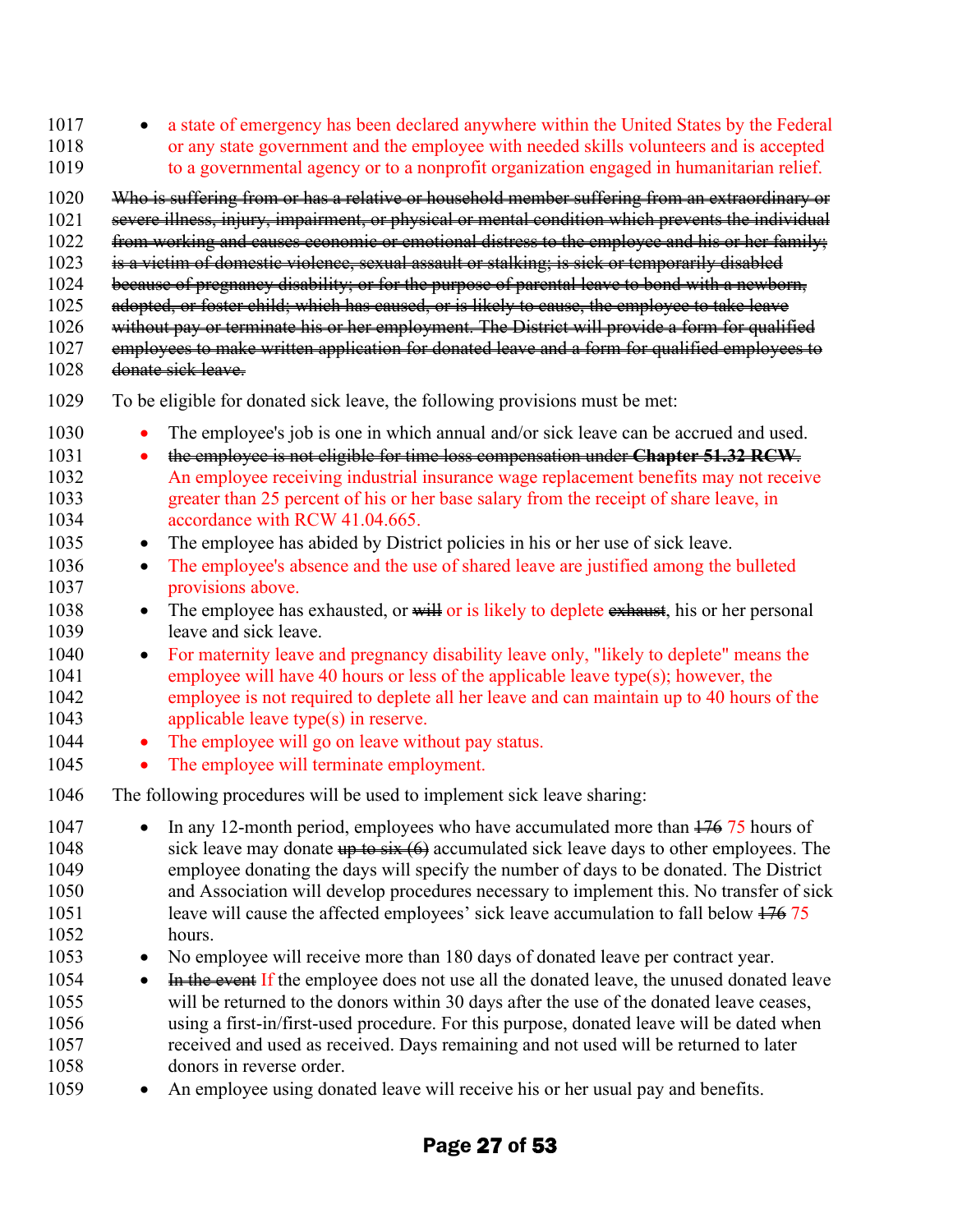- 1060 Except for the procedures in the third bullet above, the donor will be required to execute 1061 a waiver to ask for the return of his or her donated leave.
- 1062 The District and the Association will each designate one (1) person to review requests for 1063 donated leave.
- 1064 If a shared leave account is closed and an employee later has a documented need to use 1065 shared leave due to the same condition, the District will approve a new shared leave 1066 request for the employee. The employee will provide information on the expected 1067 duration from their medical provider.
- 1068 Contributions of sick leave will be voluntary, and donors' and non-donors' names will be 1069 confidential.
- 1070

### 1071 *\* Page 49 – Subcommittee B*

#### 1072 *Pre-K through Grade 5 Conferencing*

1073 Each fall, employees in grades Pre-K through 5 will have the equivalent of two (2) full days for 1074 parent conferencing.

- 1075 Each spring, employees in grades Pre-K through 5 will have the equivalent of one (1) day for 1076 parent conferencing.
- 1077

### 1078 *Page 49 Subcommittee A*

#### 1079 *Grade 6 through Grade 8 conferencing*

- 1080 Each fall, there will be the equivalent of two (2) days for parent conferencing. All-day
- 1081 conferences will be scheduled no sooner than two (2) weeks from the end of the first quarter.
- 1082 Each spring, there will be one (1) early release day for parent conferencing.
- 1083

# 1084 *Page 50 – Subcommittee C*

### 1085 Curriculum Expenses

- 1086 The **dD**istrict will provide curriculum and all necessary materials, including
- 1087 additional/supplementary materials and instructional supplies/materials, to all employees who
- 1088 teach the curriculum. Instructional supplies are both consumable and non-consumable, and

1089 students will have access to District-approved curriculum (i.e., science kit materials, headphones,

- 1090 mics, computer mice, etc.) to achieve State standards.
- 1091 Building administrators will ensure there is a process to request supplies and consult with
- 1092 building staff and the Curriculum Department to determine materials for the classroom level.
- 1093 If curriculum requires translation, the District will translate the materials at appropriate grade
- 1094 and/or developmental levels. Should If an employee requests to have other supplemental
- 1095 materials translated, the District will determine whether or not materials are necessary to need to
- 1096 be delivered those materials in a timely manner.
- 1097 Should If an employee offers to translate the materials themselves and the District agrees, the
- 1098 District will **provide** compensate is the employee at the curriculum rate.

### Page 28 of 53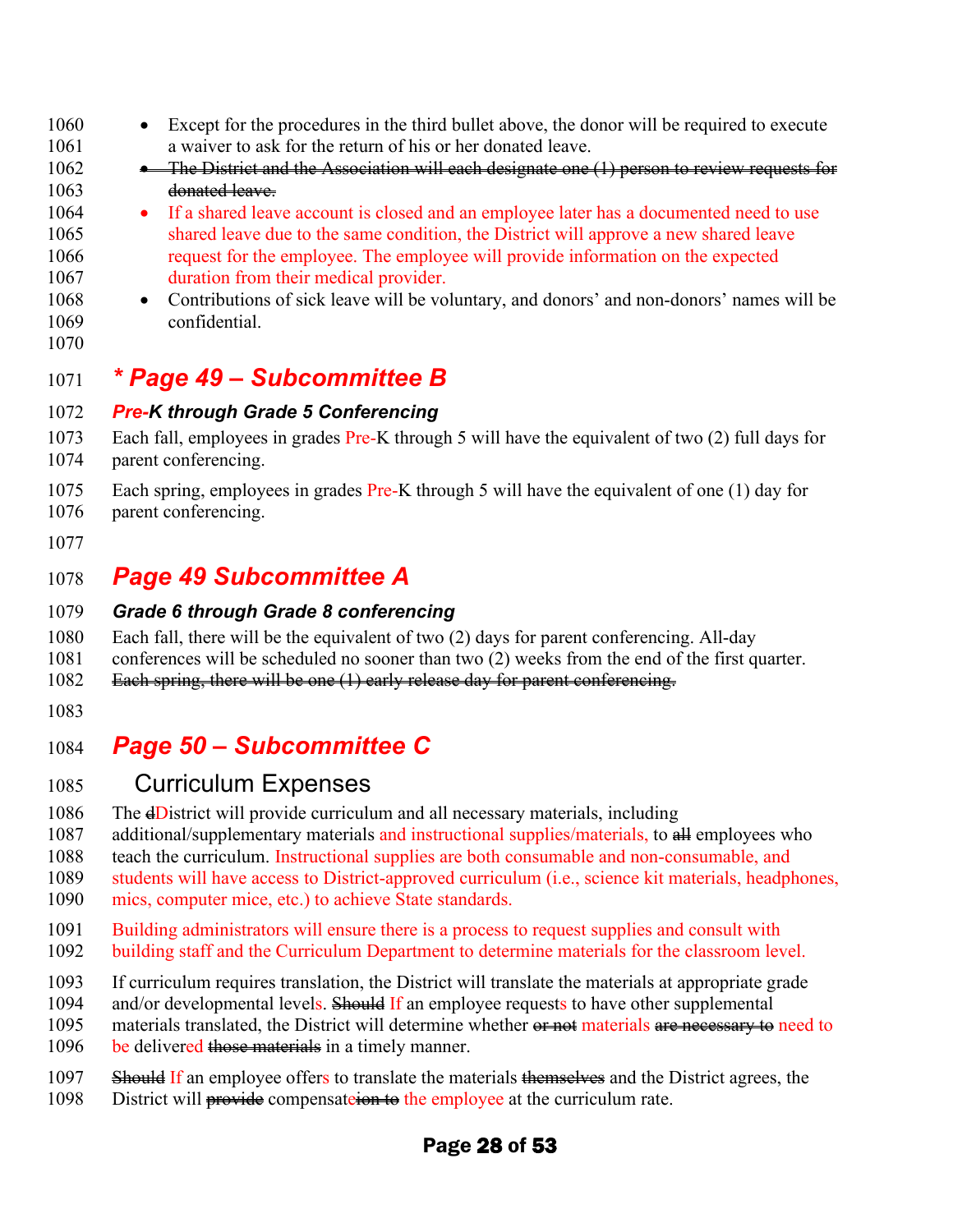1099

# 1100 *Page 51 – Subcommittee C*

### 1101 Professional Development Funds

1102 Each building will have \$75 per  $\frac{1}{2}$  Boargaining  $\frac{1}{2}$ unit employee member FTE to be used to meet

1103 the fund building's' professional development needs. Nurses<sub>i</sub>; Juvenile Justice Center educators 1104 employees,; alternative program employees,; and Keewaydin Discovery Center, Legacy High

1105 School, and Phoenix High School employees will receive \$100 per FTE.

- 1106 Building professional development funds may be used to provide release time or curriculum-rate
- 1107 stipends for building staff, contract with outside presenters, purchase professional materials for
- 1108 staff use, or pay expenses for conference registration and travel. These funds are to be allocated
- 1109 managed by the building Professional Development  $e$ Committee. The intent of the building
- 1110 funds is to support building-wide professional development.
- 1111 The building principal/supervisor and the Association representatives from the building, in
- 1112 consultation with the Association President, will collaboratively select an employee who will

1113 serve as the Building Professional Development Coordinator on an annual basis. to represent the

- 1114 building on the District Professional Development Committee.
- 1115 Each building will have a professional development committee with at least three (3) employee
- 1116 representatives selected by employees in that building, or a Building site councils will manages
- 1117 the building professional development funds. The building's professional development
- 1118 **committee may also be coordinated by the site council when the staff development coordinator is**
- 1119 a member of the site council.
- 1120 The elementary representatives will reflect the grade levels and programs in the building.
- 1121 At the secondary level, representatives will be from various departments or subject areas. The
- 1122 principal or an assistant principal will also serve on the building professional development
- 1123 eommittee or site council. The building committees will meet during the employee workday.
- 1124 Itinerants from Special Services, Nurses, and bargaining unit employees assigned to more than
- 1125 one (1) building will <del>form a committee to serve in the same capacity as the building committees.</del>
- 1126 The committee will consist of the immediate supervisor and at least three (3) employees selected
- 1127 in a representative manner. work within their groups and with their supervisors to manage the
- 1128 professional development funds.
- 1129 The professional development coordinator will work with the principal/supervisor to:
- 1130 provide training to building staff on the Instructional Framework
- 1131 annually survey the needs of staff in the building
- 1132 develop a building plan and program to address the identified needs
- 1133 coordinate the professional development funds to support the building plan
- 1134 communicate District-level professional development to staff and/or site council
- 1135 **•** communicate the program and plans of the building to other building professional
- 1136 development coordinators at monthly meetings
- 1137 Each building will have \$75 per Bargaining Unit employee FTE to be used to meet the building's
- 1138 professional development needs. Nurses, Juvenile Justice Center employees, alternative program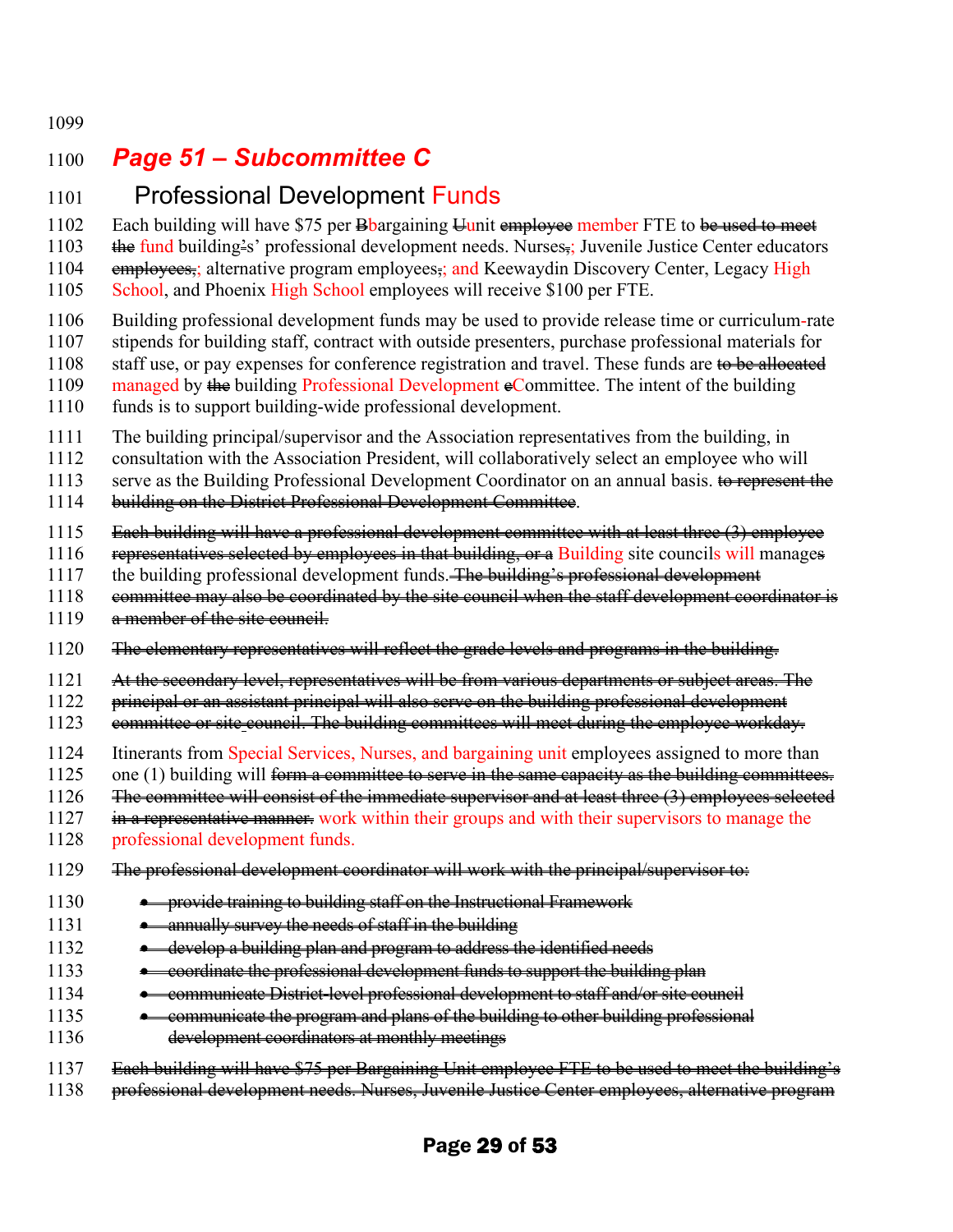- 1139 employees, Keewaydin Discovery Center, Legacy, and Phoenix employees will receive \$100 per
- 1140 FTE. Building professional development funds may be used to provide release time or
- 1141 curriculum rate stipends for building staff, contract with outside presenters, purchase
- 1142 professional materials for staff use, or pay expenses for conference registration and travel. These
- 1143 funds are to be allocated by the building committee. The intent of the building funds is to support
- 1144 building-wide professional development.
- 1145 The District aligns professional development by following the National Standards for
- 1146 Professional Learning.
- 1147

### 1148 *Page 51 – Subcommittee C*

### 1149 Professional Learning Communities (PLCs)

1150 The purpose of PLC time is to provide time for educators to collaborate on standards-aligned

- 1151 learning, assessment, data analysis, intervention, and enrichment to support classroom, team, 1152 school, and District goals.
- 1153 Each teacher shall be required to be a member of one (1) PLC only. Employees Educators who

1154 do not have have no access to a PLC group that teaches in their same content area and whose

1155 professional development needs are not met within the District will have the opportunity to

1156 discuss other options with the a supervisor in an effort to meet fulfill their professional

- 1157 development instructional planning needs of the employee.
- 1158 Administrators should collaborate with and support, but not lead or direct, PLC teams.
- 1159 PLC teams will keep records so team members can remember, share, plan, communicate, and
- 1160 revise their work. Records include notes about discussions; goals (i.e., TPEP, SIP, grade-level);
- 1161 progress; and decisions.
- 1162

# 1163 *Page 56 – Subcommittee C*

#### 1164 **Building Curriculum Committees**

1165 Building curriculum committees will be used to evaluate supplemental curriculum needs and

1166 instructional materials for each building in order to fulfill Washington State Learning Standards,

1167 assessment requirements, District learning goals, and instructional decisions based upon each

- 1168 building's established goals.
- 1169 Fhe site will determine the size and composition of each building's curriculum committee. Each
- 1170 site council will determine the allocation of funds. Each building, in order to pay for expenses
- 1171 including but not limited to curriculum hours, substitute coverage, research material, etc., will be
- 1172 funded as follows: elementary schools \$2,000; middle schools \$2,500; high schools \$3,500.
- 1173 Building curriculum committees will meet as needed. Minutes will be recorded at each meeting
- 1174 and will be kept at the buildings.
- 1175

# 1176 *Pages 56-57 – Subcommittee C*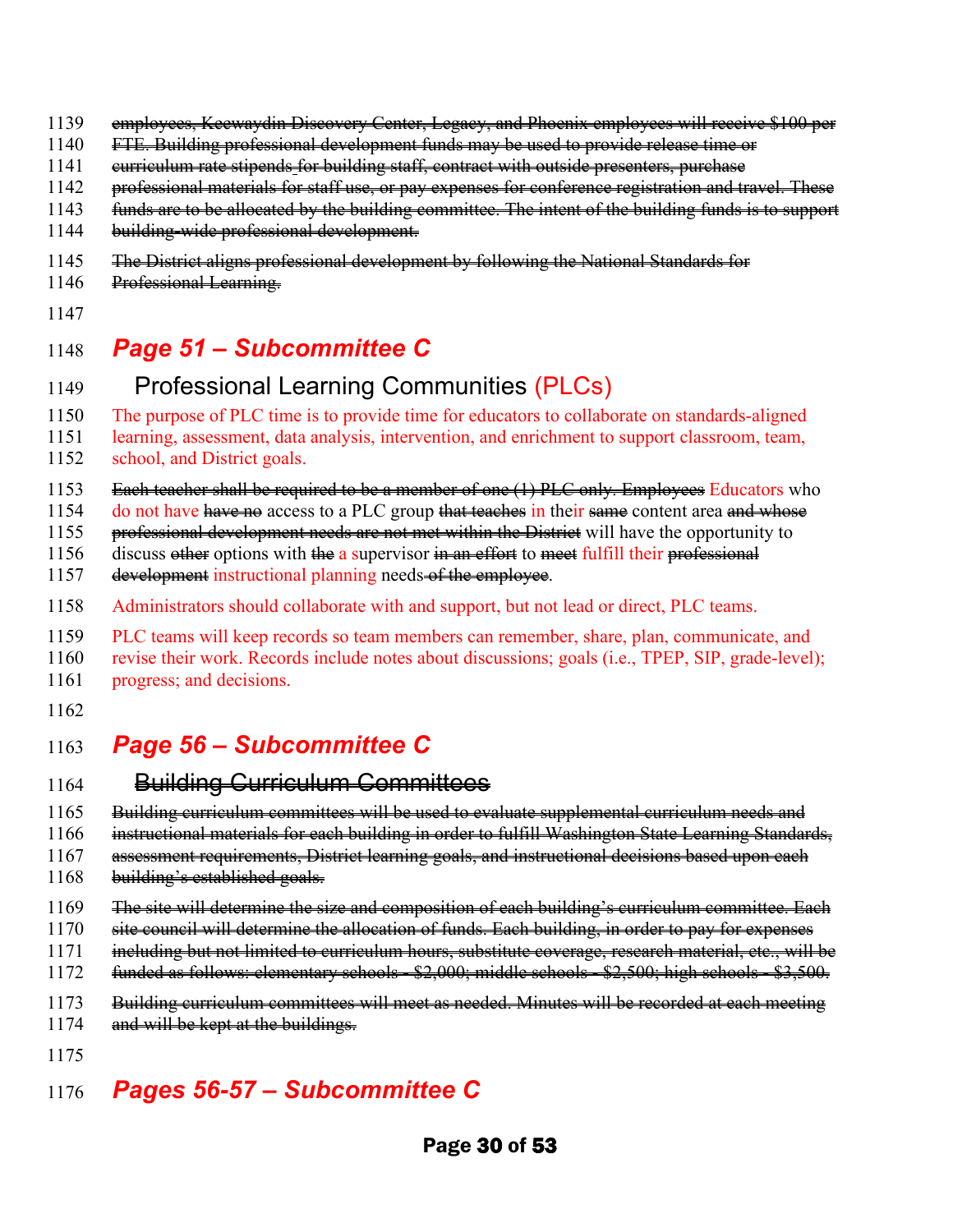# 1177 District Curriculum Advisery Committees

- 1178 The District endorses a comprehensive process for the review, adoption, and funding of
- 1179 instructional materials. At the discretion of the Assistant Superintendent of Teaching and
- 1180 Learning Human Resources, participants on committees involved in the curriculum adoption
- 1181 <del>process</del> may be provided release time with substitutes for meetings during the school year.

### 1182 *District Curriculum Advisory Committees*

- 1183 The District Curriculum Advisory Committees' function will be to review and evaluate existing
- 1184 curriculum and curricular resources, recommended instructional practices and assessments for
- 1185 effectiveness, including scaffolding and differentiation strategies for unique learners and
- 1186 situations. The committee will also discuss curricular and professional development needs and
- 1187 provide input to the Instructional Materials Committee, as needed. The committees will also 1188 assist with development and review of the curricular resources available to educators to provide
- 1189 support for instruction and serve as a resource on curricular trends, research, and best practices.
- 1190 Each District curriculum advisory committee's function will be to review the decisions of the
- 1191 building curriculum committees, determine if the appropriate procedures have been followed,
- 1192 and determine if the building curriculum committee's plans meet the goals of the Washington
- 1193 State Learning Standards assessment requirements, and District learning goals. The committees
- 1194 will also be responsible to assist communication and transition among the instructional levels in
- 1195 each of the eight (8) assessment strands, and to serve as a resource on the latest curricular trends,
- 1196 research, and best practices in the field of teaching.
- 1197 Curriculum Advisory Committees will address curriculum including, but not limited to, the
- 1198 following strands of the State learning standards:
- 1199 The curriculum advisory committees will reflect the eight (8) curriculum strands of the state's
- 1200 Washington State Learning Standards, with three (3) of the strands (writing, reading, and
- 1201 communication) combined into one (1) committee. The eight (8) assessment strands are as
- 1202 follows:
- 1203  $\frac{1203}{\text{He}}$  Arts (visual and performing)
- 1204 Math
- 1205 Science
- 1206 Social Science
- 1207 Health and Fitness
- 1208 Writing/Reading/Communication English Language Arts
- 1209 Assessment
- 1210 Educational Technology
- 1211 Social Emotional Learning
- 1212 Multi-Language Literacy
- 1213 Career and Technical Education (Computer Science, Financial Literacy, Ed Tech, and other 1214 applicable learning standards strands)
- 1215 World Language
- 1216 Alternative Programs (i.e., Online Learning, etc.)
- 1217 Based on the District review cycle, review committee strands will be determined annually prior
- 1218 to June 1.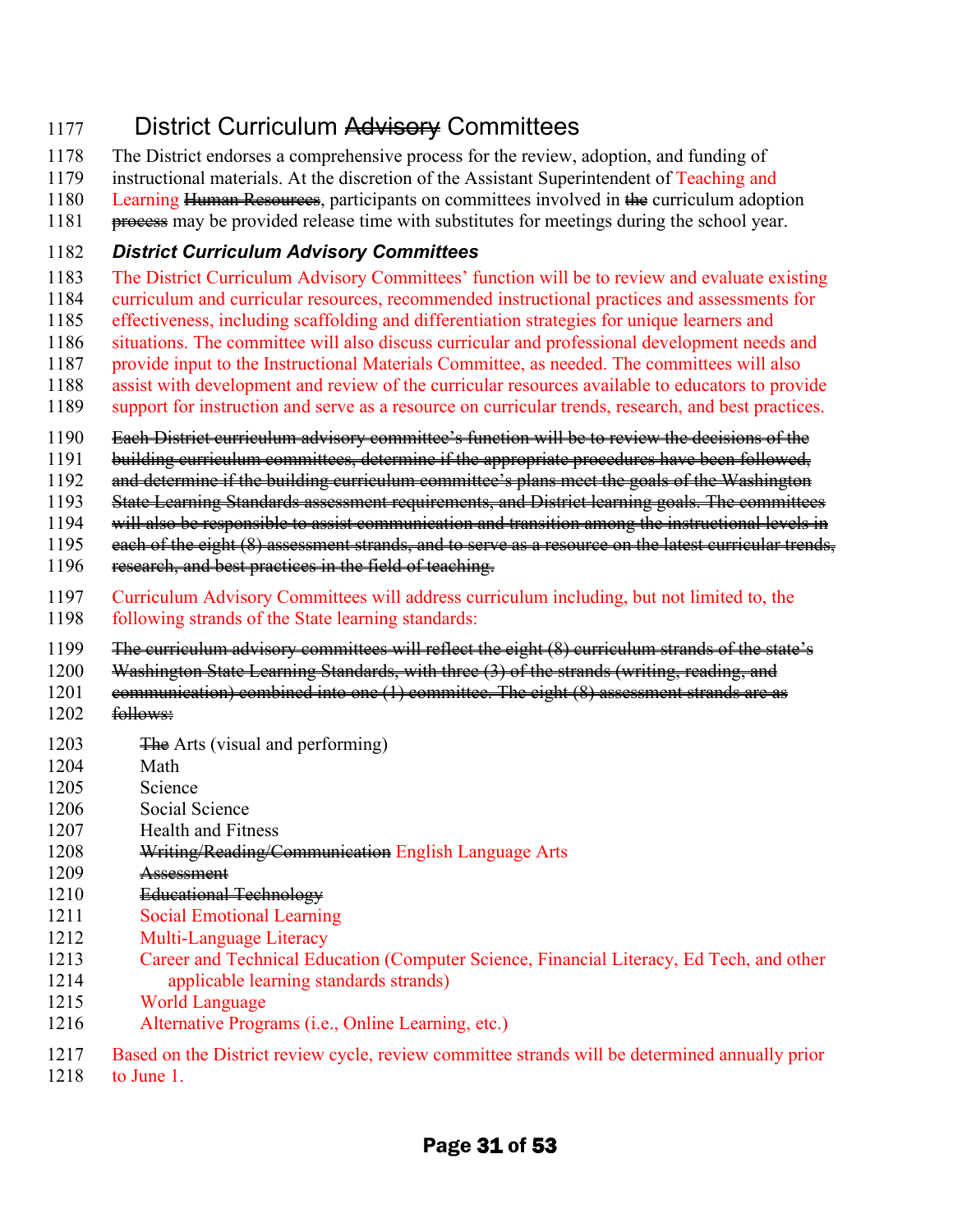- 1219 Committee membership should endeavor to represent the diversity of District staff and students.
- 1220 Based on the availability of volunteers, positions described below may not be filled. Committee
- 1221 membership will be representative of the District and will include one administrator from each 1222 level, as necessary.
- 1223 Each curriculum advisory committee will be comprised of the following members: three (3)
- 1224 elementary certificated representatives, one of whom would preferably be a reading specialist;
- 1225 three (3) building administrators, one (1) from each instructional level; three (3) middle school
- 1226 eertificated representatives; three (3) high school certificated representatives; three (3) parents;
- 1227 one (1) Special Services certificated representative; and the Assistant Superintendent of
- 1228 <del>Curriculum or designee.</del>
- 1229 The Association and District will collaborate on the selection process for the curriculum advisory<br>1230 committees. eommittees.
- 1231 When committees have an elementary focus they will have educator representation from each
- 1232 school site, not to exceed the total number of elementary sites. Members will include up to three
- 1233 (3) special education educators or English Language Development (ELD) educators. Up to three
- 1234 at-large members may be selected, based on committee needs and interests (i.e., instructional
- 1235 coach, reading interventionist, behavior interventionist, counselor).
- 1236 When the focus is on middle school, membership will consist of one (1) educator per grade level
- 1237 from each department from each middle school. One special education educator from each
- 1238 school (5) and up to five (5) ELD educators. Up to three at-large members will be selected, based
- 1239 on interest and committee needs. (i.e., instructional coach, reading interventionist, behavior 1240 interventionist, counselor).
- 1241 When the focus is on high school, membership will consist of no more than three educators from
- 1242 each department from each of the comprehensive, boundary high schools; one special education
- 1243 educator from each school (3) and up to three (3) ELD educators; and one representative from a
- 1244 non-traditional high school (i.e., Legacy, MCP, Phoenix). Up to three at-large members will be
- 1245 selected, based on interest and committee needs (i.e., instructional coach, reading interventionist,
- 1246 behavior interventionist, counselor).
- 1247 Principals will e-mail all staff to attract content-appropriate educators. If multiple content-
- 1248 appropriate educators are interested, the selection of the committee member will be determined 1249 by democratic process at the building.
- 1250 The District will fund each of the  $e$ Curriculum  $a$ Advisory  $e$ Committees at the rate of \$400 per
- 1251 year per for certificated representatives and \$700 \$900 per for the committee chairperson. The
- 1252 committee chairperson must be a certificated representative who represents the curricular area on
- 1253 the Instructional Materials Review Committee.
- 1254 The  $\epsilon$ Curriculum  $\epsilon$ Advisory  $\epsilon$ Committees will meet a minimum of six (6) times each year.
- 1255 establish Aannual goals will be established, and keep minutes will be kept of at each of these
- 1256 meeting<del>s, and a</del> A copy of the minutes will be filed with the Assistant Superintendent of 1257 Teaching and Learning.
- 1258 The District Instructional Materials Committee will have district administration, CAC
- 1259 representatives, community members, and students.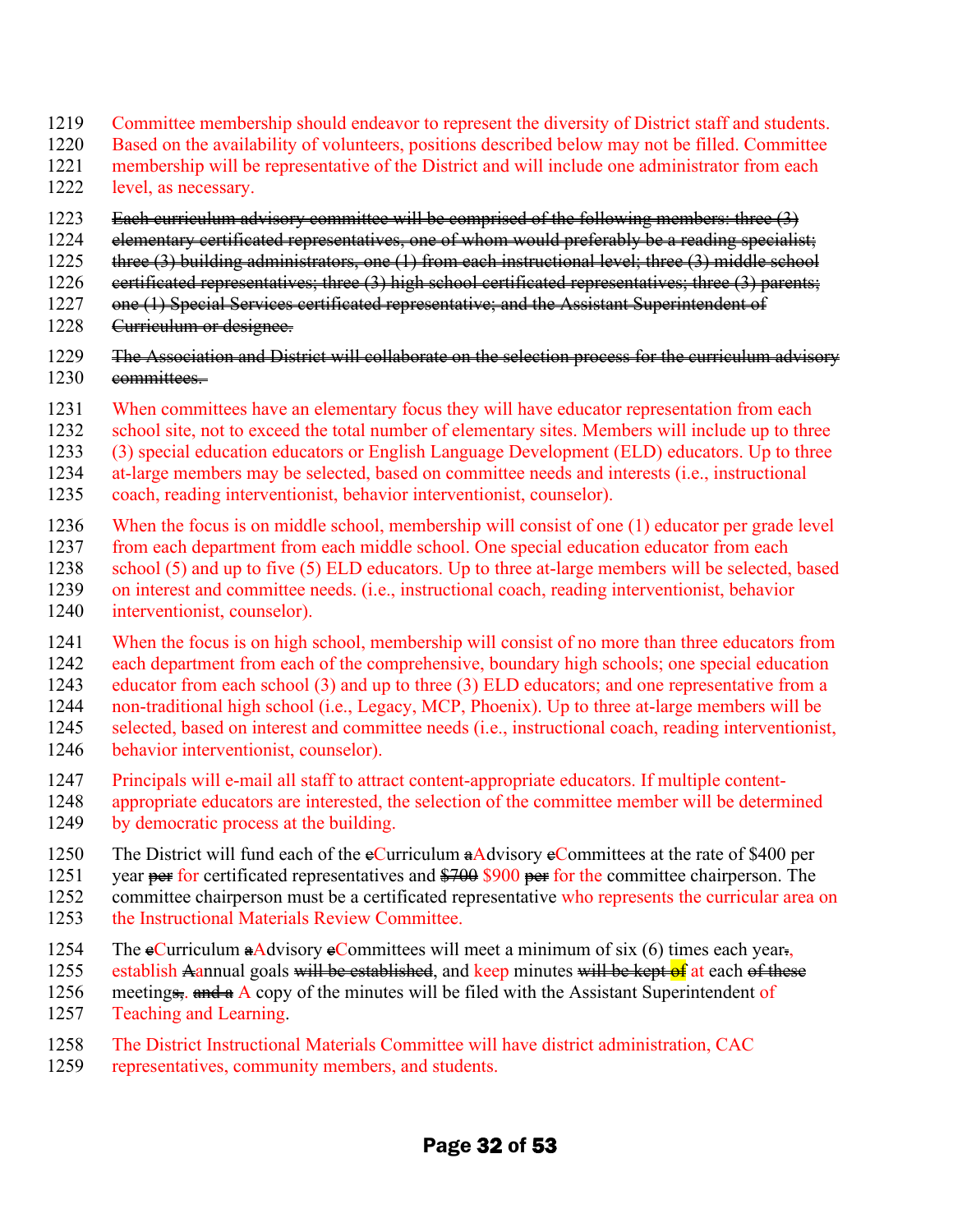- 1260 The Instructional Materials Committee will facilitate, clarify, and arbitrate curricular
- 1261 recommendations and challenges, particularly of supplemental materials (i.e., novels,
- 1262 periodicals, videos, etc.) educators may use to teach District-adopted curriculum. The committee
- 1263 will conduct final reviews of all curricular and instructional resources, as outlined in District
- 1264 Policy, and will provide final recommendations for adoption to the School Board. Currently-
- 1265 approved curriculum, such as novels lists, will remain approved unless scheduled for review.
- 1266

# 1267 *Page 57 – Subcommittee C*

# 1268 Special Committees and Task Forces

1269 In order to facilitate the District's ability to respond to changing conditions, and to facilitate a 1270 comprehensive and inclusive decision-making process within the District, additional committees, 1271 referred to as "Special Committees," may be established.

1272 The District and Association must agree upon the composition of, necessity for, and funding for

- 1273 all Special Committees. The District will provide to the Association a list of Special Committees,
- 1274 members on those committees, and compensation for those committees will be at curriculum
- $1275$  rate.
- 1276

# 1277 *Page 57*

# 1278 Special Education Committee for Evaluations

1279 During the 2021-22 2022-23 school year, the District and Association will continue to work as a

- 1280 establish a Special Committee to develop evaluations for employees who work in Special
- 1281 Education classrooms. Committee members will be compensated at the curriculum rate for work
- 1282 on the committee that falls outside the regular contract day.
- 1283

# 1284 *Page 59 – Subcommittee C*

### 1285 Dual Language

1286 In a single-teacher Dual Language model, all students are the responsibility of one bilingual 1287 regular education employee. The instructional responsibilities include, but are not limited to, 1288 teaching, planning for instruction, grading, and parent communication.

- 1289 In a two-teacher Dual Language model, all students are the responsibility of two regular
- 1290 education employees, one of whom must be bilingual. The instructional responsibilities include,
- 1291 but are not limited to, teaching, planning for instruction, grading, and parent communication.  $\overline{H}$
- 1292 responsibilities will be divided equally between the two educators.
- 1293 Dual Language teachers in a two-teacher model will divide the students equally for conferences.
- 1294 Individual family requests to confer with both teachers will be considered on a case-by-case
- 1295 basis, in consultation with the building principal.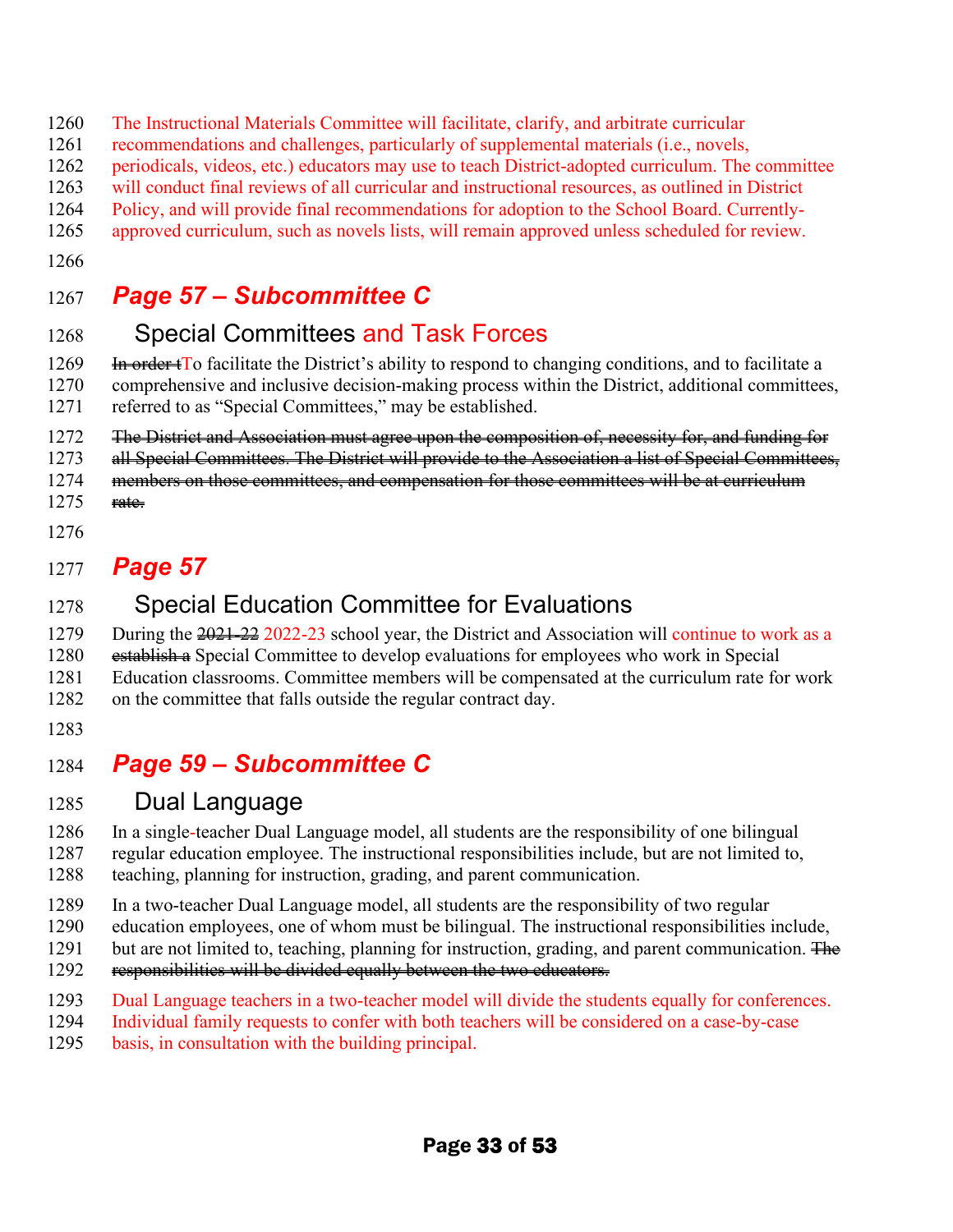- 1296 In the 2022-23 and 2023-24 contract years, [the District](https://nam11.safelinks.protection.outlook.com/?url=https%3A%2F%2Fwww.lawinsider.com%2Fdictionary%2Fbilingual-stipend&data=05%7C01%7Crob.woodford%40washingtonea.org%7C2cf07afa0c4d465cf30108da2ee560fe%7Cc51bd6ee3b224c0ba0fdfc3c3d347ca7%7C0%7C0%7C637873860092943927%7CUnknown%7CTWFpbGZsb3d8eyJWIjoiMC4wLjAwMDAiLCJQIjoiV2luMzIiLCJBTiI6Ik1haWwiLCJXVCI6Mn0%3D%7C2000%7C%7C%7C&sdata=NYTxHBwlbKCPXlAZRkUqiFrWA53zz%2Fuf1lKCdBrmtTc%3D&reserved=0) will pay educators who currently have an
- 1297 ELL or Bilingual endorsement or have passed the District Bilingual Test an annual \$1,500 1298 stipend.
- 1299 In the 2024-25 contract year the stipend will increase to \$2000.
- 1300 In the 2025-26 contract year the stipend will increase to \$2500.
- 1301 Educators will be provided the stipend for the duration of their Dual Language assignment.
- 1302

# 1303 *\* Page 60 – Subcommittee B*

### 1304 Case Management (Elementary Special Services Education 1305 Personnel)

1306 Unless mutually agreed upon by the Sspecial Services education staff involved, the a student's

- 1307 primary service provider will be his or her case manager. He or she The case manager will be
- 1308 responsible for all aspects of the IEP process, except for the goals and objectives of another
- 1309 Sspecial Services education provider. The primary Sspecial Services education provider will be
- 1310 the person who spends the most amount of time with the student.
- 1311 When considering the least restrictive environment for students at the elementary level, IEP
- 1312 teams may make recommendations for students to be served in more than one special education
- 1313 program within a building. Recommendations from the IEP team will be based on data<br>1314 collection, analysis, and/or student readiness for a less-restrictive instructional environn
- 1314 collection, analysis, and/or student readiness for a less-restrictive instructional environment.
- 1315 When an IEP team makes this recommendation, a Special Services administrator will be 1316 notified.
- 
- 1317 When elementary students from a District-level program (Tier II, Tier III) are served in the
- 1318 resource room, the resource room educator will receive .25 of a student toward caseload
- 1319 overload. The additional .25 will not be included in the monthly count submitted to the State**.**
- 1320 Resource room educators delivering SDI for students in a District-level program (Tier II or Tier 1321 III) will provide data to the case manager for Present Levels of Academic Achievement &
- 1322 Functional Performance (PLAAFPs), goals, and progress reporting.
- 1323 Elementary resource room students will not receive SDI from District-level program staff (Tier 1324 II or Tier III). II or Tier III).
- 1325 This language does not change the responsibilities or reduce the primary case manager's
- 1326 caseload or overload count.
- 1327

# 1328 *Page 60-61 – Subcommittee A*

- 1329 School Nurses
- 1330 A total of 22.5 additional per-diem hours per nurse will be provided **prior to the first student**
- 1331 **day of the school year** and an additional 7.5 per-diem hours per nurse will be provided for use
- 1332 **prior to the end of September** for nurses to do cross-training of secretaries and/or
- 1333 paraeducators for medications and medical procedures to be delegated, complete State-mandated
- 1334 all-staff trainings for life-threatening health conditions, work on Individual Health Plans, call

### Page 34 of 53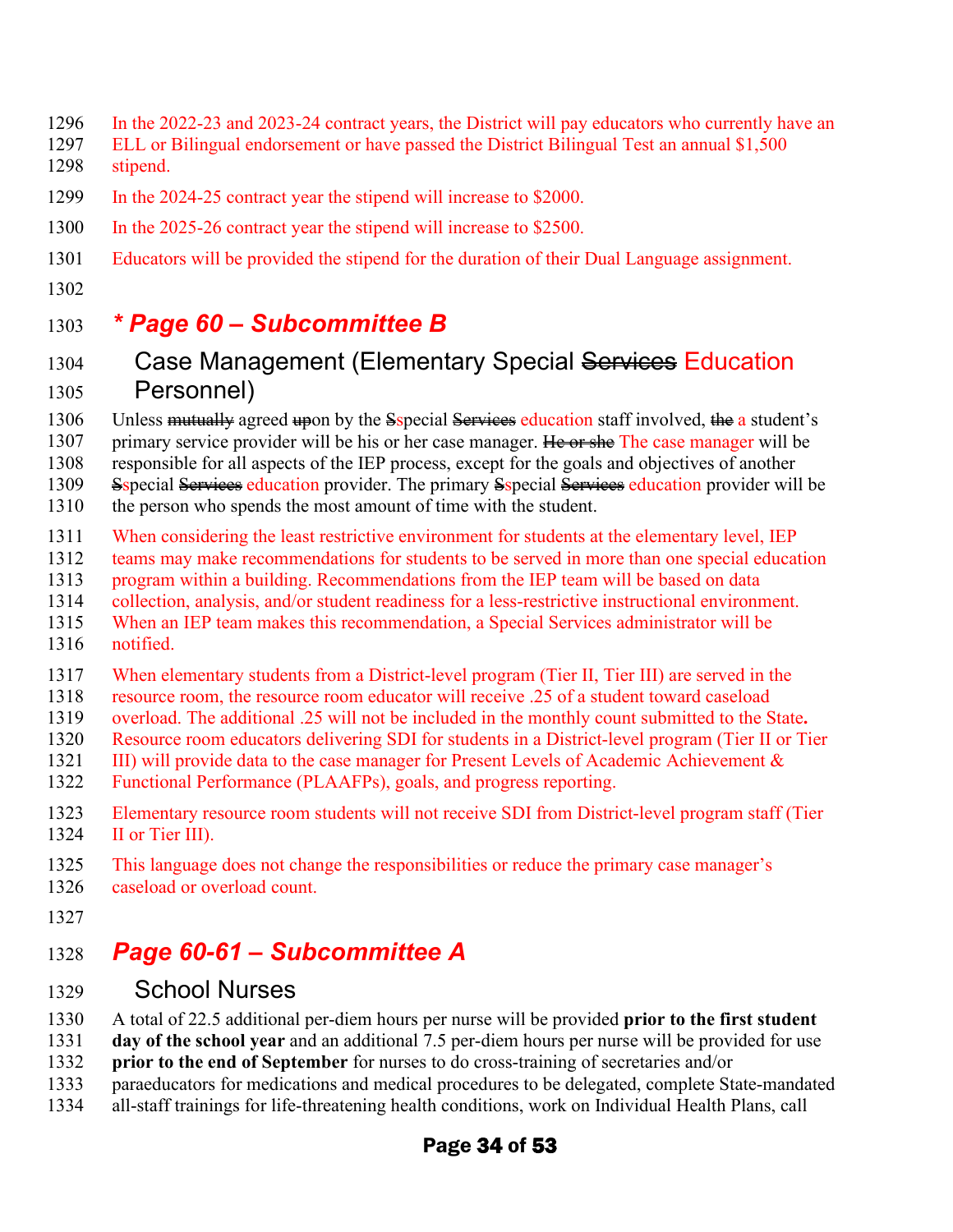- 1335 parents and doctors as needed, set up medications, attend 504 meetings, get life-threatening
- 1336 health alerts out to staff, and update and complete immunizations.
- 1337 For the 2021-22 school year only, nurses will receive an additional two and one-half (2½) days
- 1338 of compensation at their per-diem rate to deal with issues over Covid-19 that will arise in
- 1339 buildings following students' return to full-time school. This time will be submitted on monthly
- 1340 timecards.
- 1341 School nurses assigned to newly-opening schools When nurses are assigned to help open a new
- 1342 school, they will be paid an additional 15 per-diem hours to accumulate, file, and disseminate the 1343 necessary information to support students who will attend these new buildings.
- 1344 Nurses will be released from attendance at Building Professional Days and the Learning
- 1345 Improvement Day in order to develop Individual Health Plans for students, review students'
- 1346 immunization status, and discuss other related duties.
- 1347 Paraeducator hours will be made available to nursing staff in the first months of the school year
- 1348 to be used specifically for assistance in working on Individual Health Plans, immunizations, and
- 1349 health sereenings.
- 1350 The District will assign nurses to schools at a nurse-to-student ratio of 1.0 FTE to 1,500 student
- 1351 enrollment at all levels, minus full-time Running Start students and Delta students, at each high
- 1352 school. In determining caseloads, students with a higher acuity of condition (i.e., seizure
- 1353 disorder, diabetes, etc.) will be taken into consideration monthly.
- 1354 In the event If a nurse's caseload goes over the above ratio (**based on the November 1 count**),
- 1355 the nurse will receive an additional 7.5 hours of per-diem pay for every additional 100 enrolled 1356 students or fraction thereof.
- 1357 Nurses will develop individual weekly schedules based on student needs and share that schedule
- 1358 with building office staff and administrators and adjust their schedules, as necessary. These
- 1359 schedules will include a daily 30-minute duty-free lunch and uninterrupted block of time to
- 1360 complete job duties, similar to educator preparation time. When this time is interrupted by a
- 1361 student emergency, nurses may adjust their weekly schedules to accommodate the
- 1362 interruption(s). When accommodations are not possible, the nurse can document the incident(s)
- 1363 and work with a supervisor to determine if compensation is appropriate.
- 1364 Nurses will receive the standard District monthly stipend for the use of their personal cellular 1365 devices for District business.
- 1366 Additional Nursing FTE that is added to the District is not considered vacant until it has been
- 1367 filled at least one (1) time. If then a current nursing position is vacated and the District cannot
- 1368 hire a replacement, the District and the Association will determine through Labor Management
- 1369 how to compensate the current nursing staff that will be picking up duties from the vacated
- 1370 position.
- 1371

# 1372 *Pages 61-69 – Subcommittee A and C Overload*

- 1373 **Section 5: Class Size Overload for General Education**
- 1374 <del>Overload</del> Guidelines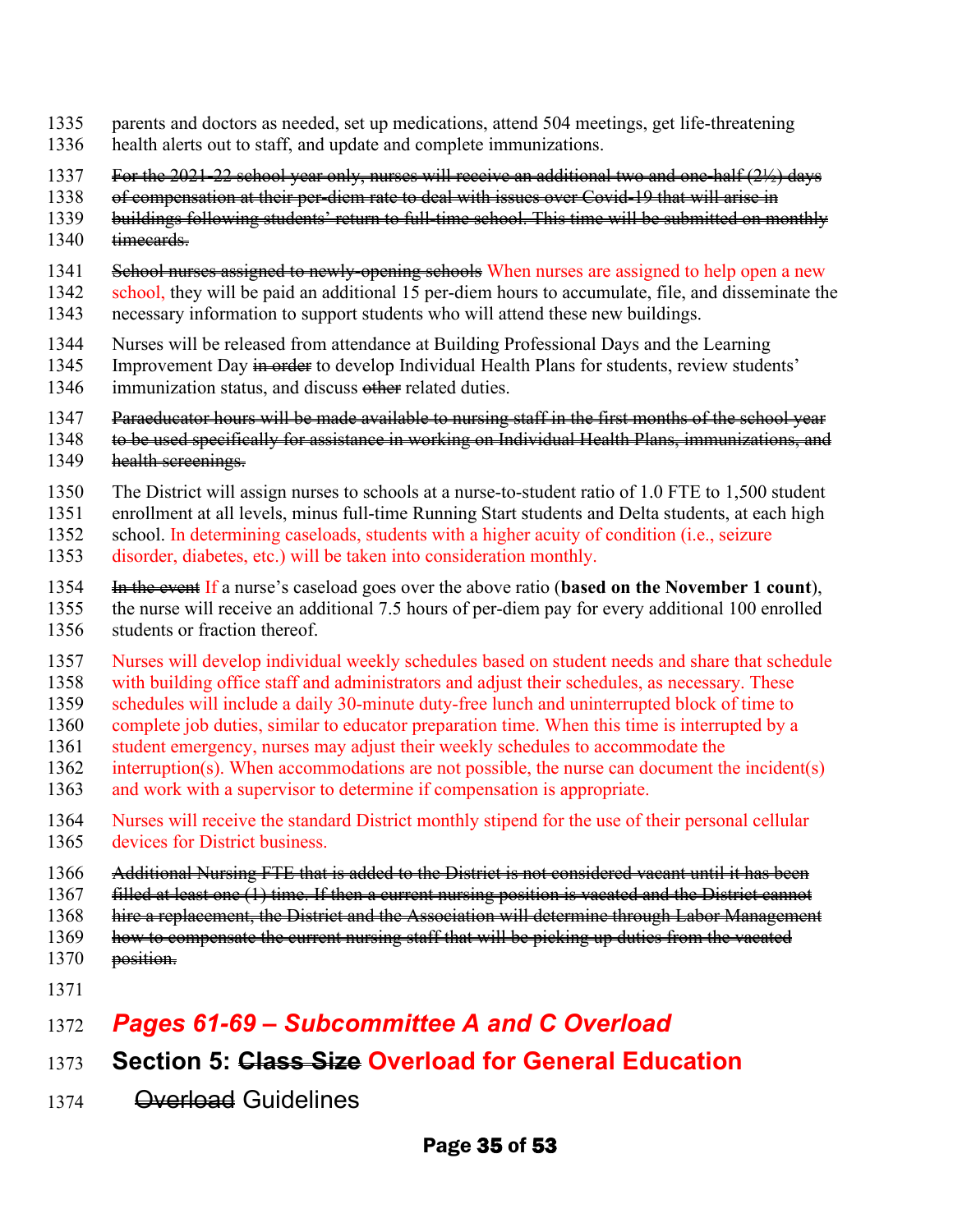- 1375 The District will have the first eight (8) school days of each school year to make adjustments to
- 1376 class loads. These eight (8) days will not count for overload compensation. Overload
- 1377 compensation will begin on the ninth school day.
- 1378 The following will apply to overload compensation:
- 1379 The District, **by the 10th of the following month, will process the overload count, and**
- 1380 **overload will be paid out on the following paycheck** without generating any paperwork for the 1381 employee educator**.**
- 1382 The District overload report covers the calendar month ending with the last school day of the
- 1383 month and will be submitted to the Association President **no later than the 15th of the**
- 1384 **following month.** Overloads will be equally distributed between grade level or subject matter
- 1385 area for all employees educators at each school.

### 1386 **Calculating Overload at Elementary Schools <del>(except Special</del>** 1387 Services and Elementary Specialists)

- 1388 A student day at the elementary level is defined as an overload of one (1) student for one (1) full
- 1389 day in grades where employees educators generally retain their classes for a full day.
- 1390 Kindergarten and first grade classes will not exceed 24 students per class. In the event If a class
- 1391 exceeds 24, provisions for overload provisions will take effect.
- 1392 Grade 2 and 3 classes will not exceed 26 students per class. In the event If a class exceeds 26, 1393 provisions for overload provisions will take effect.
- 1394 Grade 4 and 5 classes will not exceed 27 students per class. In the event If a class exceeds 27, 1395 provisions for overload provisions will take effect.
- 1396 The class size limit for a multi-age classroom will reflect the lowest traditional grade level 1397 present.
- 1398 *[From Subcommittee C]*
- 1399 One-way and two-way Dual Language classes will have the following class size limits:
- 1400 K-1 Classes will not exceed 22 students. In the event If class size exceeds 22 students, provisions 1401 for overload will go into effect.
- 1402 Grade 2 and 3 Classes will not exceed 24 students. In the event If class size exceeds 24 students, 1403 provisions for overload will go into effect.
- 1404 Grade 4 and 5 Classes will not exceed 25 students. In the event If class size exceeds 25 students, 1405 provisions for overload will go into effect.
- 1406 When a class in grades K-5 reaches an enrollment count of 31, the Assistant Superintendent of 1407 Elementary Education will notify the Association President.

### 1408 Elementary Specialists

- 1409 Workload will be the following for health and fitness employees, music employees, technology 1410 employees, and librarians:
- 1411 1911 1) Workload per class: 24 students in kindergarten and first grade, 26 students in grades 2 1412 and 3, and 27 students in fourth through fifth grades 4 and 5.

### Page 36 of 53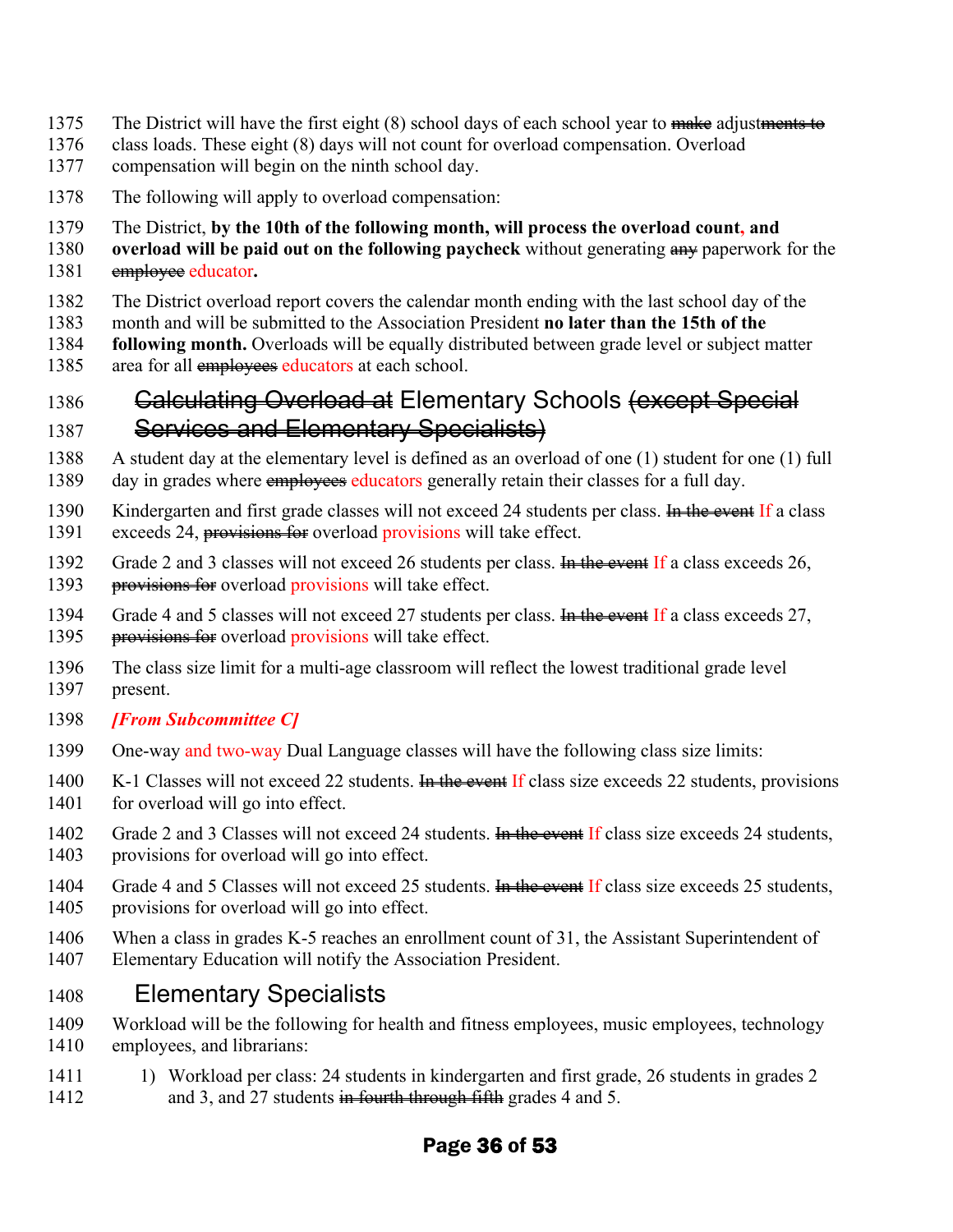| 1413<br>1414<br>1415<br>1416                 | A maximum of 30 sections per week for the 2021-22 school year only. Elementary<br>specialists who exceed 30 sections per week will receive 1/2 hour of per-diem pay per<br>week for each special over 30 in the 2021-22 school year. (This factor will be prorated to<br>determine the hiring of music and health and fitness specialists.)                                                                                                                                                                                        |
|----------------------------------------------|------------------------------------------------------------------------------------------------------------------------------------------------------------------------------------------------------------------------------------------------------------------------------------------------------------------------------------------------------------------------------------------------------------------------------------------------------------------------------------------------------------------------------------|
| 1417<br>1418<br>1419<br>1420<br>1421<br>1422 | 2) Schools with fewer than 29 classroom sections will have four (4) specialists: Technology,<br>Music, P.E., Library. A full-time class schedule for specialists is 25 class sections of 50<br>minutes per class, with three $(3)$ five-minute transitions or one $(1)$ 10-minute and one<br>five-minute transition. Transitions will be scheduled between blocks of three (3) classes<br>or more and before or after special education classes. Classroom educators have specials<br>four $(4)$ of the five $(5)$ days each week. |
| 1423<br>1424<br>1425<br>1426<br>1427<br>1428 | 3) Schools with 29 or more classroom sections will have five (5) specialists: Technology,<br>Music, P.E., Library, and Exploratory. A full-time class schedule for specialists will be<br>29 class sections of 40 minutes per class with three five-minute transitions or one (1) 10-<br>minute and one (1) five-minute transition. Transitions will be scheduled between blocks<br>of three (3) classes or more and before or after special education classes. Classroom<br>educators have specials five (5) days each week.      |
| 1429<br>1430<br>1431                         | 4) Specialists will be assigned in-building duties appropriate for certificated educators from<br>the start of the school day until their first class, and from the end of their last class to the<br>end of the school day, except during their scheduled prep time.                                                                                                                                                                                                                                                              |
| 1432                                         | 3) Elementary specialist overload rate will be paid per the schedule below:                                                                                                                                                                                                                                                                                                                                                                                                                                                        |
| 1433<br>1434<br>1435<br>1436<br>1437         | Length of Specialist minutes per class<br>Overload Rate<br><del>\$1.75</del><br>$\overline{30}$<br>\$2.04<br>35<br>\$2.33<br>40<br>\$2.63<br>45                                                                                                                                                                                                                                                                                                                                                                                    |
| 1438<br>1439<br>1440                         | 50<br><u>82.92</u><br>\$3.21<br>55<br>\$3.50<br>$60-$                                                                                                                                                                                                                                                                                                                                                                                                                                                                              |

1441 Elementary specialists will be paid at the rates below.

| Length of specialist<br>minutes per class | Overload<br>rate |
|-------------------------------------------|------------------|
| 30                                        | \$1.75           |
| 35                                        | \$2.04           |
| 40                                        | \$2.33           |
| 45                                        | \$2.63           |
| 50                                        | \$2.92           |
| 55                                        | \$3.21           |
| 60                                        | \$3.50           |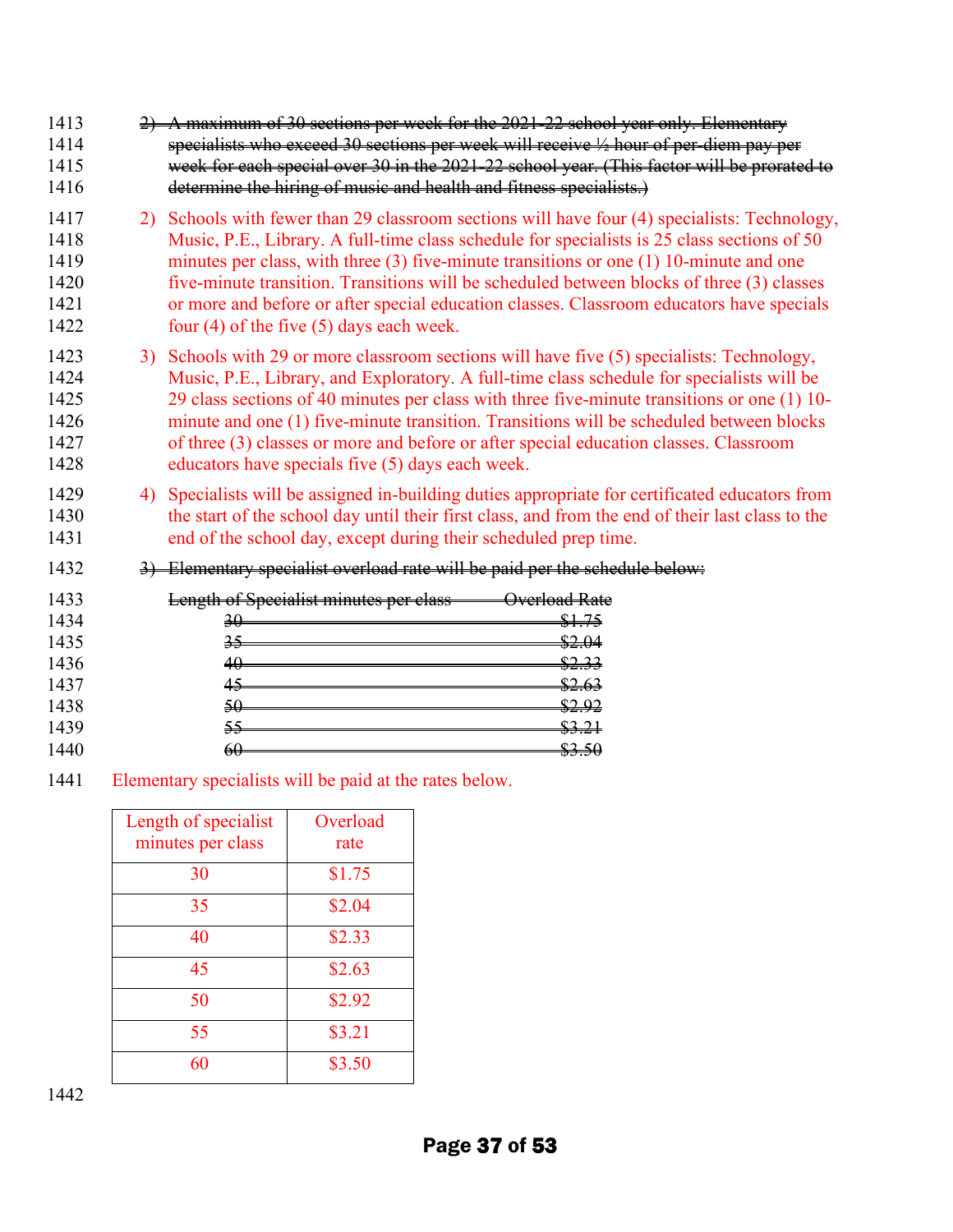- 1443 For the 2022-23 school year, the District will make every effort to provide additional FTE to
- 1444 provide specials when schools exceed the number of classrooms above (25 or 29). If a lack of
- 1445 instructional space prevents adding or reallocating teacher FTE, classes may be combined to
- 1446 keep the number of classes at 25 or 29.
- 1447 If it becomes necessary to combine classes, specialists will be provided a stipend of \$500 per
- 1448 class above 25 or 29 combined. Specialists will be required to teach only 25 or 29 classes, and
- 1449 overload language will be per class. Student room assignments will be determined by building
- 1450 administration, in consultation with classroom educators.

#### 1451 *Specialist Task Force*

- 1452 During the 2022-23 school year, a Specialist Task Force will convene no later than September
- 1453 30, 2022, to examine specialist workloads, develop goals, and design meeting schedules. The
- 1454 Task Force will make recommendations on or before May 12, 2023.
- 1455 The Task Force will include eight (8) eight specialists two each from Technology, Music, P.E.,
- 1456 and Library and seven District representatives. The facilitator will be the Assistant
- 1457 Superintendent of Elementary Education. Educators will be compensated at the curriculum rate
- 1458 for work outside the contracted workday.
- 1459 Recommendations from the Task Force will be presented to the District and the Association.
- 1460 Stipends will remain in place until a replacement plan is developed by the Task Force.
- 1461 *[End from Subcommittee C]*

### 1462 Galculating Overload at Secondary Schools (Except Special  $1463$  Services)

1464 In middle schools and high schools, student days are used to account for day-limit overloads. A 1465 student hour in secondary schools is defined as an overload of one (1) student for one (1) regular 1466 class period.

- 1467 Overload pay will be calculated using two (2) methods, and the District will pay the greater
- 1468 overload pay amount. The employee educator will be paid according to one (1) of the following 1469 two (2) calculation methods for overload pay, which are by the period and by the day. The 1470 ealeulations are and detailed below.
- 1471 In middle schools, employees educators will not exceed the maximum number of students listed
- 1472 below for the number of regular classes taught per day:

| Total regular classes<br>taught per day | Maximum<br>number of<br>students |
|-----------------------------------------|----------------------------------|
|                                         | 30                               |
| 2                                       | 56                               |
| 3                                       | 82                               |
|                                         | 108                              |
|                                         | 134                              |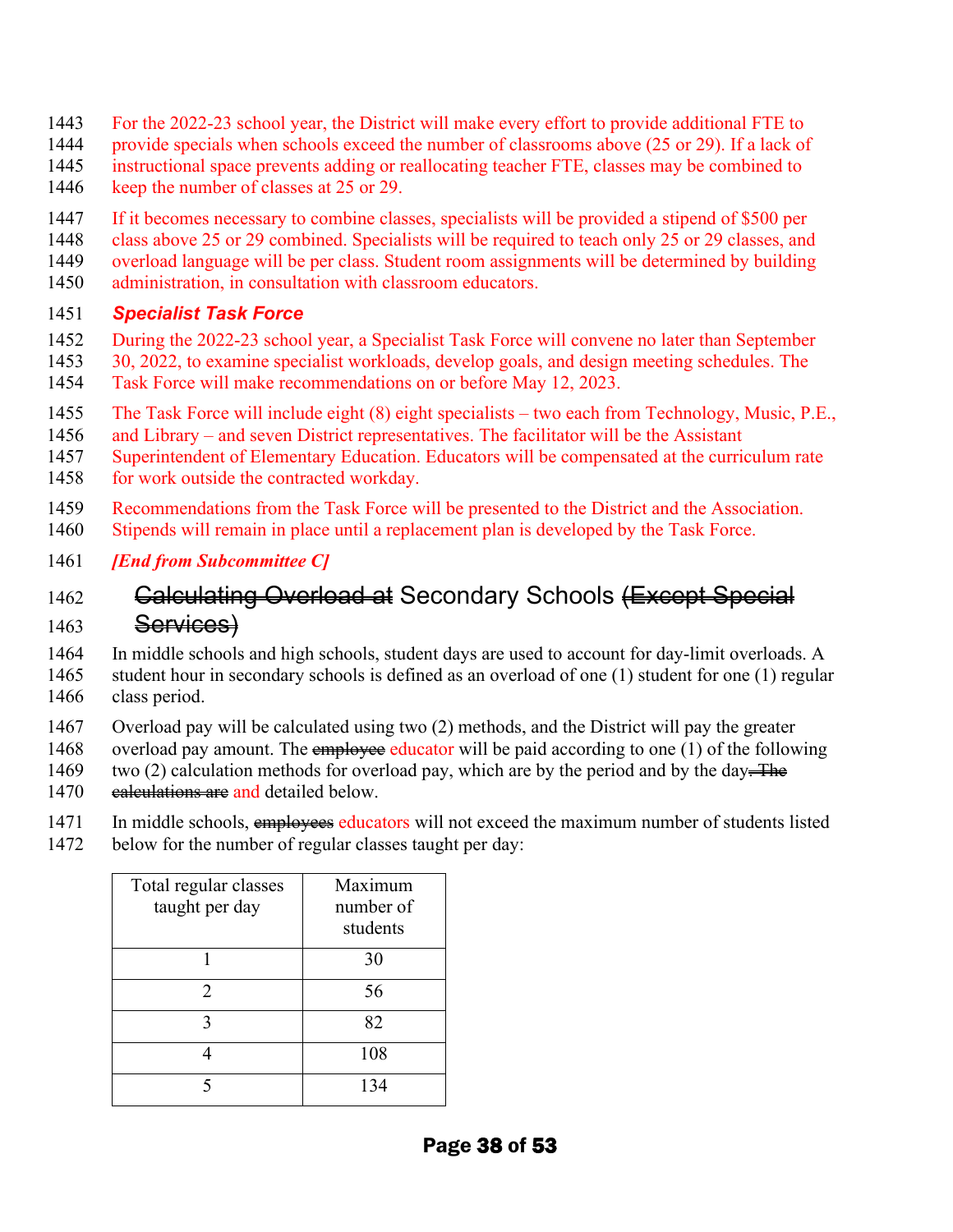| 160 |
|-----|
| 186 |
| 212 |

- 1473 In middle school fitness classes, using the day overload calculation, employees educators will<br>1474 not exceed the maximum number of physical education classes (excluding health classes taught
- not exceed the maximum number of physical education classes (excluding health classes taught
- 1475 in an individual classroom) taught per day.

| Total regular classes | Maximum   |
|-----------------------|-----------|
| taught per day        | number of |
|                       | students  |
| 1                     | 30        |
| $\overline{2}$        | 60        |
| 3                     | 90        |
| 4                     | 120       |
| 5                     | 150       |
| 6                     | 180       |
| 7                     | 210       |
| 8                     | 240       |

1476 In high schools, using the day overload calculation, employees educators will not exceed the 1477 maximum number of students listed below for the number of regular classes taught per day.

| Total regular classes<br>taught per day | Maximum<br>number of<br>students |
|-----------------------------------------|----------------------------------|
| 1                                       | 30                               |
| $\overline{2}$                          | 56                               |
| 3                                       | 84                               |
|                                         | 112                              |
| 5                                       | 140                              |
| 6                                       | 168                              |
| 7                                       | 196                              |

- 1478 In high school fitness classes, using the day overload calculation, employees educators will not
- 1479 exceed the maximum number of physical education classes taught per day.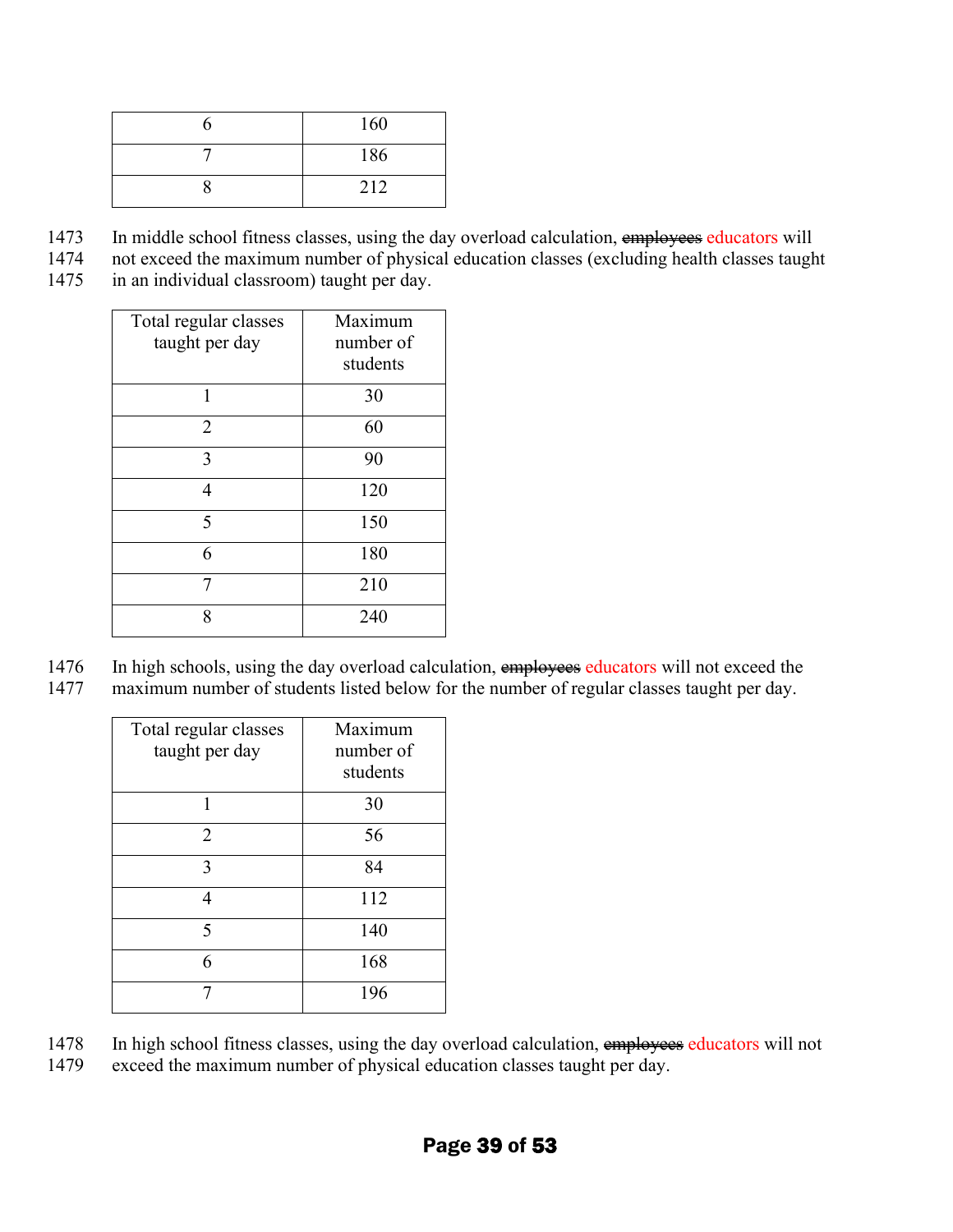| Total regular classes<br>taught per day | Maximum<br>number of<br>students |
|-----------------------------------------|----------------------------------|
|                                         | 32                               |
| 2                                       | 64                               |
| 3                                       | 96                               |
|                                         | 128                              |
| 5                                       | 160                              |
| 6                                       | 192                              |
|                                         | 224                              |

1480 For the purposes of overload, doubles classes in secondary schools will have a maximum of 24

1481 students in an  $\ast$  individual classroom.

1482 For the purposes of overload, ALE/LOC classes in a high school will not exceed a maximum of

1483 93 students per day of five (5) instructional class periods. Individual classes will not exceed a

1484 maximum of 20 FTE students. *[Moved to Online Learning section, below]* 

1485 *[From Subcommittee C]*

1486 Middle school one-way Dual Language classes will not exceed 28 students. In the event If class

- 1487 size exceeds 28 students, provisions for overload will go into effect.
- 1488 *[End Subcommittee C]*

1489 For the purposes of overload, alternative education programs and Phoenix High School will have

1490 a maximum of 24 students in any individual classroom. *[Moved to Online Learning section,* 

1491 *below]*

1492 For the purposes of overload, the Off-Campus Learning program will have a maximum of 24

1493 FTE students per 1.0 FTE, as outlined in the RCW. *[Moved to Online Learning section, below]*

1494 In music performance classes and large lecture groups, the individual class maximum may be

- 1495 raised. Music employees educators may determine the number of students enrolled in performing
- 1496 classes beyond the contracted class size in this contract CBA. For non-performing classes, the
- 1497 eontractual class size language in this contract CBA is in effect. Daily class loads will be
- 1498 computed by determining the fraction of the day assigned to non-performing classes multiplied
- 1499 by the daily total allowed under contract CBA language.

# 1500 Locker Room Supervision

1501 On school days when students dress down, educators in physical fitness classes will be paid 50

1502 cents per student for every student over 30 per period in traditional middle schools and every

- 1503 student over 32 per period in traditional high schools and will be divided among all educators
- 1504 teaching physical fitness classes that hour.
- 1505 Tri-Tech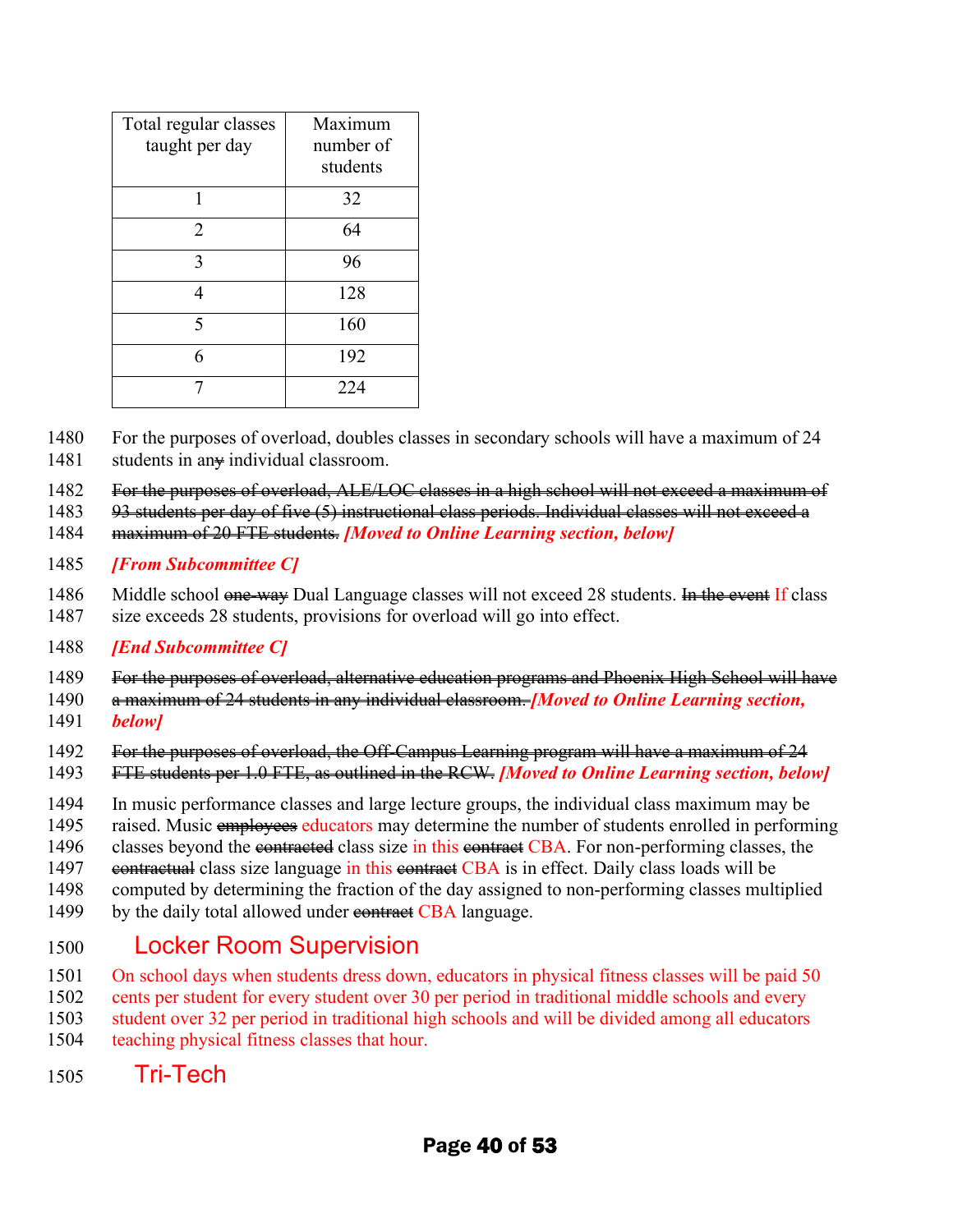- 1506 Overload is a maximum of 30 students in one class. If class size exceeds the limit, the educator
- 1507 will receive overload at the standard rate for secondary schools until the first day an assistant is
- 1508 added to the classroom, after which the overload will cease.

### 1509 Delta High School

- 1510 Delta High School's overload is based on four classes in the high school overload calculation
- 1511 table in this section.

### 1512 Other Schools/Programs

#### 1513 *Daily Limit/Overload for K-8 MCP Online*

| <b>Number of Preps</b> |                                         |                                                        |                                             |
|------------------------|-----------------------------------------|--------------------------------------------------------|---------------------------------------------|
| <b>Grade Band</b>      | $(4 \text{ core} + 1 \text{ electric})$ | $6 - 7$<br>$(4 \text{ core} + 1-3 \text{ electrodes})$ | $(4 \text{ core} +$<br>4 or more electives) |
| $K-2$                  | 144                                     | 120                                                    | 96                                          |
| $3 - 5$                | 144                                     | 120                                                    | 96                                          |

- 1514 *4 Core = Language Arts, Social Studies, Math, Science*
- 1515 *Electives = PE, Art, Technology, etc.*

| <b>Number of Preps</b> |     |     |    |
|------------------------|-----|-----|----|
| <b>Grade Band</b>      |     |     |    |
| $6 - 8$                | 144 | .20 | 96 |

#### 1516 *Endeavor High School*

- 1517 For the purposes of overload, Endeavor High School will have a daily maximum of 24 FTE
- 1518 students.

#### 1519 *Comprehensive High sSchool Apex LOC cClasses*

- 1520 For the purposes of overload, ALE/LOC classes at Kennewick, Kamiakin, and Southridge High
- 1521 Schools in a high school will not exceed a maximum of 93 students per day of five (5)
- 1522 instructional class periods. Individual classes will not exceed a maximum of 20 FTE students.

#### 1523 *Phoenix and Legacy High School*

- 1524 For the purposes of overload, alternative education programs and Phoenix High School and
- 1525 Legacy High School will have a maximum of 24 students in any individual classroom.
- 1526 For the purposes of overload, the Off-Campus Learning program will have a maximum of 24
- 1527 FTE (full-time equivalent) students per 1.0 FTE teacher, as outlined in the RCW.
- 1528

# 1529 *Pages 68-69 – Subcommittee A*

1530 Overload Compensation (Except Special Services)

### Page 41 of 53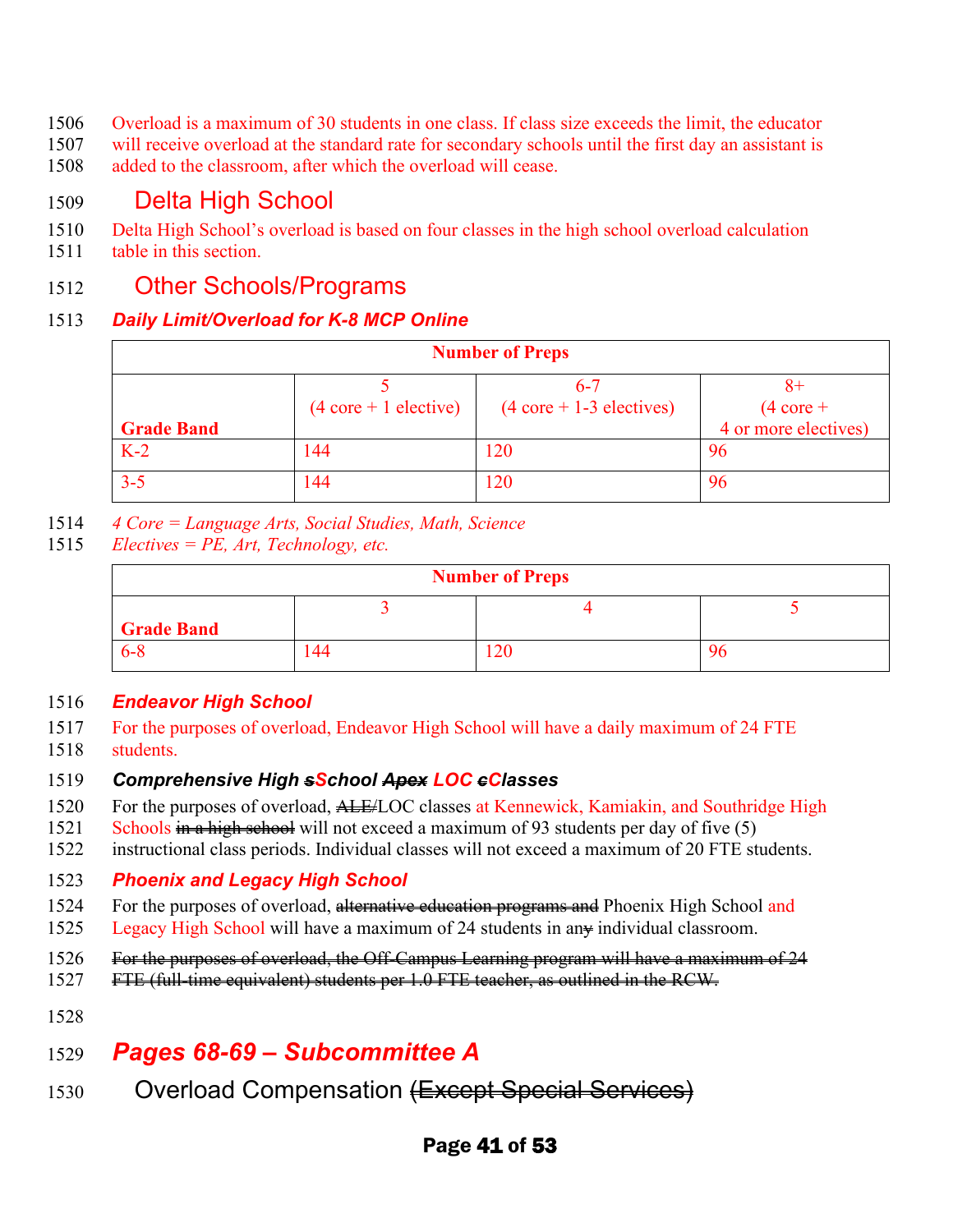- 1531 When an overload occurs, the District will attempt to alleviate the overload in accordance with
- 1532 option 1 and/or 2 below. <del>In the event</del> If the District does not alleviate the overload through
- 1533 option 1 and/or 2, the affected employee educator will then elect option 3 or  $4\frac{1}{2}$  as indicated
- 1534 below.
- 1535 1) Employees Educators may be employed in addition to those provided for by the Basic 1536 Education Act.
- 1537 2) Students may be transferred.
- 1538 3) A paraeducator may be assigned, at the option of the employee educator. However, when 1539 paraeducator time is used, that time will consist of at least one-half per classroom at the 1540 elementary level, or 50 minutes per period of overload at the secondary level. Paraeducator 1541 time will be generated outside existing programs.
- 1542 4) An employee educator may elect to receive compensation in lieu of aide time. Employees 1543 Educators electing compensation will be paid from the first day of overload at the following 1544 rates: elementary - \$17.50 per student per student day, secondary - \$ 3.50 per student per 1545 class period.
- 1546 5) For online learning classes at MCP Online and Endeavor High School, an employee educator 1547 will receive compensation at \$3.50 per for each additional 0.2 FTE student enrollment.
- 1548 The District may make downward adjustments in existing overloads at any time, including 1549 overloads being remedied under options 3 and 4.
- 1550 In all instances, oOverloads will be paid to the affected employee educator from the first day of
- 1551 overload, except as noted above, up to the time the overload is alleviated or the employee 1552 educator elects to have a paraeducator.
- 1553 In the event If a classroom employee educator on sick leave receives overload, overload
- 1554 compensation will be paid to him or her for the first 20 days of his or her sick leave. On the 21st
- 1555 day, the substitute employee educator will begin to receive the compensation.
- 1556

# 1557 *Pages 65-69 – Subcommittees B and A*

1558 \* District Special Services Programs

#### 1559 *\* Preschool*

- 1560 A maximum of eight (8) 18 students per half-workday session, plus at least 25 hours per week of
- 1561 paraeducator time. When a caseload session size exceeds eight (8) 18 the employee educator will
- 1562 ehoose receive overload pay at the weekly rate of \$35 per student week. or adding additional
- 1563 hours of overload paraeducator time. The caseload limit for preschool classroom teachers is 21
- 1564 students. When the caseload exceeds this limit the employee will receive overload pay at the
- 1565 weekly rate. If an employee exceeds both the per-session and caseload limit, the employee may
- 1566 ehoose to receive either the weekly or per-session overload.
- 1567 Session size will be determined by the educator and the Keewaydin Discovery Center (KDC)
- 1568 Program Coordinator, based on student needs. Considerations include, but are not limited to,
- 1569 mobility, behavior, safety needs, medical needs, and developmental appropriateness.
- 1570 If it becomes necessary to exceed 24 students on a caseload, the classroom educator, KDC
- 1571 Program Coordinator, and Director of Special Services will assess student and staff safety and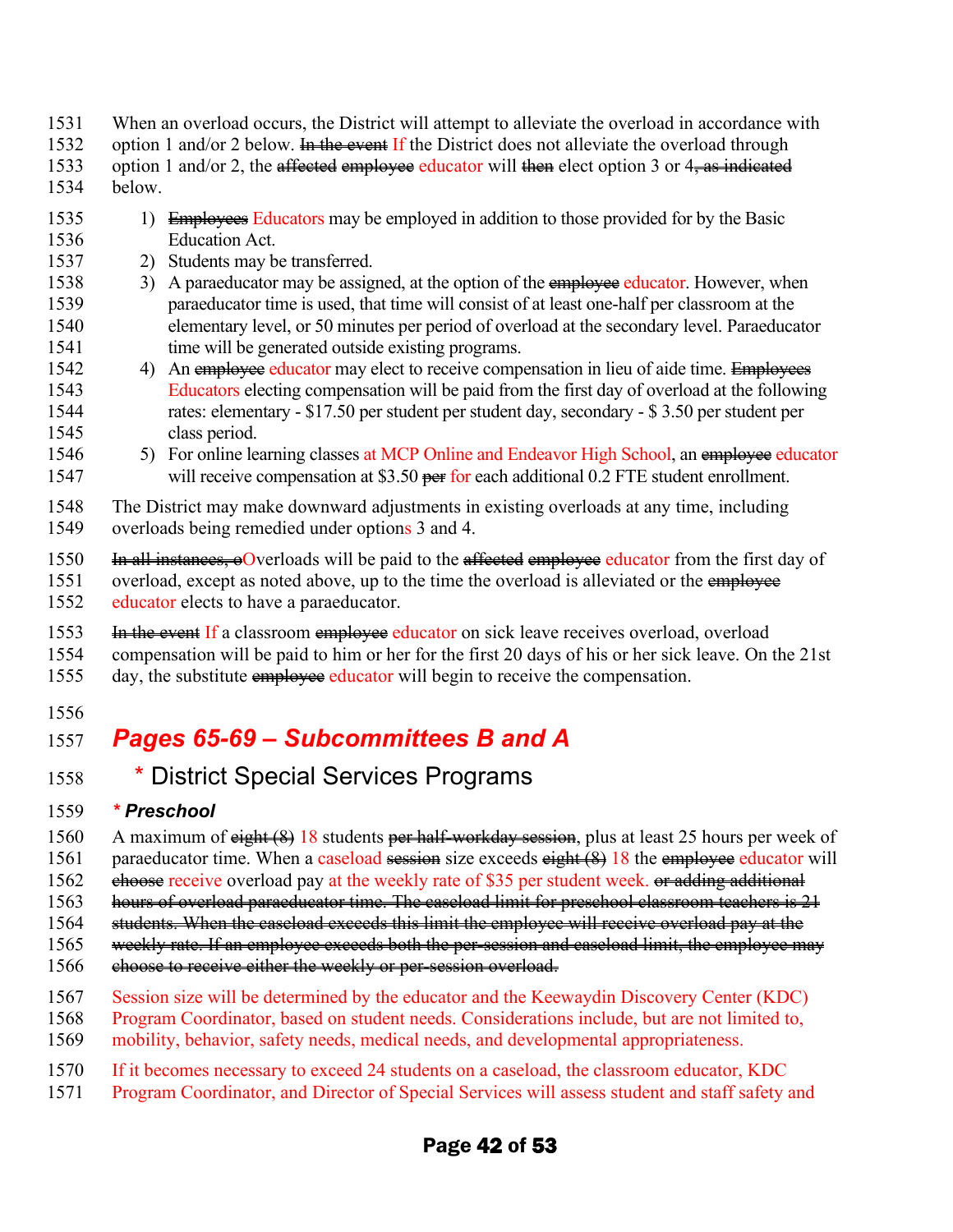- 1572 student need (i.e., classroom scheduling, behaviors, mobility, inclusionary needs, adaptive needs)
- 1573 to determine the appropriateness of placement and necessary resources and/or supports to be
- 1574 provided, to include additional paraeducator support or overload pay.

#### 1575 *\* Preschool Structured 1 Autism Beginning Communication (PECS) Classroom*

- 1576 A maximum of eight (8) 18 students per half-workday session, plus at least 75 hours per week of
- 1577 paraeducator time. When a caseload session size exceeds eight (8) 18, the employee educator
- 1578 will choose receive overload pay at the weekly rate of \$35 per student week. <del>or adding additional</del>
- 1579 hours of overload paraeducator time. The caseload limit for preschool classroom teachers is 21
- 1580 students. When the caseload exceeds this limit the employee will receive overload pay at the
- 1581 weekly rate. If an employee exceeds both the per-session and caseload limit, the employee may
- 1582 ehoose to receive either the weekly or per-session overload.
- 1583 Session size will be determined by the educator and the KDC Program Coordinator based on
- 1584 student needs and developmental appropriateness.
- 1585 If it becomes necessary to exceed 24 students on a caseload, the classroom educator, KDC
- 1586 Program Coordinator, and Director of Special Services will assess student and staff safety and
- 1587 student need (i.e., classroom scheduling, behaviors, mobility, inclusionary needs, adaptive needs)
- 1588 to determine the appropriateness of placement and necessary resources and/or supports to be
- 1589 provided, to include additional paraeducator support or overload pay.

#### 1590 *\* Preschool Structured 2 Autism Beginning Communication (PECS) Classroom*

- 1591 A maximum of eight (8) 18 students per half-workday session, plus at least 50 hours per week of
- 1592 paraeducator time. When a caseload session size exceeds eight (8) 18, the employee educator
- 1593 will choose receive overload pay at the weekly rate of \$35 per student week. or adding additional
- 1594 hours of overload paraeducator time. The caseload limit for preschool classroom teachers is 21
- 1595 students. When the caseload exceeds this limit the employee will receive overload pay at the
- 1596 weekly rate. If an employee exceeds both the per-session and caseload limit, the employee may
- 1597 ehoose to receive either the weekly or per-session overload. Session size will be determined by
- 1598 the educator and the KDC Program Coordinator based on student needs and developmental 1599 appropriateness.
- 1600 If it becomes necessary to exceed 24 students on a caseload, the classroom educator, KDC
- 1601 Program Coordinator, and Director of Special Services will assess student and staff safety and
- 1602 student need (i.e., classroom scheduling, behaviors, mobility, inclusionary needs, adaptive needs)
- 1603 to determine the appropriateness of the placement, and necessary resources and/or supports to be
- 1604 provided, to include additional paraeducator support or overload pay.

#### 1605 *\* Autism Self-Contained (Tier III)*

- 1606 A maximum of  $\frac{eightharpoonup}{eightharpoonup}$  at  $(9)$  students, plus at least  $\frac{12}{19.5}$  hours per workday of
- 1607 paraeducator time. When the class size reaches nine (9) students, the employee will choose
- 1608 overload pay or adding a six-hour program needs paraeducator. When the class size reaches is
- 1609 between ten (10) and 12 students, the employee educator will receive one (1) additional 6.5-hour
- 1610 program paraeducator. will choose additional overload pay or adding an additional six (6) hour
- 1611 <del>paraeducator.</del>
- 1612 For students 11 and 12, the classroom teacher will receive overload pay. If the class size exceeds
- 1613 <del>13 students, the classroom teacher, principal, and Director of Special Services will jointly decide</del>
- 1614 whether to provide an additional six (6) hour paraeducator or continue with overload pay.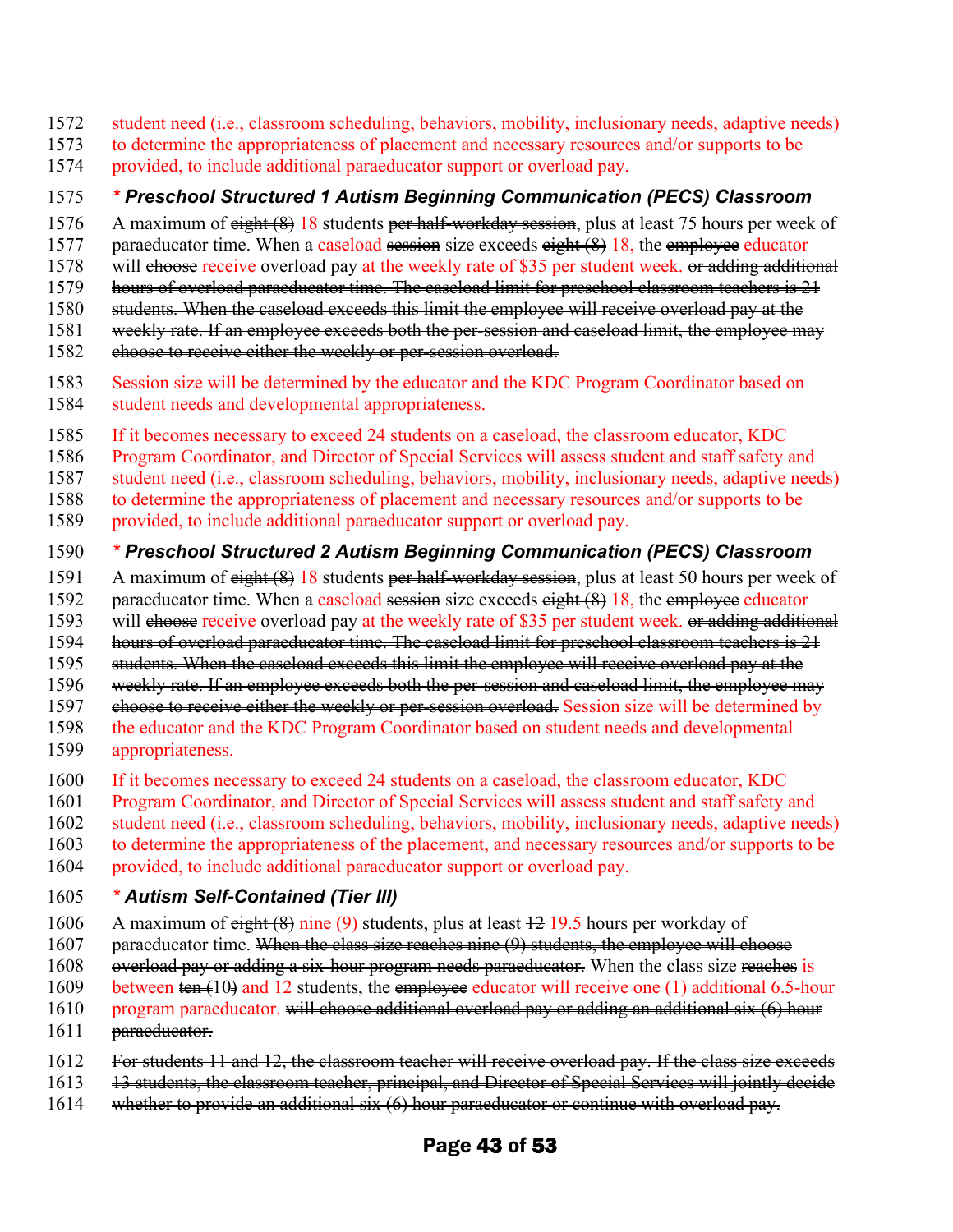- 1615 When considering adding 13 or more students, the classroom educator, building principal, and
- 1616 Director of Special Services will assess student and staff safety and student need (i.e., classroom
- 1617 scheduling, behaviors, mobility, inclusionary needs, adaptive needs) to determine
- 1618 appropriateness of placement, necessary resources, and/or supports, to include additional 6.5-
- 1619 hour paraeducator support or overload pay.
- 1620 If, at any time, an educator chooses overload pay in lieu of a paraeducator and concerns arise
- 1621 about safety, behavior, student needs, etc., then a meeting with the educator, Association
- 1622 representative, building administrator, and Director of Special Services will occur. A joint
- 1623 decision will be made on the continuation of overload pay or the use of an overload
- 1624 paraeducator.

| <b>Students</b> | <b>Full Time Paraeducators</b>  |
|-----------------|---------------------------------|
| 9 or less       | 3 paraeducators                 |
| $10 - 12$       | 4 paraeducators                 |
|                 | 5 paraeducators or overload pay |

#### 1625

| Number of Ctudents / Caseload<br>----------<br>___ | Number of Classroom Daragelycat                   |
|----------------------------------------------------|---------------------------------------------------|
| سوامط ممرف                                         | naraadusatars<br>______________________           |
| о                                                  | paraoducators or overload pay                     |
|                                                    | paraoducators or overload pay                     |
| <b>11 0 17</b><br>----                             | بروم اموم ایرمبرم<br>____________________________ |
|                                                    | naraadusatars ar avarlaad nav                     |

1626 If the classroom is projected to start the school year with  $\frac{\text{time}(9)}{10}$  or more students and is

1627 staffed according to contract CBA language, the Director of Special Education Services will ask

1628 the classroom teacher educator if he or she would like to choose prefer additional paraeducator

1629 time, beginning the first school day, or wait until the ninth day to begin receiving overload pay,

1630 if no paraeducator is requested. If the paraeducator time is requested, the paraeducator will be in

- 1631 the classroom as long as the class remains in overload.
- 1632 If the class size is six (6) students or less, one 6.5-hour paraeducator may be moved to cover
- 1633 leave or overload in a similar program. If the program receives a seventh student, the transferred 1634 paraeducator will return to his or her original assignment.

#### 1635 **\* Lifeskills (Tier III)**

- 1636 A maximum of  $\frac{eightharpoonup}{eightharpoonup}$  at  $(9)$  students, plus at least  $\frac{eightharpoonup}{eightharpoonup}$  13 hours per workday of
- 1637 paraeducator time. When the class size reaches  $\frac{\text{time}(9)}{10}$  students, the employee educator will
- 1638 choose overload pay or adding a six-hour 6.5-hour paraeducator. When the class size reaches ten
- 1639 (10) students, the employee will choose overload pay or adding an additional six-hour
- 1640 <del>paraeducator.</del>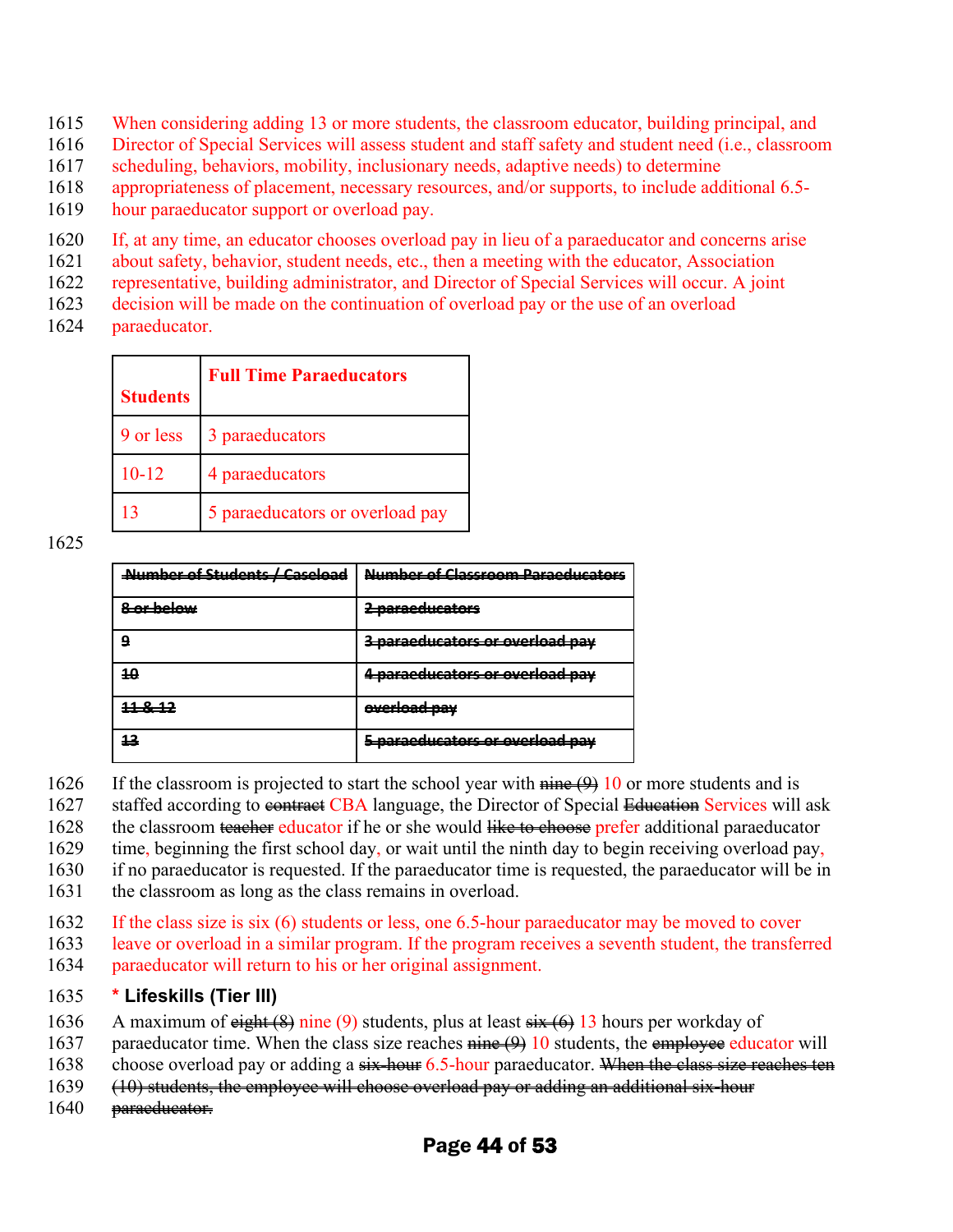- 1641 For students 11 and 12, the classroom teacher educator will receive overload pay. If the class size
- 1642 exceeds reaches 13 students, the classroom teacher educator will choose principal, and Director
- 1643 of Special Services will jointly decide whether to provide an additional  $\frac{\sin(6)}{6}$ . 5-hour
- 1644 paraeducator or continue with overload pay.

| sa af Cic (1)   | Вени<br>.<br>.                                                           |
|-----------------|--------------------------------------------------------------------------|
| -----------     | .<br>_________________                                                   |
| 9               | --------<br>- <b>POILS CORPORADIO</b> <del>OI</del><br><del>.</del><br>. |
| 10              | -naraeducators or overload nav                                           |
| <u> 11 8 12</u> | <u>overload nav</u>                                                      |
| 12              | <b>BARAARLIAATARA</b><br>AR AUARLAND BAU                                 |

1645

| <b>Students</b>     | <b>Full Time Paraeducators</b>  |  |
|---------------------|---------------------------------|--|
| 9 or fewer students | 2 paraeducators                 |  |
| 10                  | 3 paraeducators or overload pay |  |
| 11 & 212            | overload pay                    |  |
|                     | 4 paraeducators or overload pay |  |

1646 When class size exceeds 13 students, the classroom educator, building principal, and Director of

1647 Special Services will assess student and staff safety and student need (i.e., classroom scheduling,

1648 behaviors, mobility, inclusionary needs, adaptive needs) to determine appropriateness of

1649 placement, necessary resources, and/or supports, to include additional paraeducator support or 1650 overload pay.

1651 If, at any time, an educator chooses overload pay in lieu of a paraeducator and concerns arise

1652 about safety, behavior, student needs, etc., then a meeting with the educator, Association

1653 representative, building administrator, and Director of Special Services will occur. A joint

1654 decision will be made on the continuation of overload pay or the use of an overload 1655 paraeducator.

1656 If the classroom is projected to start the school year with  $\frac{\text{time}(9)}{10}$  or more students and is

1657 staffed according to contract CBA language, the Director of Special Education Services will ask

1658 the classroom teacher educator if he or she would like to choose prefer additional paraeducator

1659 time, beginning the first school day, or wait until the ninth day to begin receiving overload pay,

1660 if no paraeducator is requested. If the paraeducator time is requested, the paraeducator will be in

1661 the classroom as long as the class remains in overload.

1662 *[From Subcommittee A]*

1663 *Licensed Practical Nurses (LPN)*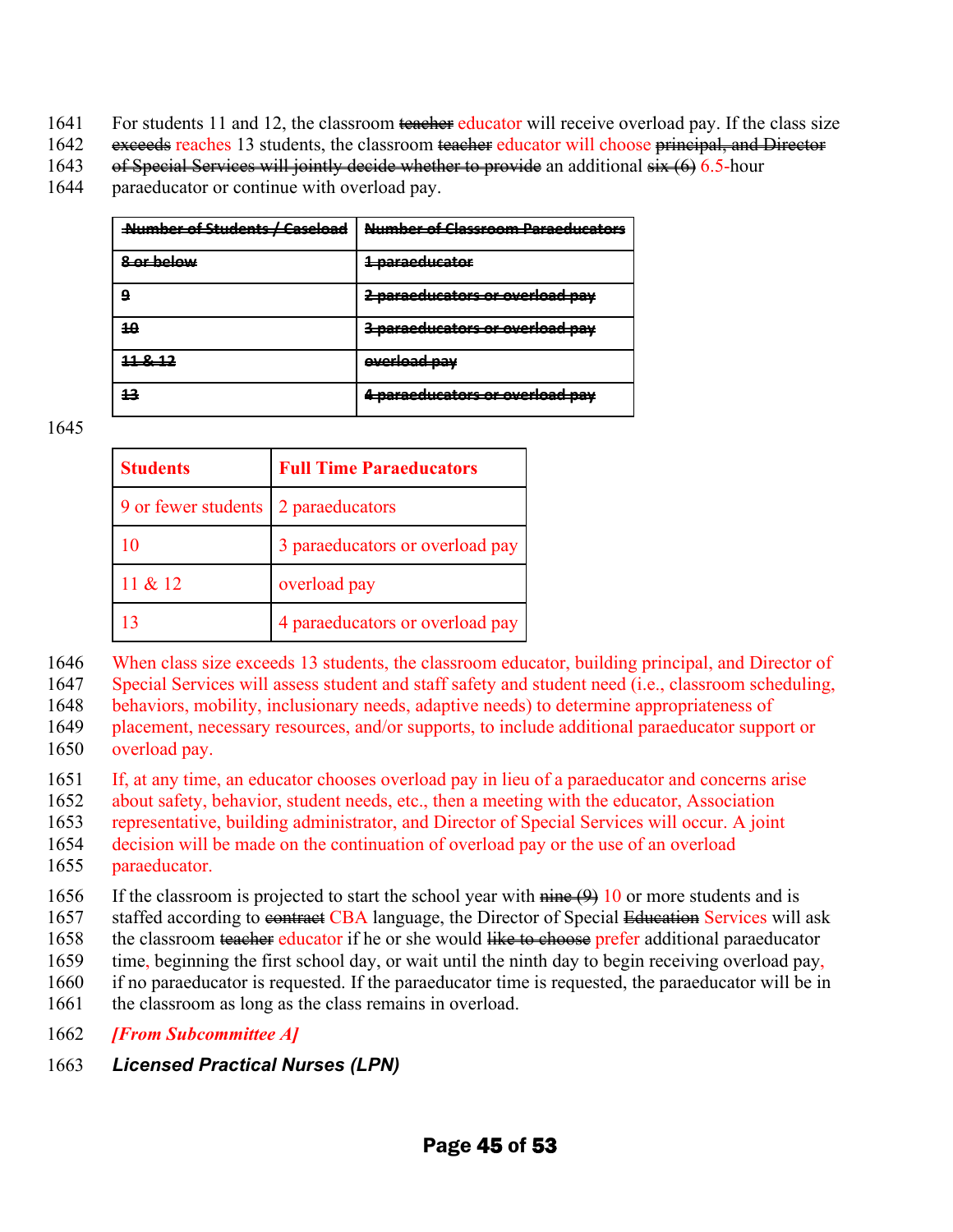- 1664 When an LPN is required to meet individual health plans, that LPN will not supplant any current
- 1665 paraeducator time nor cause a reduction in paraeducator time as outlined in the contract, unless
- 1666 the LPN is specifically assigned as a one-on-one paraeducator.
- 1667 When a LPN is required for medical procedures/care for students with increased medical acuity,
- 1668 as documented in a student's health care plan, that LPN will not supplant current paraeducator
- 1669 time nor cause a reduction in paraeducator time as outlined in the CBA, unless the LPN is
- 1670 assigned as a 1:1 paraeducator.
- 1671 *[End Subcommittee A]*

#### 1672 *\* Occupational/Physical Therapists*

- 1673 A maximum of 40 students, plus at least six (6) hours per day of paraeducator time. Overload
- 1674 will be determined by IEP monthly count. If a caseload exceeds 40 students, the District will
- 1675 provide \$17.50 per student week in compensation.

#### 1676 *\* Speech and Language Pathologists*

- 1677 A maximum of 50 students. Overload will be determined by IEP monthly count.
- 1678 When the Speech Language Pathologist's (SLP) caseload exceeds 50 students, the District will
- 1679 attempt to alleviate the overload situation provide compensation in accordance with the options
- 1680 outlined in this section. The district will provide \$17.50 per student week in compensation.  $\frac{1}{2}$  the
- 1681 event If the overload ean term is to alleviated, the SLP will receive overload pay or request that
- 1682 paraeducator time be assigned.
- 1683 Should If the caseload exceeds 60 students, the SLP will receive overload compensation for the
- 1684 number of students over 60 or choose to be assigned receive additional three (3) additional hours
- 1685 of paraeducator time.
- 1686 Should If the caseload exceeds 65 students, the SLP shall will receive additional paraeducator
- 1687 time and will receive overload compensation for all the the number of students on their his or her 1688 caseload beyond 65 students.
- 1689 When possible, Special Services will limit the number of building assignments for SLPs.

#### 1690 *\* School Psychologists*

- 1691 For the 2022-23 school year, the caseload for school psychologists will 150 students with
- 1692 disabilities not including students identified as Speech and/or Language Impairment or motor 1693 only.
- 1694 If a school psychologist's caseload at the elementary and/or middle school level goes over 150, 1695 the District will address the overload using the following compensation:
- 1696 2022-23 \$2.00 per student per day
- 1697 If a school psychologist's caseload at the high school level goes over 150, the District will
- 1698 address the overload using the following compensation:

**Caseload Compensation Compensation C Clerical**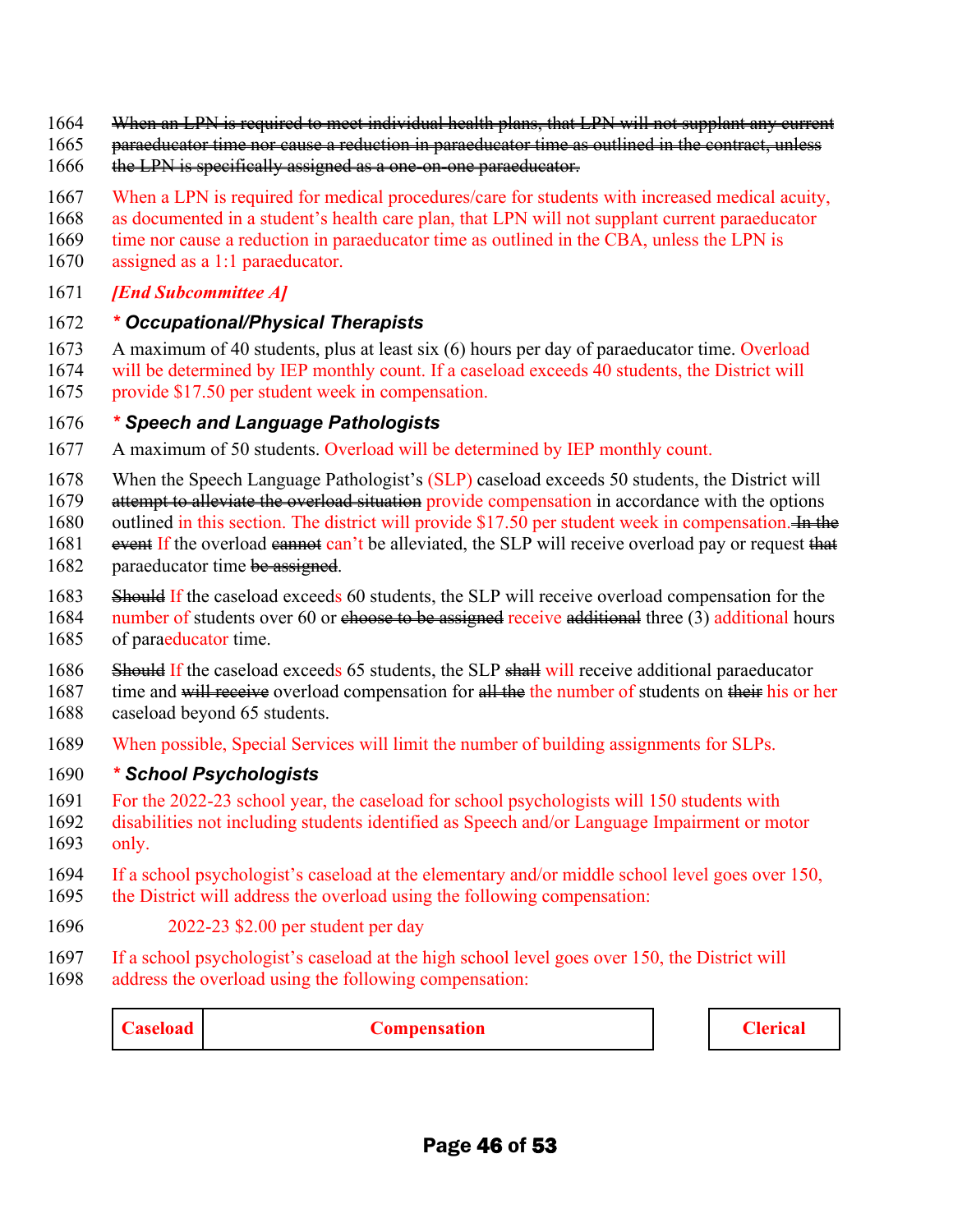| $150 - 175$ | No overload pay                                                                                                 |            | $2$ hours/day<br>clerical<br>support |
|-------------|-----------------------------------------------------------------------------------------------------------------|------------|--------------------------------------|
| $176+$      | Overload compensation if paperwork is current following<br><b>OSPI</b> and District guidelines:                 | <b>AND</b> | 2 hours/day<br>continue              |
|             | $22-23 - $2.00$ per student per day<br>23-24 - \$2.50 per student per day<br>24-25 - \$3.00 per student per day |            |                                      |

- 1699 Beginning with the 2023-2024 school year, the elementary and middle school caseload will be
- 1700 125 students with disabilities, not including students identified as Speech and/or Language 1701 Impairment or motor only.
- 1702 If a psychologist's caseload goes over 125, the District will address the overload using the 1703 following compensation:
- 1704 2023-24 \$2.50 per student per day
- 1705 2024-25 \$3.00 per student per day
- 1706 The District will make every effort to limit the number of buildings assigned to each
- 1707 psychologist. When a school psychologist supervises interns, he or she will earn a stipend of
- 1708 \$1,500 a year, which can be divided among school psychologists sharing supervision duties.
- 1709 The caseload for school psychologists will be 150 students with disabilities, not including
- 1710 students identified as Speech and/or Language Impairment or motor only. If a psychologist's
- 1711 caseload goes over 150, the psychologist will receive an additional 7.5 hours of per-diem pay for
- 1712 every additional 10 students with disabilities, not including students identified as Speech and/or
- 1713 Language Impairment or motor only. These hours will be calculated based on the November 1
- 1714 eount each year.
- 1715 In the event If it becomes necessary to assign coverage of additional students and/or schools to
- 1716 the caseload of an existing school psychologist( $\epsilon$ ) due to position vacancy resignation or
- 1717 temporary leave, the District shall will compensate their additional caseload by paying at per-
- 1718 diem rate for time worked at per-diem rate. The additional time worked outside of the regular
- 1719 contract day will be reported by the employee educator and approved by their his or her
- 1720 supervisor. It is understood that pPayment for work completed is intended to provide
- 1721 compensation for any work necessary to earry out assuming the responsibilities of the school
- 1722 psychologist at the at additional school site.
- 1723 As the If a need for coverage arises, this need it will be communicated to the school psychologist
- 1724 group. It is understood that pProviding this coverage is voluntary and is subject to the approval
- 1725 of the supervisor, based on the ability of the school psychologist, given their his or her eurrent
- 1726 assigned caseload, to successfully handle the additional assignment. This process is not intended
- 1727 to take the place of the regular usual job postings and hiring processes that occur when there is a 1728 vacancy.
- 

# 1729 *\* Special Education Paraeducator Substitute Coverage*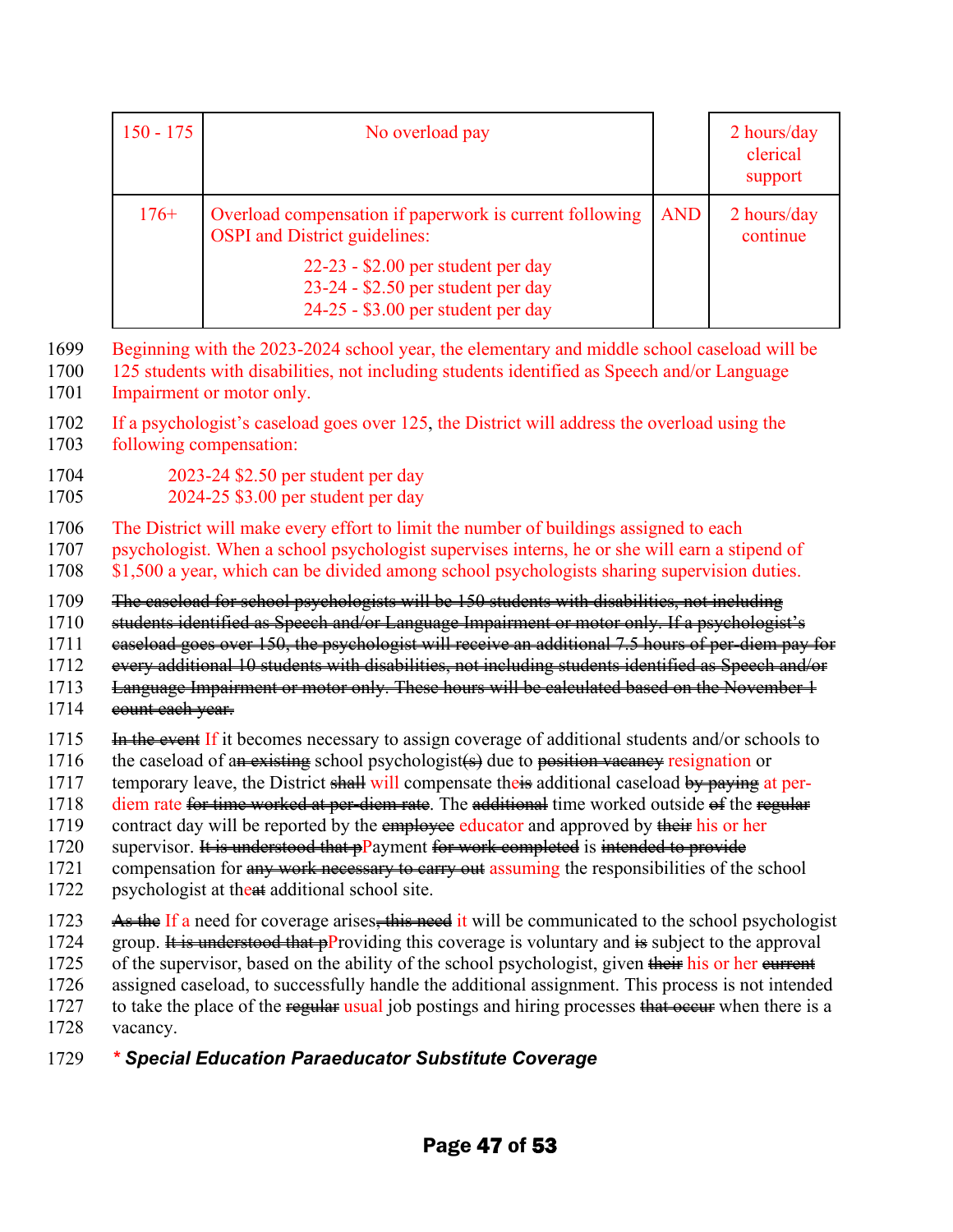- 1730 When a Special Education paraeducator substitute is not available, the Special Education
- 1731 elassroom teacher will receive one (1) hour of compensation per day at his or her per-diem rate.
- 1732 This time will be submitted on monthly timecards.
- 1733 For resource room teachers who have multiple paraeducators throughout the day, if a
- 1734 paraeducator is gone from one (1) period, the teacher will receive .25 of a per-diem hour. This
- 1735 ean be claimed up to four (4) periods per day, with a maximum compensation of one (1) per
- 1736 <del>diem hour per day.</del>
- 1737 When a special education (Pre-K, Resource Room, Tier II, Tier III, CET) paraeducator substitute
- 1738 is not available and workload is impacted by the absent paraeducator, certificated educators can 1739 claim:
- 1740 One (1) hour of per-diem pay per day when one paraeducator substitute position is unfilled. Up
- 1741 to a maximum of 1.5 hours of per-diem pay per day if two (2) or more paraeducators are absent 1742 and the positions go unfilled.
- 1743 Workload impact is evaluated based on daily staff and student attendance, staff-to-student ratios
- 1744 (see Special Services staffing tables); student need (i.e., feeding, mobility, toileting, behavior, 1745 etc.); and loss of prep time.
- - 1746 Resource room paraeducators will not be pulled to cover Tier II and Tier III classes. However,
	- 1747 based on daily attendance and outlined staffing ratios listed in the CBA, staff may be pulled from
	- 1748 Tier II, Tier III, and Keewaydin Discovery Center classrooms to cover unfilled substitute 1749 paraeducators positions within the building.
	- 1750

# 1751 *Page 70 – Subcommittee C*

### 1752 Building Budget Committee

- 1753 The building principal will involve employees in establishing priorities and budget allocations
- 1754 for the purpose of purchasing curriculum and instruction materials, developing curriculum, and
- 1755 implementing programs.
- 1756 The monthly financial statement of each school will be made available to the instructional staff.
- 1757 The primary responsibility for the building budget will be the principal's, subject to the
- 1758 provisions contained herein.
- 1759

# 1760 *Page 70 – Subcommittee C*

- 1761 Each building site will have a Student Behavior Committee. that meets as needed and publishes a 1762 report about their meeting.
- 1763 The purpose of the Student Behavior Committee is to assist building leadership to establish and
- 1764 review building student behavior systems based on school needs and recommend behavior
- 1765 standards and procedures that comply with legislation and District policy to guide the
- 1766 development and implementation of building behavior systems.
- 1767 Development of building behavior systems will include developing and communicating
- 1768 interventions and behavior-support systems within the school, including alternative interim

### Page 48 of 53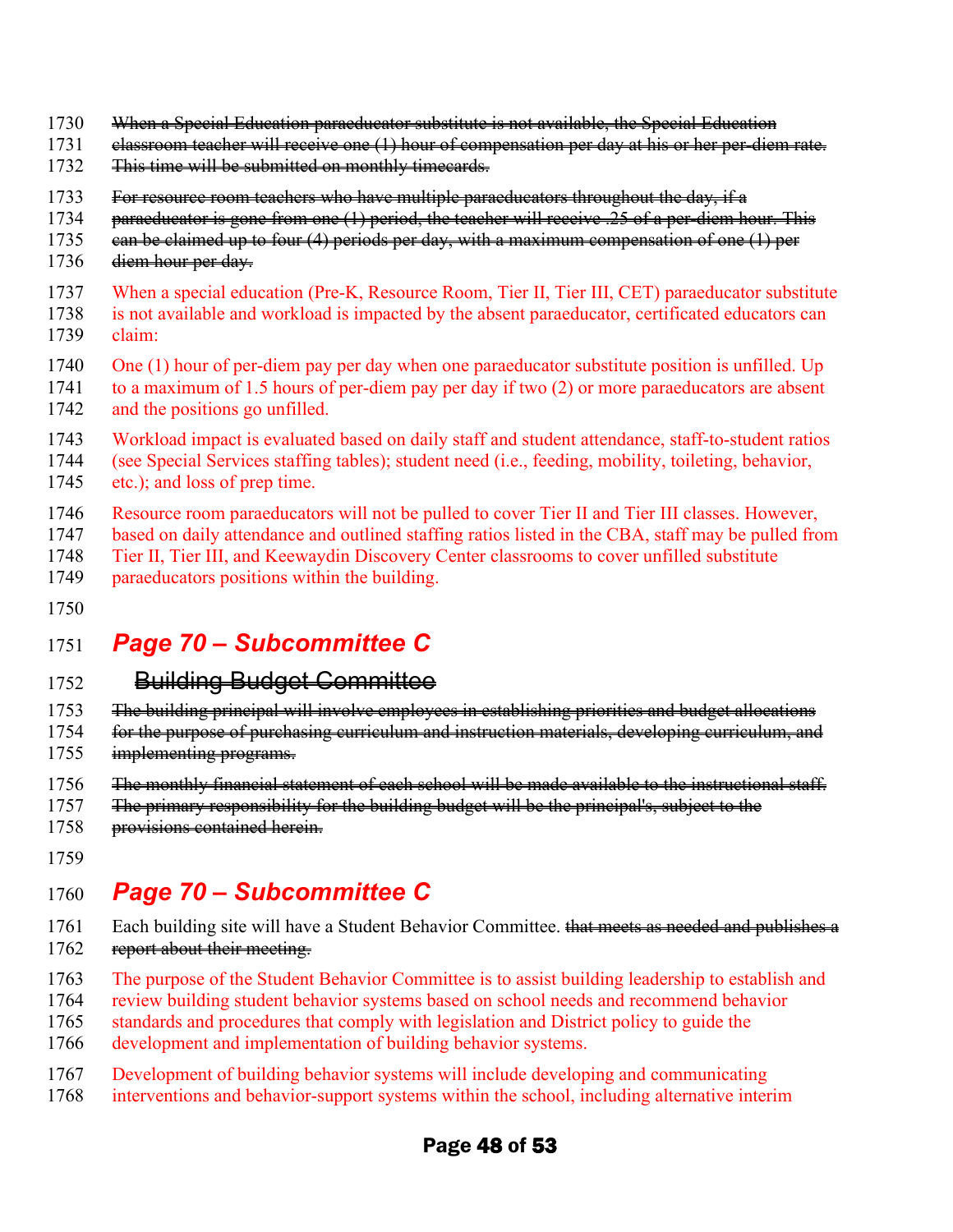- 1769 educational settings within the building as an alternative to suspension, with the goal to minimize
- 1770 the frequency of significant disruptions and ensure continuity of education.
- 1771 When behavior systems are submitted to employees for approval, the function of the behavior
- 1772 team will be to recommend, communicate, provide professional development, and give feedback
- 1773 on the implementation of the systems.
- 1774 The Student Behavior Committee will review collected behavior data to support student
- 1775 behaviors. Student and staff survey results will inform the work of the Student Behavior 1776 Committees.
- 1777 The Student Behavior Committee is not the intervention team and will not respond to immediate 1778 incidents of student behavior.

#### 1779 In addition, teachers will be made aware of students who are potentially dangerous before the 1780 student is placed in the teacher's classroom.

- 1781 Site councils will determine the makeup of the Student Behavior Committee, and representatives
- 1782 will be selected using a democratic process. Committees may include a grade level
- 1783 representative, a SPED representative, a counselor, and a behavior interventionist, depending on
- 1784 staffing and volunteers.
- 1785 The committee will also use a democratic process to determine meeting times and frequency.
- 1786 – <del>The principal and staff select representatives on the student behavior committee. A democratic 1787</del><br>1787 – <del>process will be used to select Bargaining Unit representatives to the student behavior committe</del>
- process will be used to select Bargaining Unit representatives to the student behavior committee.
- 1788 <del>This committee will be paid.</del> A pool of 30 hours, paid at curriculum rate, will be available to
- 1789 each school to compensate certificated employees for work outside the contract day. The pool
- 1790 will be divided evenly by the certificated members of the Student Behavior Committee based on 1791 attendance at meetings.
- 1792 The student behavior standards, procedures, and other recommendations will be developed by
- 1793 the student behavior committee and will be submitted to the employees for approval. Training
- 1794 will be provided for Eelected members of the committee-will receive necessary training.
- 1795 <del>This</del> The Student Behavior eCommittee will be the only behavior committee for the in buildings.
- 1796

# 1797 *Page 71-72 – Subcommittee C (Site Councils)*

# 1798 **Section 8: Site-based Decision Making**

- 1799 The District values the participation of employees in the site-based decision-making process. The
- 1800 purpose of site-based decision making is to improve student learning. The District and
- 1801 Association share the commitment to create a positive culture within the District to support the
- 1802 participation of employees in shared decision making. The District and Association will model
- 1803 collaboration by seeking mutually-beneficial solutions to problems, disagreements, and 1804 negotiations.
- 1805 To facilitate this culture, the District and Association agree to the provisions below following:
- 1806 The Board, the administration, and the Association must sign the terms and conditions
- 1807 established in the anchor agreements in each building's site council charter.

### Page 49 of 53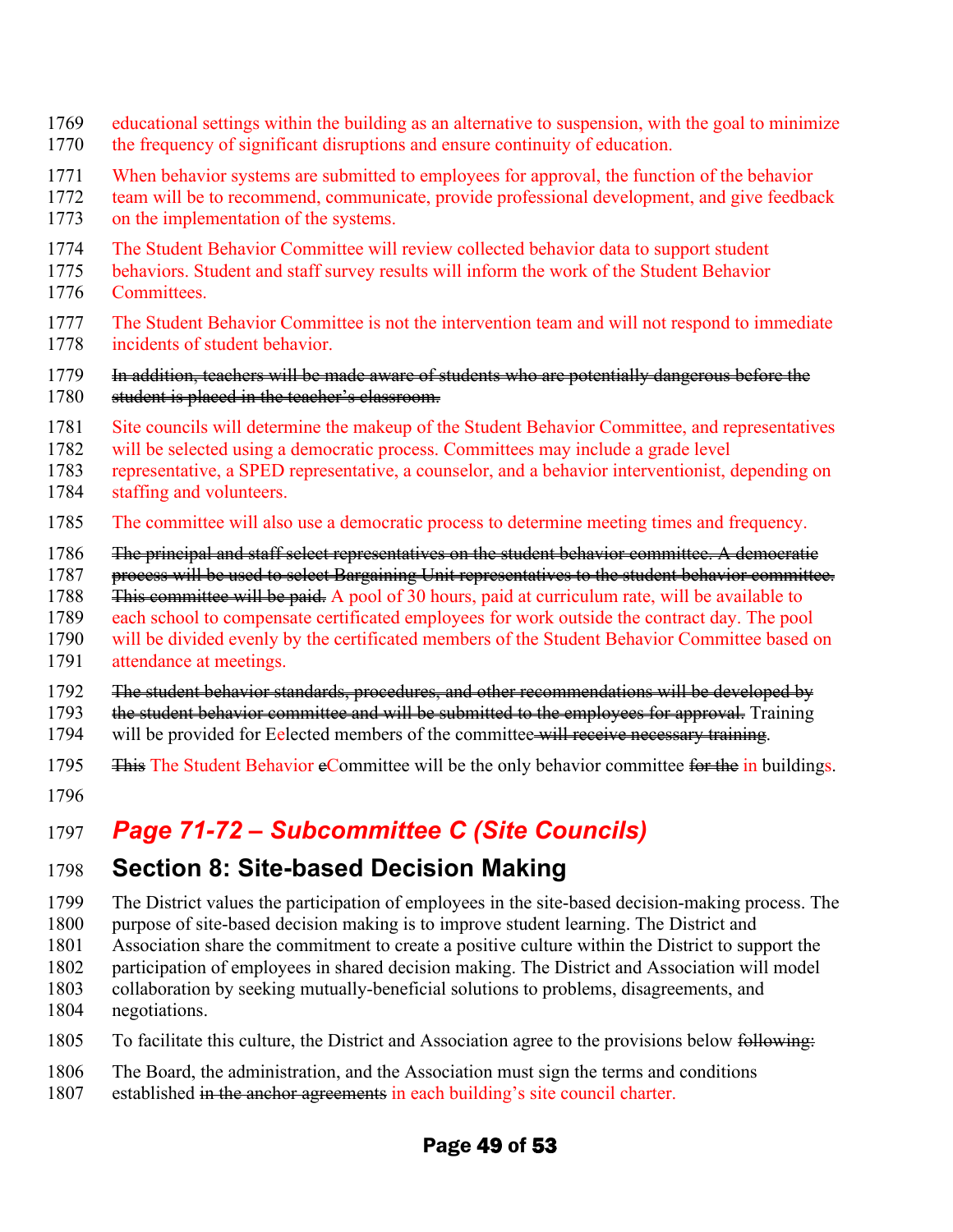- 1808 All schools should try to establish chartered (with bylaws and/or covenants) site councils
- 1809 approved by 70% or more of the employees educators who vote on the proposed charter.
- 1810 A democratic process will be used to select the employees of the site council.
- 1811 The District and Association will agree to the terms and conditions of any variance procedure.
- 1812 The parameters of shared decision making by site councils will be limited to those areas that
- 1813 directly affect instruction, like curriculum, instruction design, and materials selection; staff
- 1814 development; building budget; selection of new staff; etc.
- 1815 The District and Association will participate in and support the District Site Council Committee.
- 1816 Funding for chartered and District-approved site councils at each building will be as follows:
- 1817 elementary schools \$3,000; middle schools \$5,000; high schools \$7,000; Special Services
- 1818 Education \$3,000; Tri-Tech Skills Center \$1,500; Juvenile Justice Center \$1,000; Phoenix -
- 1819 \$1,000; and Keewaydin Discovery Center \$1,000. This funding must be used to support the
- 1820 wage and benefit costs of members of the Bargaining Unit covered under this CBA for their
- 1821 work on the Building Site Council, to be used at the discretion of the Bargaining Unit members
- 1822 on the site council compensate educators for site council work or provide compensation for work
- 1823 related to site council (i.e., pay for meetings, professional development, sub coverage, etc.). Use
- 1824 of these funds (i.e., stipends, per-meeting pay, hourly pay for meetings, professional
- 1825 development, sub coverage, etc.) will be determined by site council members covered under this 1826 CBA.
- 1827 Schools added to the District will have access to these funds.
- 1828 Site council members and building committee members will be compensated at the curriculum 1829 rate for work completed outside the contract day.
- 1830 Site councils are assigned the following responsibilities, which may be listed in more detail in 1831 other sections of the CBA.
- 1832 Site councils at the high schools will determine the configuration of Division Chairperson 1833 positions in consultation with the building principal.
- 1834 Site councils will schedule PLC meetings on Early Release Wednesdays.
- 1835 Site councils will oversee the Building Professional Development funds.
- 1836 Educators on site councils will work with building principals to establish priorities and 1837 budget allocations to purchase curriculum and instruction materials, develop curriculum, 1838 and implement programs. The primary responsibility for the building budget will be the 1839 principal's, subject to the provisions in this CBA.
- 1840 Site councils will determine the makeup of the Student Behavior Committee, and 1841 representatives will be selected using a democratic process. Student Behavior 1842 Committees may include a grade level representative, a SPED representative, a 1843 counselor, and a behavior interventionist, depending on staffing and volunteers.
- 1844 Site councils will evaluate the need for Building Special Committees. Buildings are 1845 encouraged not to exceed four committees but may use additional available funds (i.e., 1846 Federal Programs) to fund committee work.
- 1847

# 1848 *Pages 72-73 – Subcommittee A*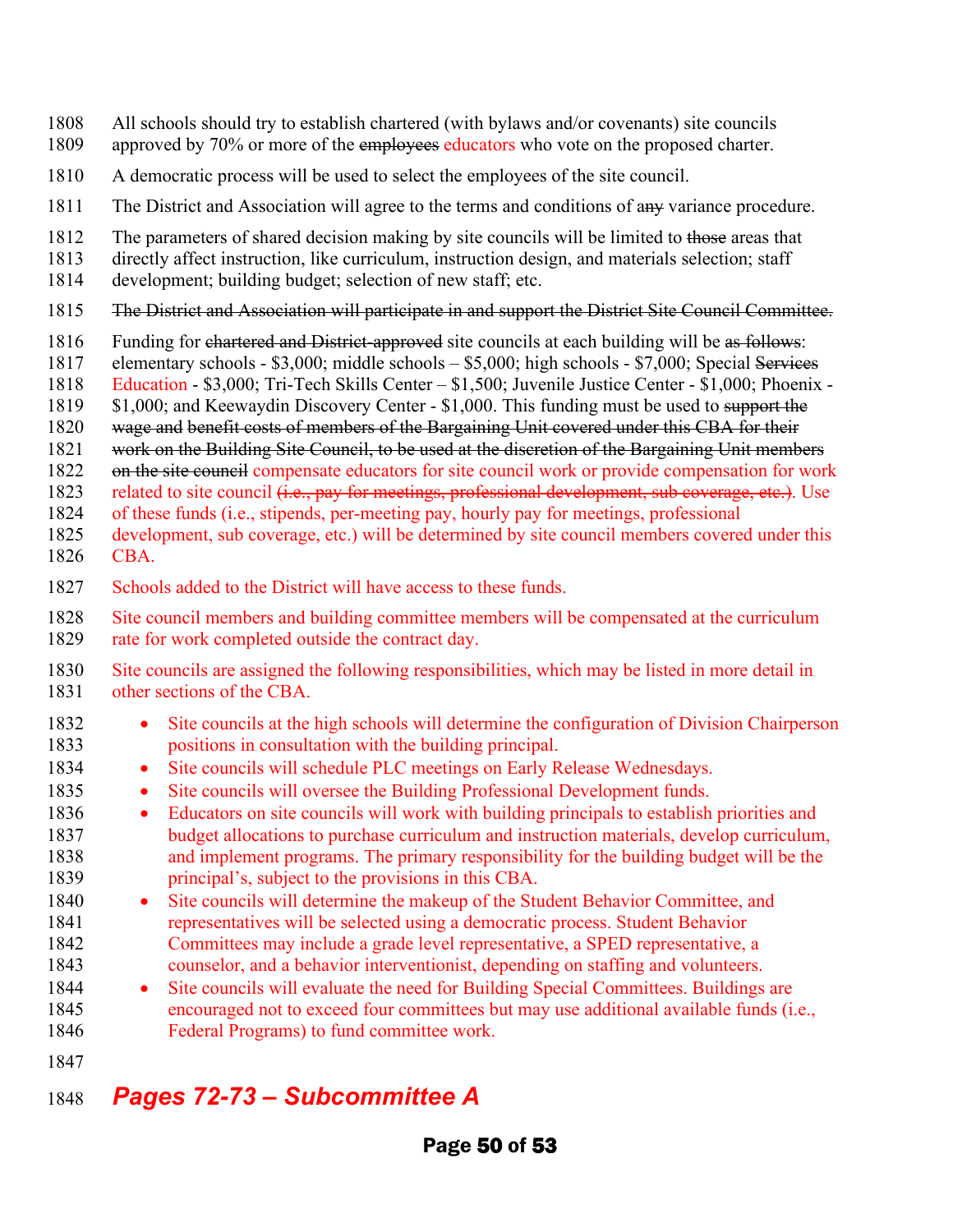#### 1849 Variance Procedure for Improved Student Learning

- 1850 <del>Definition: a variance is a temporary exception to current policy, procedure, or contractual</del>
- 1851 agreement requested by a site. Variances do not set precedent nor establish past practice.
- 1852 Preface: a school with a site charter that has been formally accepted by the District Site Council
- 1853 Gommittee and has been in operation for at least one (1) year may apply for a variance. The site
- 1854 should formally identify opportunities to improve student learning that may require a variance to
- 1855 eurrent Board policy, provisions of a contractual agreement, or state rules and regulations. The
- 1856 site will have the ability to request variance to these policies, agreements, rules, or regulations
- 1857 under the conditions listed below.
- 1858 Due to National Labor Relations Board (NLRB) and Public Employees Relations Commission
- 1859 (PERC) concerns regarding "company unions," no administrator will be chair of any site council
- 1860 seeking a variance. Site councils are not employee representative bodies.
- 1861 In order for a site to apply for a variance it will need to have in place a governance structure
- 1862 identifying how the site will make decisions and what decisions will be made under the charter.
- 1863 Fhe charter should include a covenant (an agreed-upon set of principles of learning), and a
- 1864 process to determine the effect of a proposed variance.
- 1865 Employees at a site will vote on a contract variance by secret ballot. A 70% majority of votes
- 1866 **cast is required before the variance can be submitted. Site charters may require a higher** 1867 <del>percentage.</del>
- 1868 A site will present a written copy of all requested variances, including those that receive 100%
- 1869 approval, to the Association President, the Superintendent, or designee, and the District Site
- 1870 Council Advisory Committee **no later than the Monday before the May KEA Representative**
- 1871 **Assembly**, preceding the year of implementation. Exceptions may be agreed upon by the
- 1872 Association and the District. Conference variances for both fall and spring conference dates are
- 1873 due to the Association and the Human Resources Department **by September 30 of the year that**
- 1874 **they are to be effective**. The full-day conferences (12:30-8:00 p.m.) are not eligible for a
- 1875 variance. It should indicate which policies, contractual provisions, or state rules and regulations
- 1876 will be affected, how they will be affected, and why the current language is an impediment.
- 1877 Employees opposed to the proposed change may appeal to the Association President expressing
- 1878 their concerns. Employees who do not wish to work under conditions of a modified contract will
- 1879 be given highest priority for transfer to another building.
- 1880 The Association's Executive Board, Representative Assembly, or general membership will vote
- 1881 on all variances affecting the contract between the Association and District. Variances affecting
- 1882 other contracts, policies, or state rules and regulations will be submitted to the appropriate body.
- 1883 The District Site Council Advisory Committee will consider the variance within one (1) month
- 1884 of receiving the request. Representatives from the site may be asked to meet with the committee.
- 1885 The role of the committee is to discuss how the variance will impact: 1) student learning, 2) other
- 1886 individuals and/or organizations in the District, 3) School Board policies, 4) contractual
- 1887 agreements, and/or 5) state laws and other regulations. The committee may make
- 1888 recommendations to the site or the affected organization(s).
- 1889 The Association will notify the Board of the approved variance. The Board will then vote on the
- 1890 variance following its own procedures.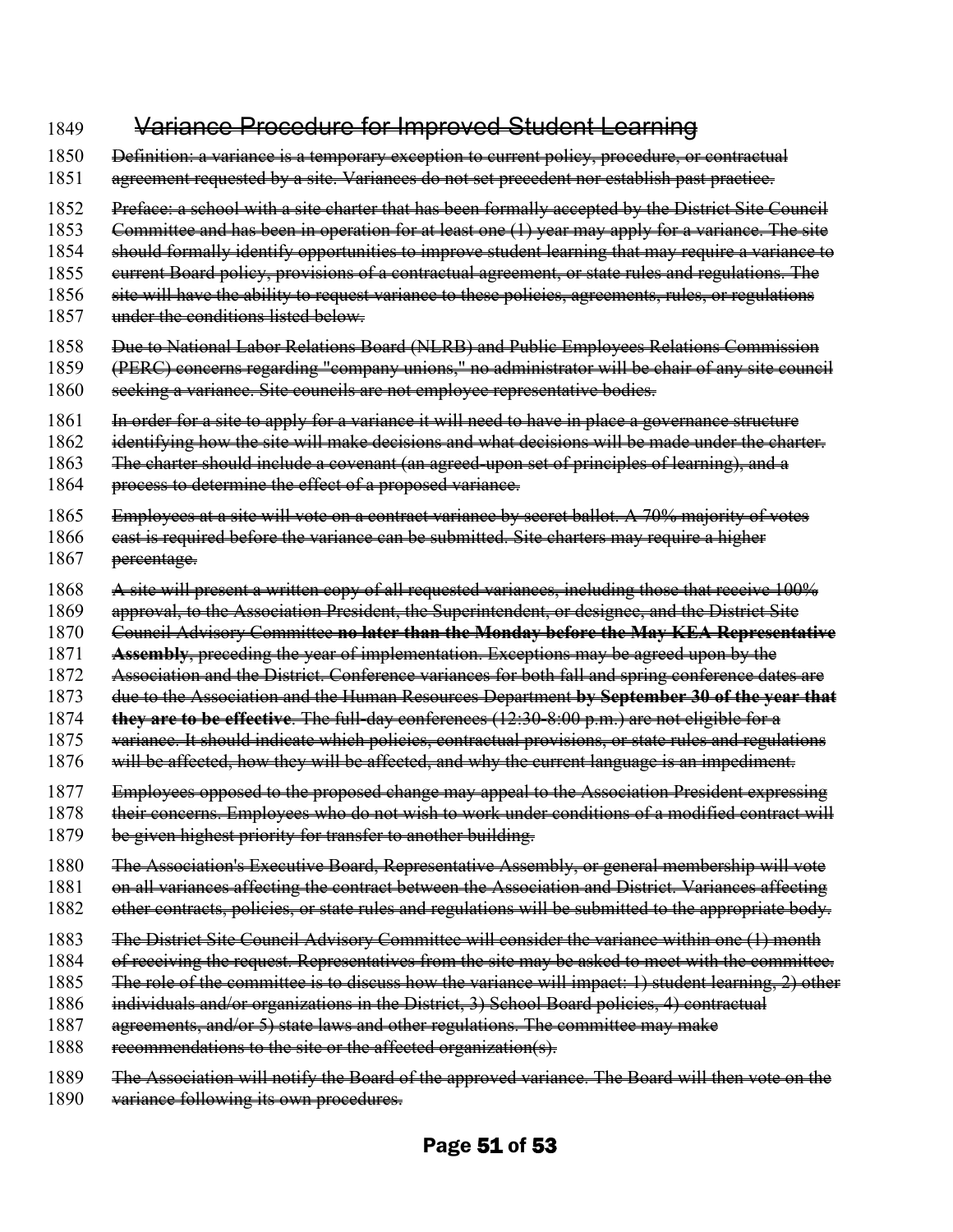- 1891 The duration of a variance is **one (1) school year**. and does not set precedent or establish past
- 1892 practice. The variance will expire **at the end of the school year for which it was approved**.

#### 1893 Renewing a Variance

- 1894 Fo renew a variance, a site needs to submit data showing how the variance has improved or will
- 1895 improve student learning. It is necessary to repeat the procedure outlined above. If a site
- 1896 approves a renewal, the duration will be one (1) school year.

#### 1897 **Parameters for Variances**

- 1898 The District Site Council Committee has identified some areas of Board policy, administrative
- 1899 procedures, and the collective bargaining agreements that do not lend themselves to variances at
- 1900 this time. These include District expectations of student performance (as reflected in the District-
- 1901 approved curriculum); state and District student assessments and program evaluation measures;
- 1902 and established policies and procedures for the hiring, assignment, and transfer of current staff.
- 1903 Qther areas include the Board's mission statement and strategic plan, expenditure allocations as
- 1904 established by the Board, and employee compensation.
- 1905 The general business structure of the Association (i.e. definition of membership, Association
- 1906 rights, dues structure, and grievance process) is not subject to variances. Other areas that would
- 1907 not be subject to variances include employee discipline, personnel files, staff protection, and
- 1908 other legal obligations and commitments.

### 1909 **Contract Waivers**

- 1910 The Association and District may waive specific provisions of the CBA in accordance with the
- 1911 following:
- 1912 A contract waiver is defined as the intentional waiving of rights or protections in the CBA with
- 1913 the knowledge and consent of Association members affected by the waiver. Waivers can't affect
- 1914 the entire Association membership, modify compensation and/or benefits, add provisions to the
- 1915 CBA or delete provisions from the CBA.
- 1916 Requests for contract waivers will be submitted to the Association president and the
- 1917 superintendent or his or her designee for review to determine unanticipated impact on
- 1918 Association members, the Association, or the District. If the District and Association approve the
- 1919 waiver, it will be submitted for a vote by the Association members affected by the provisions of 1920 the waiver.
- 1921 A minimum of 80.0% approval of a vote by secret ballot of bargaining unit members is required 1922 for the waiver to be granted.
- 1923 Contract waiver requests will not exceed one school year and must include the following:
- 1924 the specific provision(s) of the CBA to be waived
- 1925 a rationale supporting waiver of the provision(s)
- 1926 the specific beginning and ending dates for the waiver (not to exceed one school year)
- 1927 the number and description of the bargaining unit members affected
- 1928 a description of expected effect of the waiver
- 1929 the source of the waiver request and how it positively affects students and staff
- 1930 a description of potential objections, if any, to the waiver request

### Page 52 of 53